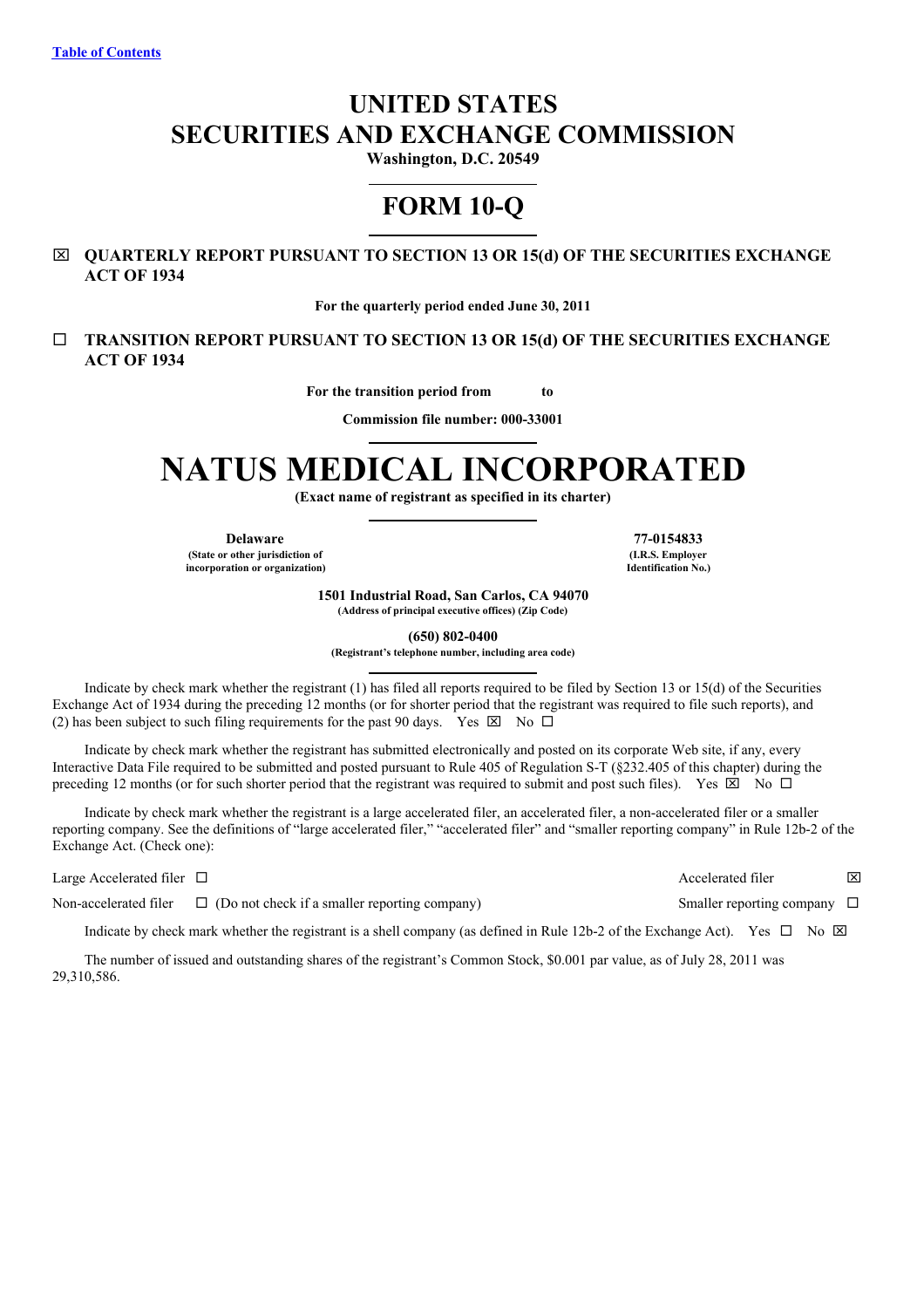# **NATUS MEDICAL INCORPORATED**

# **TABLE OF CONTENTS**

| PART I.           | <b>FINANCIAL INFORMATION</b>                                                                                             | Page No. |
|-------------------|--------------------------------------------------------------------------------------------------------------------------|----------|
| Item 1.           | <b>Financial Statements</b>                                                                                              | 3        |
|                   | Condensed Consolidated Balance Sheets as of June 30, 2011 and December 31, 2010 (unaudited)                              | 3        |
|                   | Condensed Consolidated Statements of Operations for the three and six months ended June 30, 2011 and 2010<br>(unaudited) | 4        |
|                   | Condensed Consolidated Statements of Cash Flows for the six months ended June 30, 2011 and 2010 (unaudited)              | 5        |
|                   | <b>Notes to Condensed Consolidated Financial Statements (unaudited)</b>                                                  | 6        |
| Item 2.           | Management's Discussion and Analysis of Financial Condition and Results of Operations                                    | 14       |
| Item 3.           | <b>Quantitative and Qualitative Disclosures about Market Risk</b>                                                        | 20       |
| Item 4.           | <b>Controls and Procedures</b>                                                                                           | 21       |
| PART II.          | <b>OTHER INFORMATION</b>                                                                                                 | 21       |
| Item 1.           | <b>Legal Proceedings</b>                                                                                                 | 21       |
| Item 1A.          | <b>Risk Factors</b>                                                                                                      | 21       |
| Item 6.           | <b>Exhibits</b>                                                                                                          | 31       |
| <b>Signatures</b> |                                                                                                                          | 32       |

-2-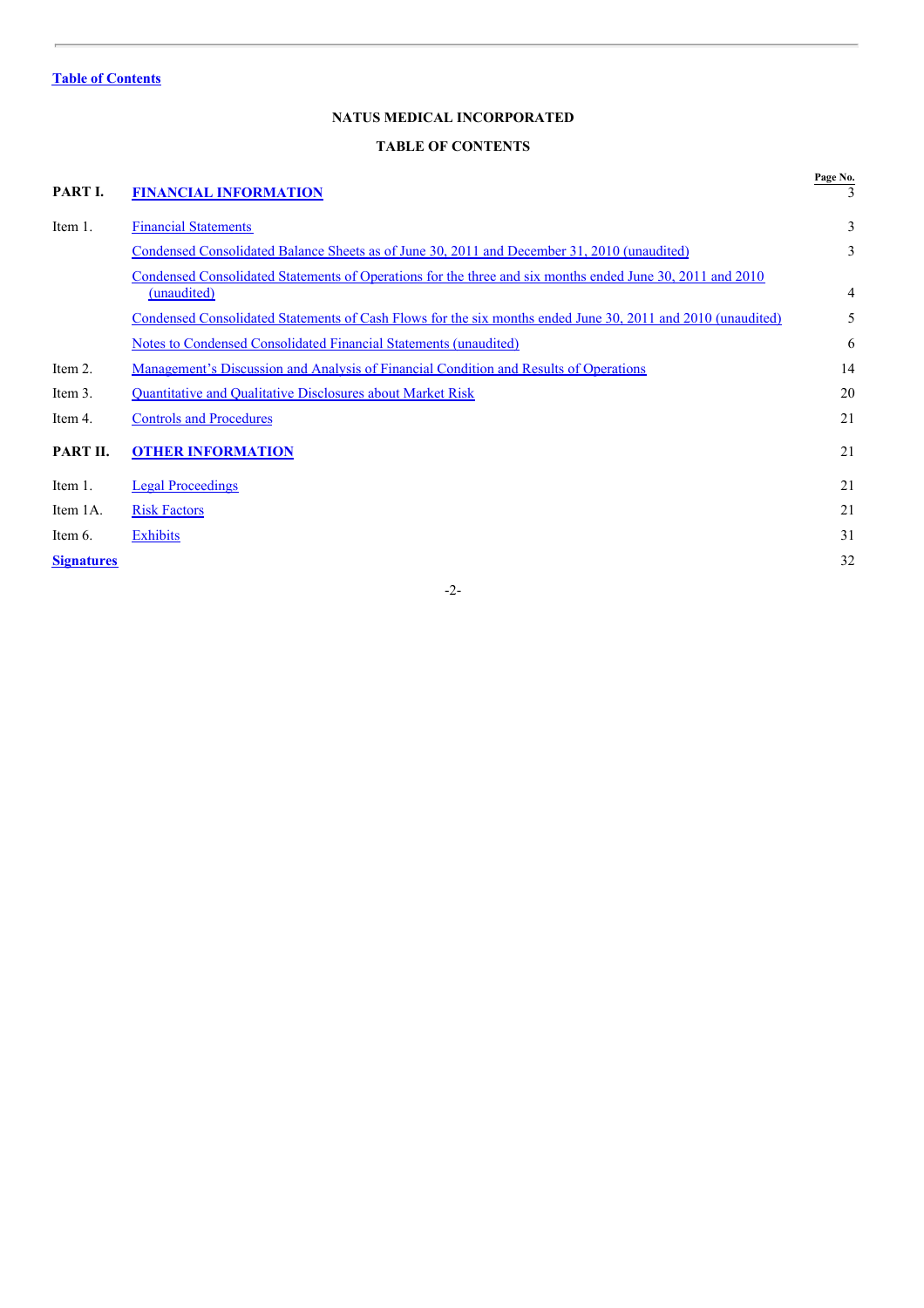## **PART I. FINANCIAL INFORMATION**

# **Item 1. Financial Statements**

# **NATUS MEDICAL INCORPORATED AND SUBSIDIARIES**

# **CONDENSED CONSOLIDATED BALANCE SHEETS (unaudited)**

**(in thousands, except share amounts)**

|                                                                                                                        | June 30,<br>2011 | December 31,<br>2010   |
|------------------------------------------------------------------------------------------------------------------------|------------------|------------------------|
| <b>ASSETS</b>                                                                                                          |                  |                        |
| Current assets:                                                                                                        |                  |                        |
| Cash and cash equivalents                                                                                              | \$37,746         | $\mathbb{S}$<br>28,383 |
| Short-term investments                                                                                                 |                  | 1,005                  |
| Accounts receivable, net of allowance for doubtful accounts of \$1,402 in 2011 and \$1,643 in 2010                     | 53,772           | 54,782                 |
| Inventories                                                                                                            | 39,399           | 37,627                 |
| Prepaid expenses and other current assets                                                                              | 4,808            | 4,954                  |
| Deferred income tax                                                                                                    | 3,855            | 2,192                  |
| Total current assets                                                                                                   | 139,580          | 128,943                |
| Property and equipment, net                                                                                            | 24,819           | 23,408                 |
| Intangible assets                                                                                                      | 67,698           | 69,428                 |
| Goodwill                                                                                                               | 96,846           | 96,819                 |
| Other assets                                                                                                           | 4,693            | 12,449                 |
| Total assets                                                                                                           | \$333,636        | \$ 331,047             |
| <b>LIABILITIES AND STOCKHOLDERS' EQUITY</b>                                                                            |                  |                        |
|                                                                                                                        |                  |                        |
| Current liabilities:<br>Accounts payable                                                                               | \$16,952         | $\mathbb{S}$<br>21,684 |
| Short-term loans and current portion of long-term debt                                                                 | 1,632            | 705                    |
| <b>Accrued liabilities</b>                                                                                             | 18,709           | 17,888                 |
| Deferred revenue                                                                                                       | 5,100            | 4,744                  |
| Total current liabilities                                                                                              | 42.393           | 45,021                 |
| Long-term liabilities:                                                                                                 |                  |                        |
| Long-term debt                                                                                                         | 658              | 737                    |
| Other liabilities                                                                                                      | 8,266            | 8,076                  |
| Deferred income tax                                                                                                    | 7,191            | 13,958                 |
| <b>Total liabilities</b>                                                                                               | 58,508           | 67,792                 |
|                                                                                                                        |                  |                        |
| Stockholders' equity:<br>Common Stock, \$0.001 par value, 120,000,000 shares authorized; shares issued and outstanding |                  |                        |
| 29,310,586 in 2011 and 28,922,667 in 2010                                                                              | 263,681          | 258,872                |
| Retained earnings                                                                                                      | 23,524           | 18,057                 |
| Accumulated other comprehensive loss                                                                                   | (12,077)         | (13, 674)              |
| Total stockholders' equity                                                                                             | 275,128          | 263,255                |
|                                                                                                                        |                  |                        |
| Total liabilities and stockholders' equity                                                                             | \$333,636        | \$331,047              |
|                                                                                                                        | m m              |                        |

The accompanying notes are an integral part of these unaudited condensed consolidated financial statements.

-3-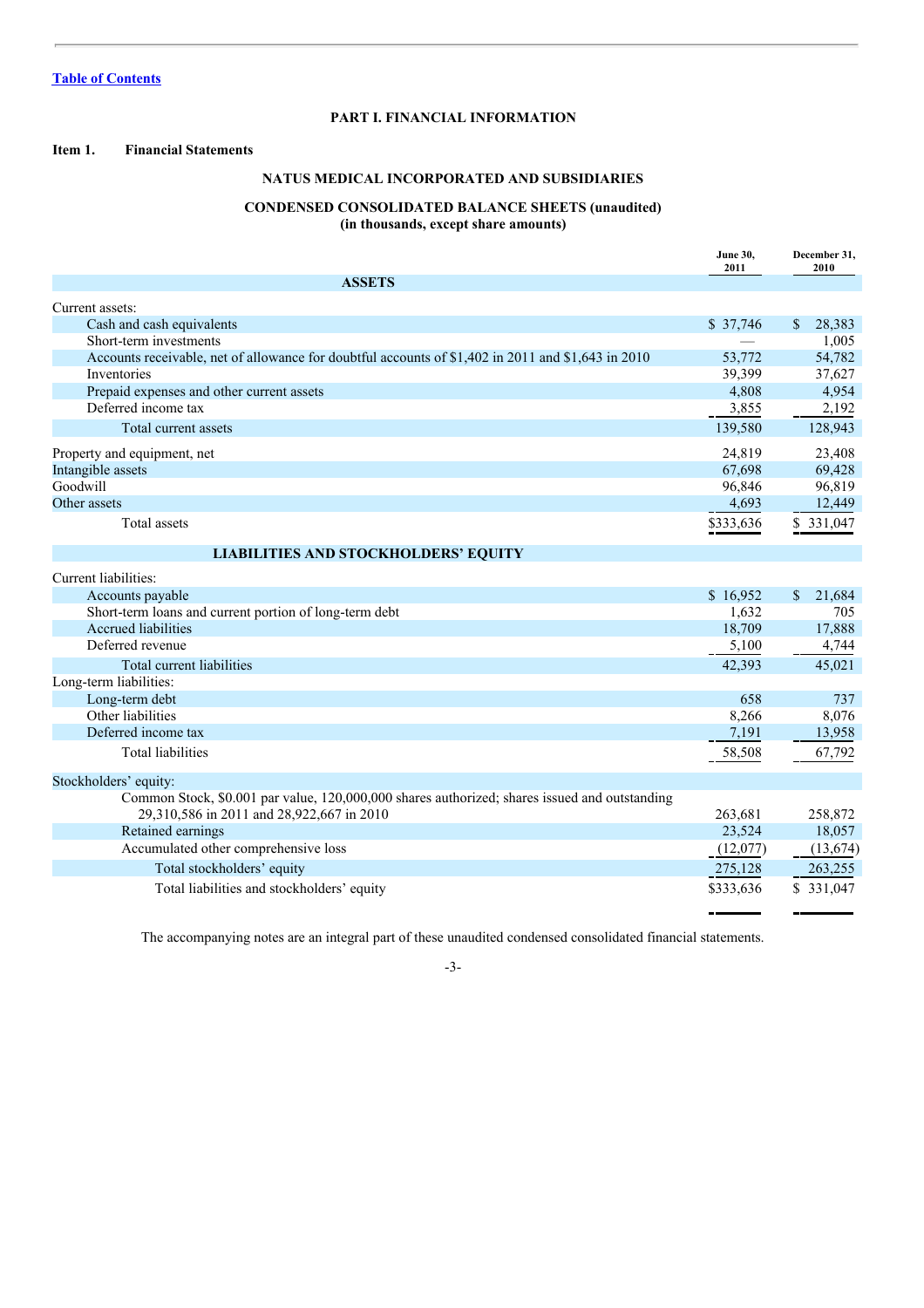# **NATUS MEDICAL INCORPORATED AND SUBSIDIARIES**

# **CONDENSED CONSOLIDATED STATEMENTS OF OPERATIONS (unaudited) (in thousands, except per share amounts)**

|                                                                        |          | <b>Three Months Ended</b><br><b>June 30,</b> |            | <b>Six Months Ended</b><br><b>June 30,</b> |
|------------------------------------------------------------------------|----------|----------------------------------------------|------------|--------------------------------------------|
|                                                                        | 2011     | 2010                                         | 2011       | 2010                                       |
| Revenue                                                                | \$58,095 | \$53,031                                     | \$117,203  | \$102,306                                  |
| Cost of revenue                                                        | 25,028   | 21,532                                       | 49,400     | 40,943                                     |
| Gross profit                                                           | 33,067   | 31,499                                       | 67,803     | 61,363                                     |
| Operating expenses:                                                    |          |                                              |            |                                            |
| Marketing and selling                                                  | 15,754   | 13,553                                       | 30,130     | 27,517                                     |
| Research and development                                               | 6,171    | 5,238                                        | 12,458     | 10,368                                     |
| General and administrative                                             | 7,986    | 7,791                                        | 17,018     | 18,801                                     |
| Total operating expenses                                               | 29,911   | 26,582                                       | 59,606     | 56,686                                     |
| Income from operations                                                 | 3,156    | 4,917                                        | 8,197      | 4,677                                      |
| Other income (expense), net                                            | (69)     | 240                                          | (214)      | 185                                        |
| Income before provision for income tax                                 | 3,087    | 5,157                                        | 7,983      | 4,862                                      |
| Provision for income tax                                               | 726      | 1,793                                        | 2,518      | 1,829                                      |
| Net income                                                             | \$2,361  | \$3,364                                      | \$5,465    | \$3,033                                    |
| Earnings per share:                                                    |          |                                              |            |                                            |
| <b>Basic</b>                                                           | 0.08     | 0.12<br>\$.                                  | \$<br>0.19 | 0.11                                       |
| Diluted                                                                | 0.08     | \$<br>0.12                                   | 0.18<br>S. | 0.10                                       |
| Weighted average shares used in the calculation of earnings per share: |          |                                              |            |                                            |
| <b>Basic</b>                                                           | 28,439   | 27,809                                       | 28,393     | 27,755                                     |
| Diluted                                                                | 29,739   | 29,110                                       | 29,642     | 28,956                                     |

The accompanying notes are an integral part of these unaudited condensed consolidated financial statements.

## -4-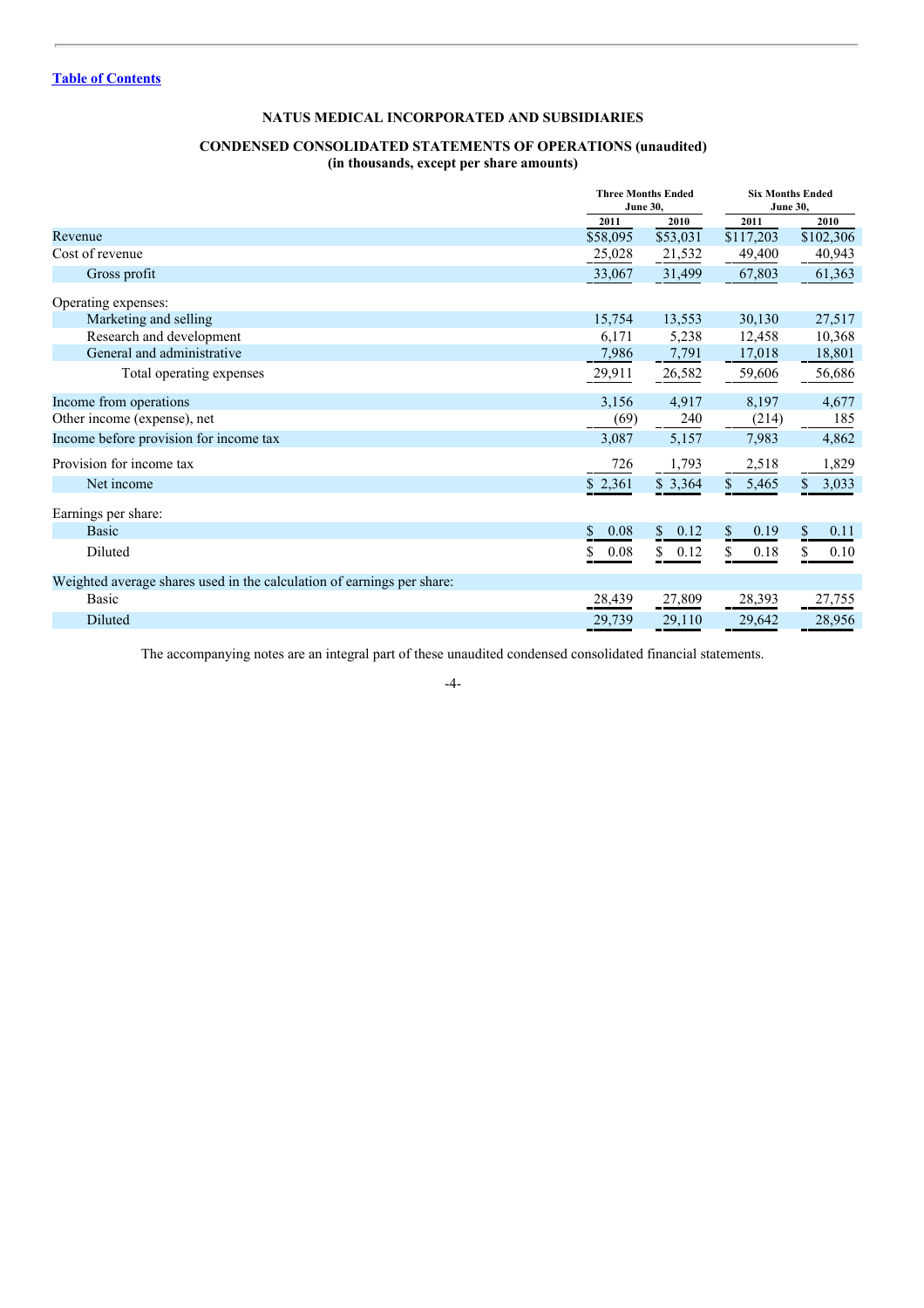# **NATUS MEDICAL INCORPORATED AND SUBSIDIARIES**

# **CONDENSED CONSOLIDATED STATEMENTS OF CASH FLOWS (unaudited) (in thousands)**

|                                                                                    | <b>Six Months Ended</b><br><b>June 30.</b> |          |
|------------------------------------------------------------------------------------|--------------------------------------------|----------|
|                                                                                    | 2011                                       | 2010     |
| Operating activities:                                                              |                                            |          |
| Net income                                                                         | \$5,465                                    | \$3,033  |
| Adjustments to reconcile net income to net cash provided by operating activities:  |                                            |          |
| Depreciation and amortization                                                      | 4,494                                      | 4,262    |
| Accounts receivable reserves                                                       | 381                                        | (24)     |
| Warranty reserves                                                                  | 1,118                                      | 86       |
| Loss on disposal of property and equipment                                         | 172                                        | 25       |
| Share-based compensation                                                           | 3,117                                      | 2,330    |
| Excess tax benefits on the exercise of options                                     | (296)                                      | (779)    |
| Impairment of intangible assets                                                    |                                            | 300      |
| Changes in operating assets and liabilities:                                       |                                            |          |
| Accounts receivable                                                                | 1,039                                      | 5,353    |
| Inventories                                                                        | (3,649)                                    | (3, 430) |
| Prepaid expenses and other assets                                                  | 435                                        | 136      |
| Accounts payable                                                                   | (4,761)                                    | (1, 475) |
| Deferred income tax                                                                | (881)                                      | 68       |
| Accrued liabilities and deferred revenue                                           | 304                                        | (3,198)  |
| Net cash provided by operating activities                                          | 6,938                                      | 6,687    |
| Investing activities:                                                              |                                            |          |
| Cash paid for business acquisitions and earn out obligations, net of cash acquired |                                            | (19)     |
| Purchases of property and equipment                                                | (1, 582)                                   | (2,052)  |
| Capitalized software development costs                                             |                                            | (161)    |
| Purchases of marketable securities                                                 |                                            | (975)    |
| Sales of marketable securities                                                     | 1,005                                      | 975      |
| Net cash used in investing activities                                              | (577)                                      | (2, 232) |
| Financing activities:                                                              |                                            |          |
| Proceeds from stock option exercises and ESPP purchases                            | 1,398                                      | 2,007    |
| Excess tax benefits on the exercise of options                                     | 296                                        | 779      |
| Proceeds from short-term borrowings                                                | 1,984                                      |          |
| Payments on borrowings                                                             | (1,106)                                    | (89)     |
| Net cash provided by financing activities                                          | 2,572                                      | 2,697    |
| Exchange rate effect on cash and cash equivalents                                  | 430                                        | (782)    |
|                                                                                    |                                            |          |
| Net increase in cash and cash equivalents                                          | 9,363                                      | 6,370    |
| Cash and cash equivalents, beginning of period                                     | 28,383                                     | 32,586   |
| Cash and cash equivalents, end of period                                           | \$37,746                                   | \$38,956 |
| Supplemental disclosure of cash flow information:                                  |                                            |          |
| Cash paid for interest                                                             | \$<br>69                                   | \$<br>31 |
|                                                                                    |                                            |          |
| Cash paid for income taxes                                                         | \$1,262                                    | \$2,635  |
| Non-cash investing activities:                                                     |                                            |          |
| Contingent earnout obligations included in accrued liabilities                     | \$2,000                                    | \$       |

The accompanying notes are an integral part of these unaudited condensed consolidated financial statements.

# -5-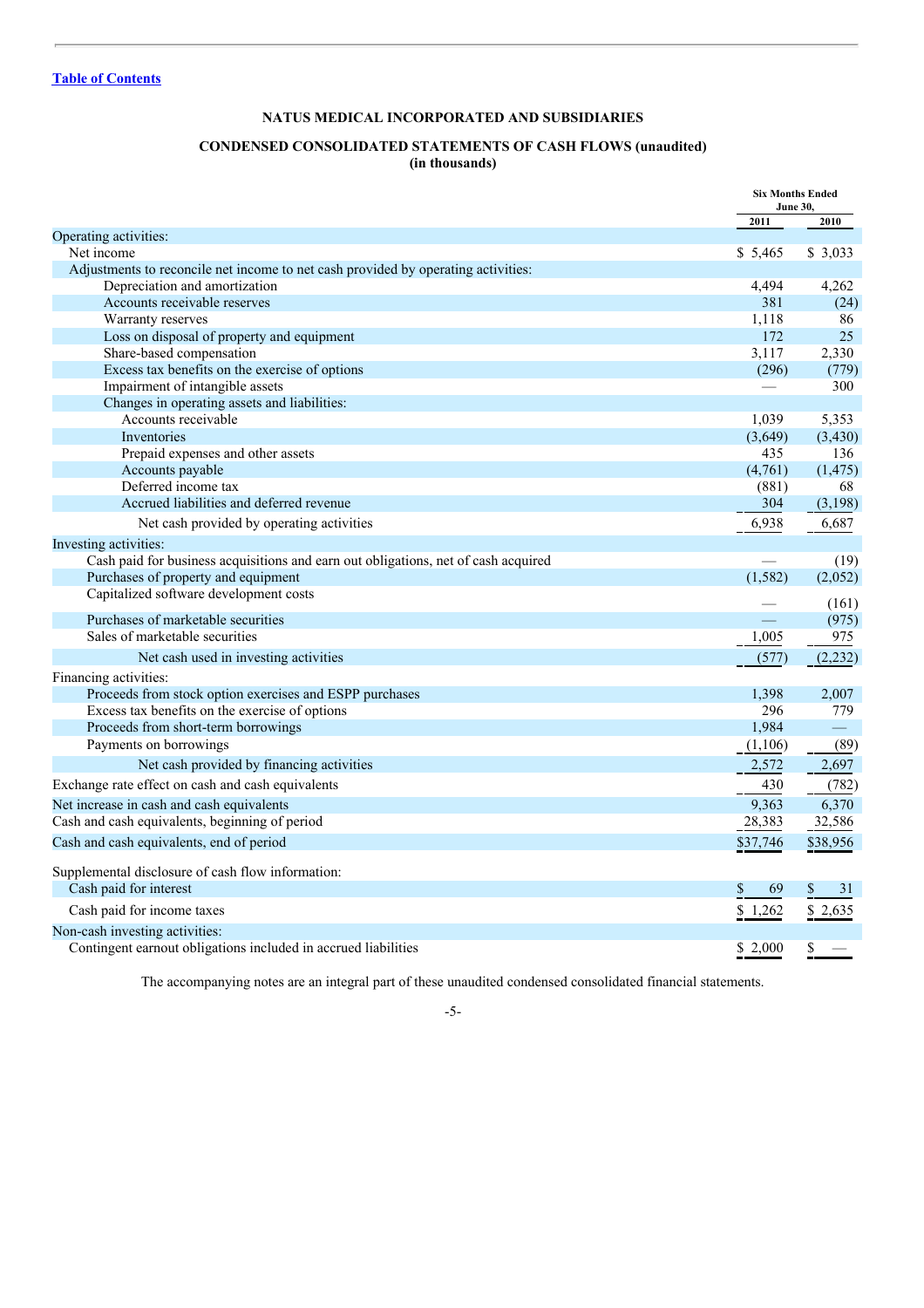## **NATUS MEDICAL INCORPORATED AND SUBSIDIARIES**

## **NOTES TO CONDENSED CONSOLIDATED FINANCIAL STATEMENTS (unaudited)**

#### **1 - Basis of Presentation**

The accompanying interim condensed consolidated financial statements of Natus Medical Incorporated ("Natus," "we," "us," or the "Company") have been prepared in accordance with accounting principles generally accepted in the United States of America ("GAAP"). The accounting policies followed in the preparation of the interim condensed consolidated financial statements are consistent in all material respects with those presented in Note 1 to the consolidated financial statements included in the Company's Annual Report on Form 10-K for the year ended December 31, 2010.

Interim financial reports are prepared in accordance with the rules and regulations of the Securities and Exchange Commission; accordingly, they do not include all of the information and notes required by GAAP for annual financial statements. The interim financial information is unaudited, but reflects all normal adjustments that are, in the opinion of management, necessary for the fair presentation of our financial position, results of operations, and cash flows for the interim periods presented. Operating results for the three and six months ended June 30, 2011 are not necessarily indicative of the results that may be expected for the year ending December 31, 2011. The accompanying condensed consolidated financial statements include the accounts of the Company and its wholly owned subsidiaries. All intercompany accounts and transactions have been eliminated in consolidation.

#### **Comprehensive Income**

Comprehensive income is comprised of net income and gains or losses resulting from currency translations of foreign investments. The details of comprehensive income are as follows (in thousands):

|                                         |         | <b>Three Months Ended</b><br><b>June 30.</b> |              | <b>Six Months Ended</b> |
|-----------------------------------------|---------|----------------------------------------------|--------------|-------------------------|
|                                         |         |                                              |              | <b>June 30.</b>         |
|                                         | 2011    | 2010                                         | 2011         | 2010                    |
| Net income                              | \$2,361 | \$ 3.364                                     | \$5,465      | \$3,033                 |
| Foreign currency translation adjustment | 228     | (.364)                                       | <u>1,597</u> | (2,168)                 |
| Comprehensive income                    | \$2,589 | \$ 2,000                                     | \$7,062      | 865                     |

#### **Stockholders' Equity**

The details of changes in stockholders' equity are as follows (in thousands):

|                                               |           | <b>Three Months Ended</b><br><b>June 30,</b> |           | <b>Six Months Ended</b> |  |  |
|-----------------------------------------------|-----------|----------------------------------------------|-----------|-------------------------|--|--|
|                                               |           |                                              |           | <b>June 30,</b>         |  |  |
|                                               | 2011      | 2010                                         | 2011      | 2010                    |  |  |
| Balance, beginning of period                  | \$269,655 | \$243,738                                    | \$263,255 | \$243,557               |  |  |
| Net income                                    | 2,361     | 3,364                                        | 5.465     | 3,033                   |  |  |
| Proceeds from stock option exercises and ESPP | 1,072     | 1,838                                        | 1,398     | 2,007                   |  |  |
| Share-based compensation expense              | 1.593     | 1,238                                        | 3,117     | 2,330                   |  |  |
| Tax effect of option exercises                | 219       | 724                                          | 296       | 779                     |  |  |
| Foreign currency translation adjustment       | 228       | (1, 364)                                     | 1,597     | (2,168)                 |  |  |
| Balance, end of period                        | \$275,128 | \$249,538                                    | \$275,128 | \$249,538               |  |  |

#### **Recent Accounting Pronouncements**

In June 2011, the Financial Accounting Standards Board ("FASB") issued Accounting Standards Update No. ("ASU") 2011-05, *Presentation of Comprehensive Income,* which amends Accounting Standards Codification ("ASC") Topic 220, *Presentation of Comprehensive Income.* ASU 2011-05 will enhance comparability between entities that report under GAAP and those that report under International Financial Reporting Standards ("IFRS"). ASU 2011-05 requires companies to present the components of net income and other comprehensive income either as one continuous statement or as two consecutive statements. It eliminates the option to present components of other comprehensive income as part of the statement of equity. ASU 2011-05 is effective for the Company's interim and annual periods beginning after December 15, 2011.

-6-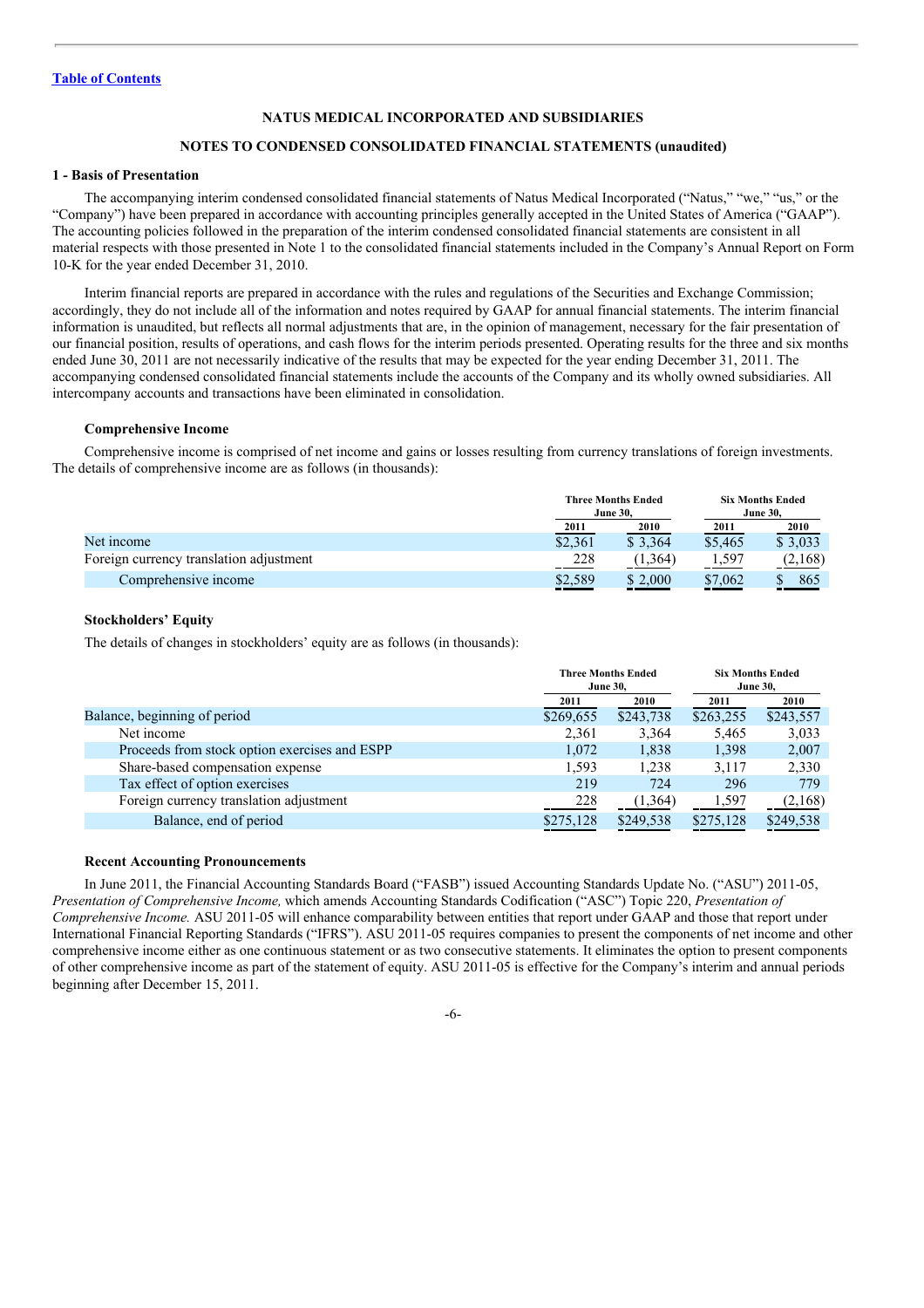In May 2011, the FASB issued ASU 2011-04, *Amendments to Achieve Common Fair Value Measurement and Disclosure Requirements in U.S. GAAP and International Financial Reporting Standards*, which amends ASC Topic 820, *Fair Value Measurement*. ASU 2011-04 provides a consistent definition and measurement of fair value, as well as similar disclosure requirements between U.S. GAAP and IFRS. ASU 2011–04 changes certain fair value measurement principles, clarifies the application of existing fair value measurement, and expands disclosure requirements, particularly for Level 3 fair value measurements. ASU 2011-04 is effective for interim and annual periods beginning after December 15, 2011. The Company does not anticipate that the adoption of ASU 2011-04 will have a material effect on its financial position or results of operations.

In December 2010, the FASB issued ASU 2010-29, *Disclosure of Supplementary Pro Forma Information for Business Combinations,* which amends ASC Topic 805, *Business Combinations.* The amendments in this update clarify the acquisition date that should be used for reporting pro forma financial information disclosures when comparative financial statements are presented. The amendments also improve the usefulness of the pro forma revenue and earnings disclosures by requiring a description of the nature and amount of material, nonrecurring pro forma adjustments that are directly attributable to business combinations. The amendments in this update are effective prospectively for business combinations for which the acquisition date is on or after the beginning of the first annual report period beginning on or after December 15, 2010. The Company does not anticipate that the adoption of ASU 2011-04 will have a material effect on its financial position or results of operations.

#### **2 - Business Combinations, Goodwill, and Intangible Assets**

## **Medix Industrial y Commercial S.A.**

We acquired Medix Industrial y Commercial S.A. ("Medix") on October 12, 2010 pursuant to an Agreement and Plan of Merger. Medix is a leader in the development, manufacturing, and sales of devices for newborn care in Latin America. Medix, based in Argentina, manufactures incubators for use in hospital nurseries and NICU's, transport incubators for use in ambulances and other emergency vehicles, infant warmers, and LED based phototherapy devices.

The Company acquired all of the capital stock of Medix for \$14.1 million in cash, excluding direct costs of the acquisition. The Company is obligated to pay additional purchase consideration to the former shareholders of Medix if certain revenue targets are met in 2011 and 2012. At the time of the acquisition the Company recorded an estimate of the fair value of the contingent earnout obligation in the amount of \$2.0 million based on future revenue projections of the Medix business under various potential scenarios applying weighted probability assumptions of their outcomes. As of June 30, 2011, the original estimate has not been adjusted and no payments have been made against the contingent earnout obligation.

Valuing certain components of the acquisition, including deferred taxes required us to make estimates that may be adjusted in the future; consequently, the purchase price allocation is considered preliminary. Final determination of these estimates could result in an adjustment to the preliminary purchase price allocation, with an offsetting adjustment to goodwill. In addition, the purchase consideration paid to the sellers is subject to adjustment pursuant to a minimum working capital provision in the purchase agreement.

During the second quarter of 2011 and for the six months ended June 30, 2011, the Company recorded adjustments to its original estimate of the purchase-date fair value of deferred taxes, which resulted in an increase in the carrying amount of goodwill of approximately \$25,000 and \$364,000, respectively.

#### **Goodwill**

The carrying amount of goodwill and the changes in those balances are as follows (in thousands):

| Balance, January 1, 2010             | \$92,258 |
|--------------------------------------|----------|
| Goodwill as a result of acquisitions | 4,834    |
| Purchase accounting adjustments      | (14)     |
| Foreign currency translation         | (259)    |
| Balance, December 31, 2010           | 96,819   |
| Purchase accounting adjustments      | 364      |
| Foreign currency translation         | (337)    |
| Balance, June 30, 2011               | \$96,846 |

-7-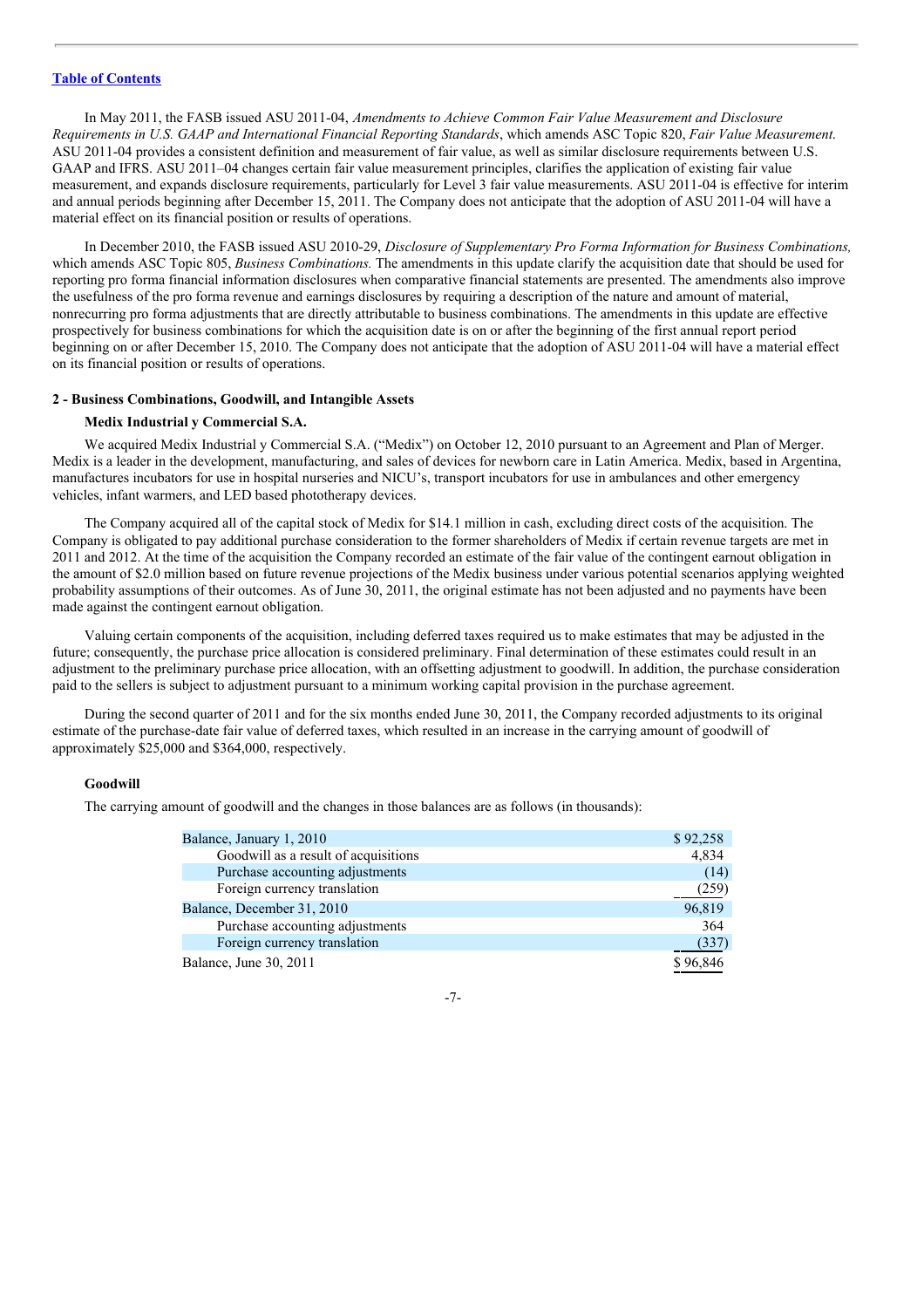## **Amortization of Intangible Assets with Finite Lives Acquired Through Business Combinations**

Amortization of intangible assets associated with our business combinations was \$1.3 million and \$2.6 million for the three and six months ended June 30, 2011, respectively, and \$1.2 million and \$2.7 million for the three and six months ended June 30, 2010, respectively.

#### **3 - Basic and Diluted Earnings Per Common Share**

Earnings per share is computed in accordance with ASC 260-10. Basic earnings per share is based upon the weighted average number of common shares outstanding during the period. Diluted earnings per share is based upon the weighted average number of common shares outstanding and dilutive common stock equivalents outstanding during the period. Common stock equivalents are options granted and shares of restricted stock issued under our stock awards plans and are calculated under the treasury stock method. Common equivalent shares from unexercised stock options and restricted stock are excluded from the computation when there is a loss as their effect is antidilutive, or if the exercise price of such options is greater than the average market price of the stock for the period.

For the three and six months ended June 30, 2011, common stock equivalents of 1,299,947 and 1,249,205 shares, respectively, were included in the weighted average shares outstanding used to calculate diluted earnings per share, while common stock equivalents of 1,054,068 and 1,008,893 shares, respectively, were excluded from the calculation of diluted earnings per share because the exercise price of the underlying options was greater than the average market price of the stock for the periods. For the three and six months ended June 30, 2010, common stock equivalents of 1,301,072 and 1,200,808 shares, respectively, were included in the weighted average shares outstanding used to calculate diluted earnings per share, while common stock equivalents of 585,166 and 765,346 shares, respectively, were excluded from the calculation of diluted earnings per share because of their anti-dilutive effect.

#### **4 - Inventories**

Inventories consist of the following (in thousands):

|                                 | <b>June 30,</b> | December 31, |
|---------------------------------|-----------------|--------------|
|                                 | 2011            | 2010         |
| Raw materials and subassemblies | \$15,324        | 14.924       |
| Finished goods                  | 28,196          | 26,375       |
| Total inventories               | 43.520          | 41.299       |
| Less: Non-current inventories   | (4,121)         | (3,672)      |
| Inventories, current            | \$39,399        | 37,627       |

Non-current inventories consist primarily of service components used to repair products held by our customers including some products we are not currently selling and are reported as a component of other assets. Management believes that these inventories will be utilized for their intended purpose.

Work in process represents an immaterial amount in all periods presented.

#### **5 - Property and Equipment, net**

Property and equipment, net consist of the following (in thousands):

|                                    | <b>June 30,</b><br>2011 | December 31,<br>2010 |
|------------------------------------|-------------------------|----------------------|
| Land                               | \$4,470                 | 4,903                |
| <b>Buildings</b>                   | 11,161                  | 10,904               |
| Leasehold improvements             | 2,556                   | 2,523                |
| Office furniture and equipment     | 9,768                   | 9,067                |
| Computer software and hardware     | 6,666                   | 6,084                |
| Demonstration and loaned equipment | 9,512                   | 7,571                |
|                                    | 44,133                  | 41,052               |
| Accumulated depreciation           | (19,314)                | (17, 644)            |
| Total                              | \$24,819                | 23,408<br>\$.        |

-8-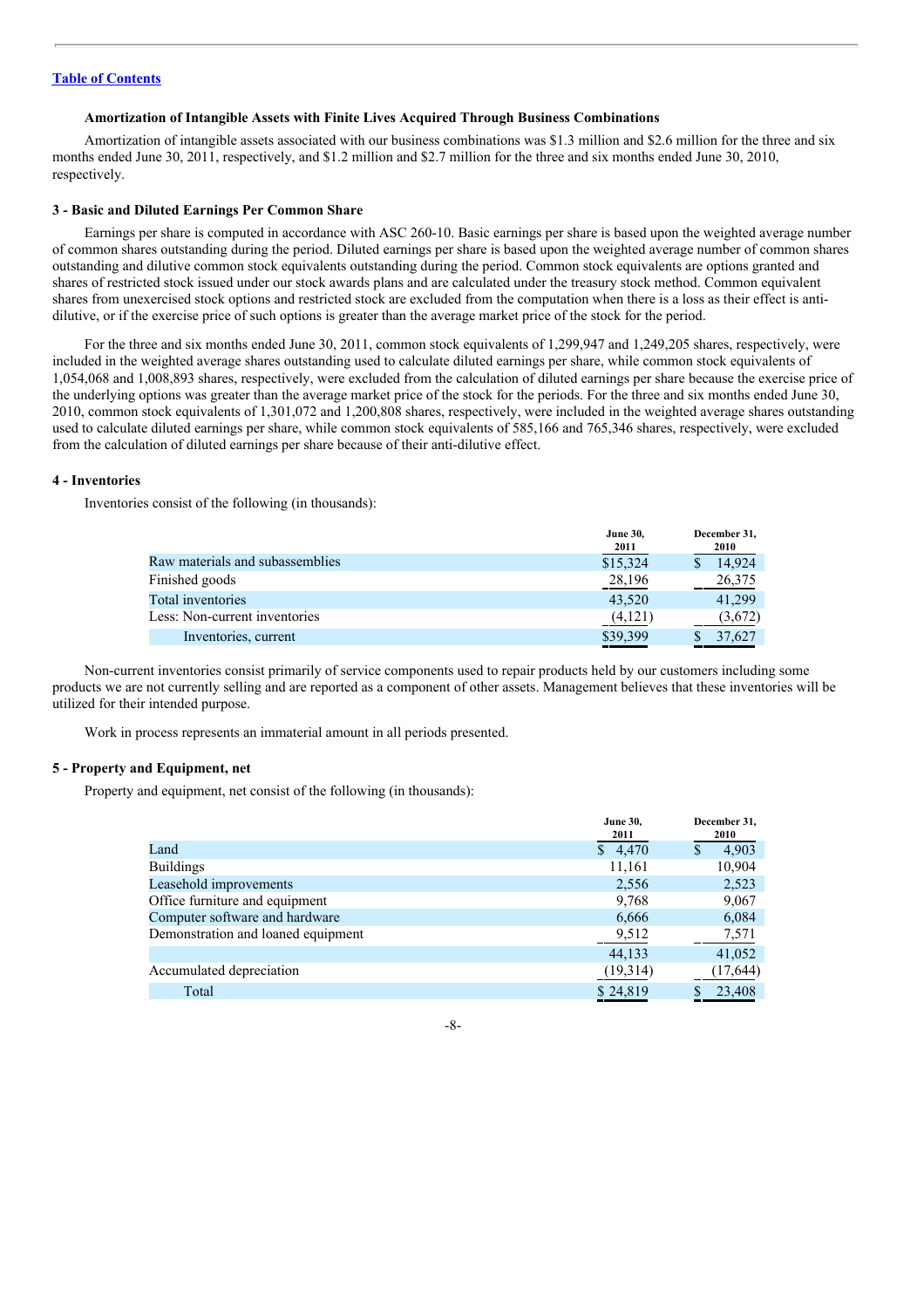Depreciation and amortization expense of property and equipment was \$947,000 and \$1.9 million for the three and six months ended June 30, 2011, respectively, and was \$943,000 and \$1.8 million for the three and six months ended June 30, 2010, respectively.

#### **6 - Reserve for Product Warranties**

We provide a warranty on all medical device products that is generally one year in length. We also sell extended service agreements on our medical device products. Service for domestic customers is provided by Company-owned service centers that perform all service, repair and calibration services. Service for international customers is provided by a combination of Companyowned facilities and third-party vendors on a contract basis.

We have accrued a warranty reserve, included in accrued liabilities on the accompanying balance sheets, for the expected future costs of servicing products during the initial warranty period. We base the liability on actual warranty costs incurred to service those products. On new products, additions to the reserve are based on a combination of factors including the percentage of service department labor applied to warranty repairs, as well as actual service department costs, and other judgments, such as the degree to which the product incorporates new technology. The reserve is reduced as costs are incurred to honor existing warranty obligations or when current facts indicate that the original estimates of expected future costs of servicing products were overstated.

The details of activity in the warranty reserve are as follows (in thousands):

|                                 |         | <b>Three Months Ended</b><br><b>June 30.</b> |         | <b>Six Months Ended</b><br><b>June 30,</b> |  |
|---------------------------------|---------|----------------------------------------------|---------|--------------------------------------------|--|
|                                 | 2011    | 2010                                         | 2011    | 2010                                       |  |
| Balance, beginning of period    | \$1,052 | 652<br>S                                     | \$696   | \$694                                      |  |
| Warranty accrued for the period | 549     | 62                                           | 1.118   | 86                                         |  |
| Repairs for the period          | (207)   | (151)                                        | (420)   | (217)                                      |  |
| Balance, end of period          | \$1,394 | 563                                          | \$1,394 | \$563                                      |  |

The estimates we use in projecting future product warranty costs may prove to be incorrect. Any future determination that our product warranty reserves are understated could result in increases to our cost of sales and reductions in our operating profits and results of operations.

#### **7 - Share-Based Compensation**

At June 30, 2011, we have two plans that give rise to share-based compensation, the 2011 Stock Awards Plan and the 2011 Employee Stock Purchase Plan. The terms of awards granted during the six months ended June 30, 2011 and our methods for determining grant-date fair value of the awards were consistent with those described in the consolidated financial statements included in our Annual Report on Form 10-K for the year ended December 31, 2010.

Detail of share-based compensation expense is as follows (in thousands):

|                            |              | <b>Three Months Ended</b><br><b>June 30.</b> |           | <b>Six Months Ended</b><br><b>June 30,</b> |  |
|----------------------------|--------------|----------------------------------------------|-----------|--------------------------------------------|--|
|                            | 2011         | 2010                                         | 2011      | 2010                                       |  |
| Cost of revenue            | 67           | 41                                           | 137<br>\$ | 70                                         |  |
| Marketing and sales        | 340          | 306                                          | 710       | 604                                        |  |
| Research and development   | 132          | 110                                          | 269       | 206                                        |  |
| General and administrative | <u>1,054</u> | 781                                          | 2,001     | 1,450                                      |  |
| Total                      | \$1,593      | \$1,238                                      | \$3,117   | \$2,330                                    |  |

As of June 30, 2011, unrecognized compensation expense related to the unvested portion of our stock options and other stock awards was approximately \$16.6 million, which is expected to be recognized over a weighted average period of 2.7 years.

## $-9-$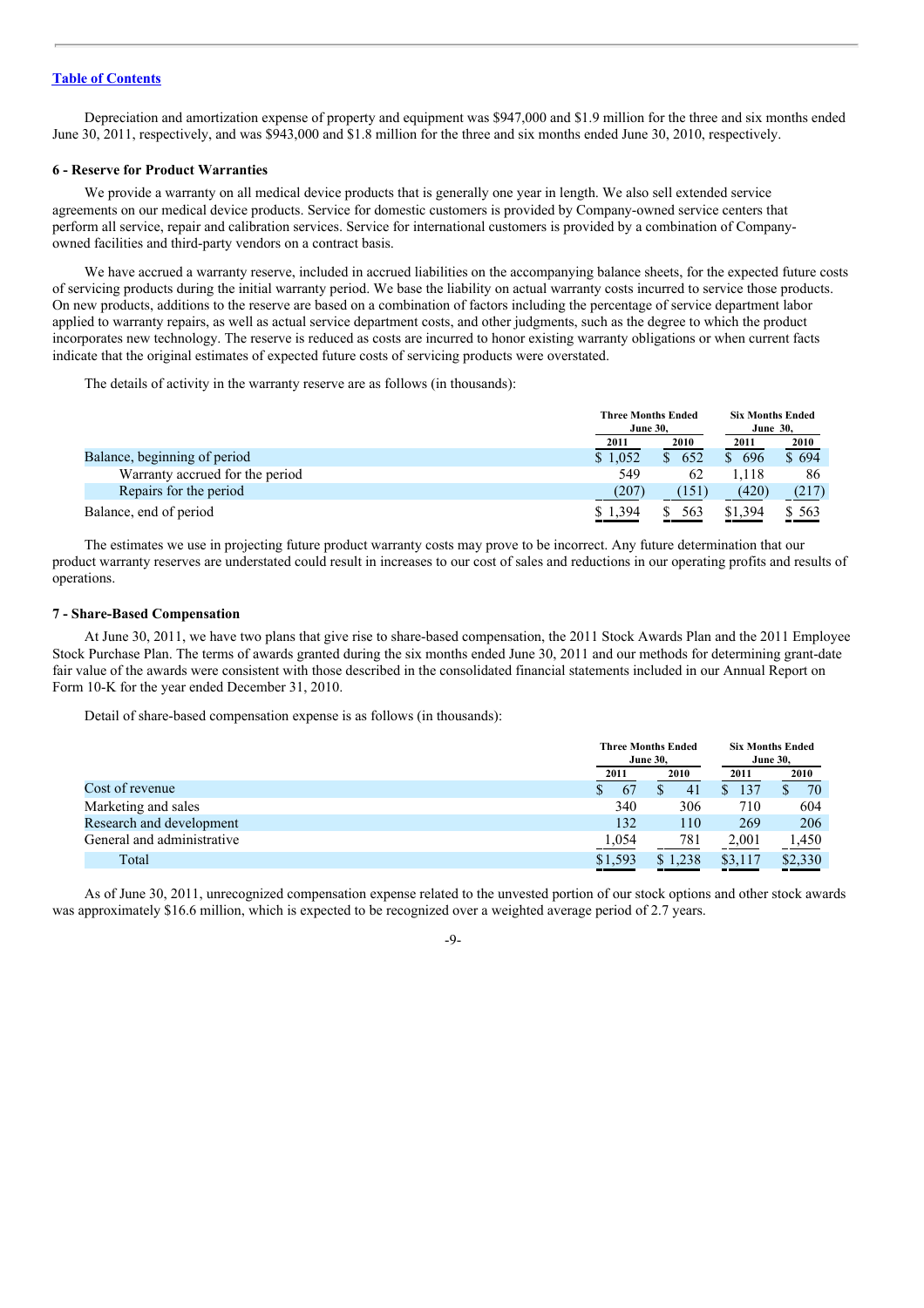## **Stock Options**

Activity in our stock options during the six months ended June 30, 2011 is as follows:

|                                            | <b>Shares</b> | Weighted<br>Average<br><b>Exercise</b><br>Price | average<br>remaining<br>contractual life<br>(years) | Aggregate<br>intrinsic<br>value<br>(S 000's) |
|--------------------------------------------|---------------|-------------------------------------------------|-----------------------------------------------------|----------------------------------------------|
| Outstanding, beginning of period           | 3,638,957     | \$10.94                                         |                                                     |                                              |
| Granted                                    | 541,350       | \$16.09                                         |                                                     |                                              |
| Exercised                                  | (116, 554)    | \$8.00                                          |                                                     |                                              |
| Cancelled                                  | (46,750)      | \$15.94                                         |                                                     |                                              |
| Outstanding, end of period                 | 4,017,003     | \$11.66                                         | 3.41                                                | \$17,317                                     |
| Exercisable, end of period                 | 2,765,710     | \$10.09                                         | 2.74                                                | \$15,866                                     |
| Vested and expected to vest, end of period | 3.868.876     | \$11.52                                         | 3.34                                                | \$17,191                                     |

The intrinsic value of options exercised during the six months ended June 30, 2011 was \$845,000.

#### **Restricted Stock Awards**

Activity in our restricted stock awards during the six months ended June 30, 2011 is as follows:

|                               | <b>Shares</b> | Weighted-<br>average grant<br>date fair<br>value |       | <b>Remaining cost</b><br>expected to be<br>recognized<br>$(S\ 000's)$ |
|-------------------------------|---------------|--------------------------------------------------|-------|-----------------------------------------------------------------------|
| Unvested, beginning of period | 590,050       | S                                                | 14.30 |                                                                       |
| Granted                       | 260,375       | S                                                | 16.22 |                                                                       |
| Vested                        | (30, 430)     | S                                                | 16.05 |                                                                       |
| Forfeited                     | (17,000)      | S                                                | 14.34 |                                                                       |
| Unvested, end of period       | 802,995<br>-- | S                                                | 14.85 | \$<br>9,995                                                           |

We award restricted stock awards ("RSA's") to U.S. employees of the Company that vest 50% upon the second anniversary of the vesting start date and 25% upon each of the third and fourth anniversaries of the vesting start date. We also award RSA's to non-employee directors of the Company that vest on the first anniversary of the grant date.

At June 30, 2011 the fair market value of outstanding RSA's was \$12.2 million and the weighted average remaining recognition period was 2.7 years. At December 31, 2010 the fair market value of outstanding RSA's was \$8.5 million and the weighted average remaining recognition period for unvested RSA's was 2.6 years. The intrinsic value of RSA's equals their fair market value.

#### **Restricted Stock Units**

Activity in our restricted stock units during the six months ended June 30, 2011 is as follows:

|                                  | <b>Shares</b> | Weighted-<br>average<br>remaining<br>contractual<br>life (years) | Aggregate<br>intrinsic value<br>$(S\ 000's)$ |  |
|----------------------------------|---------------|------------------------------------------------------------------|----------------------------------------------|--|
| Outstanding, beginning of period | 71,300        |                                                                  |                                              |  |
| Awarded                          | 22,800        |                                                                  |                                              |  |
| Released                         |               |                                                                  |                                              |  |
| Forfeited                        | (2,600)       |                                                                  |                                              |  |
| Outstanding, end of period       | 91,500        | 1.56                                                             | 1.395                                        |  |

We award restricted stock units ("RSU's") to non-U.S. employees of the Company that vest 50% upon the second anniversary of the vesting start date and 25% upon each of the third and fourth anniversaries of the vesting start date.

At June 30, 2011 the weighted average remaining recognition period was 2.7 years. At December 31, 2010 the aggregate intrinsic value of outstanding RSU's was \$1.0 million and the weighted average remaining recognition period for unvested RSU's was 2.9 years.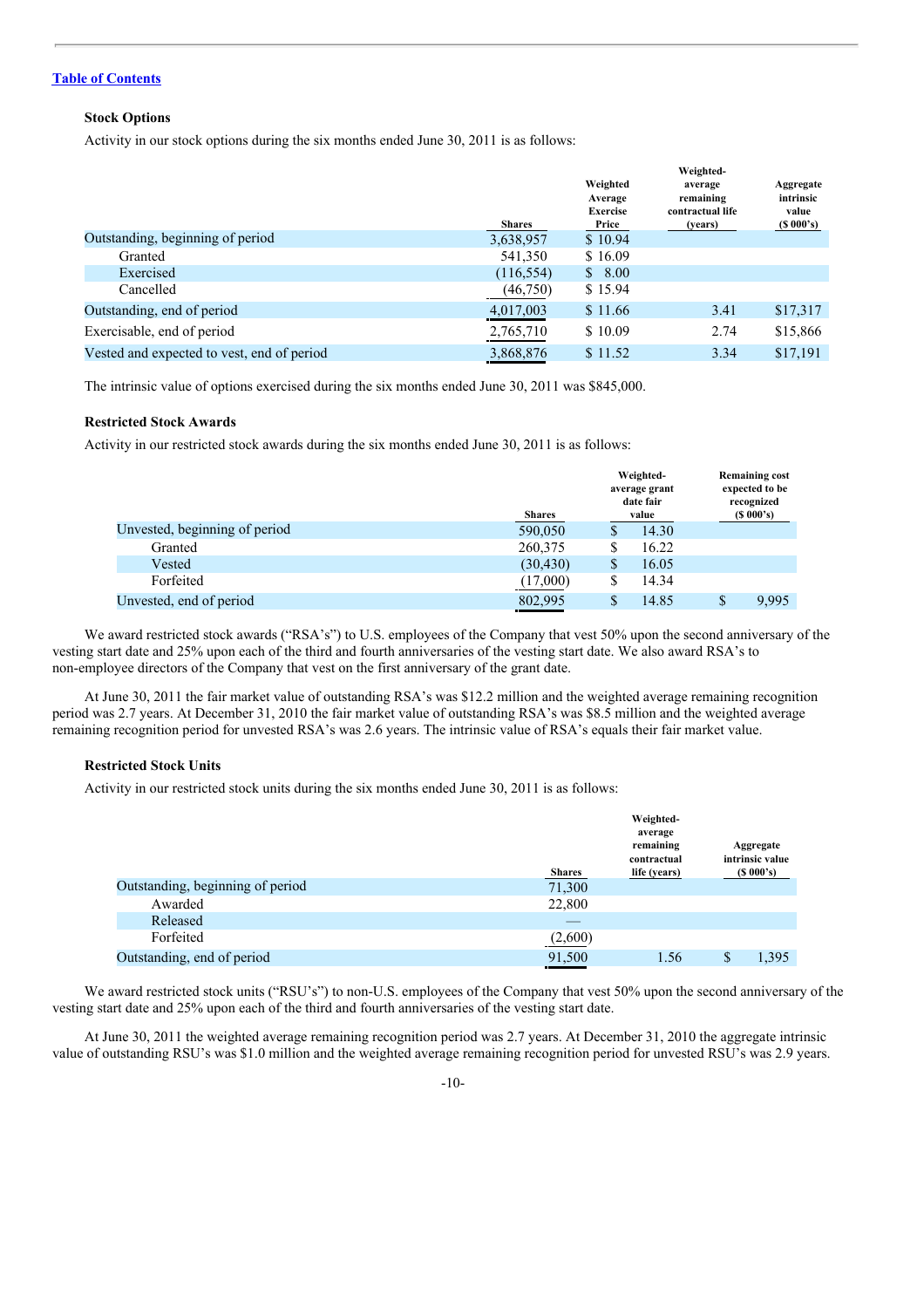## **8 - Other income (expense), net**

Other income (expense), net consisted of (in thousands):

|                                       |           | <b>Three Months Ended</b><br><b>June 30.</b> | <b>Six Months Ended</b><br><b>June 30,</b> |           |
|---------------------------------------|-----------|----------------------------------------------|--------------------------------------------|-----------|
|                                       | 2011      | 2010                                         | 2011                                       | 2010      |
| Investment income                     |           | b                                            |                                            | 14        |
| Interest expense                      | (64)      | (10)                                         | (112)                                      | (36)      |
| Foreign currency exchange gain (loss) | 67        | (189)                                        | (107)                                      | (367)     |
| Other                                 | 79        | 433                                          | (12)                                       | 574       |
| Total other income (expense), net     | (69)<br>S | 240                                          | \$(214)                                    | 185<br>S. |

#### **9 - Income Taxes**

## **Provision for Income Tax**

We recorded a provision for income tax of \$726,000 and \$2.5 million for the three and six months ended June 30, 2011, respectively. Our effective tax rate was 23.5% and 31.5% for the three and six months ended June 30, 2011, respectively.

We recorded a provision for income tax of \$1.8 million for the three and six months ended June 30, 2010, respectively. Our effective tax rate was 34.8% and 37.6% for the three and six months ended June 30, 2010, respectively.

The decrease in the effective tax rate for the three and six months ended June 30, 2011 compared to the three and six months ended June 30, 2010 was due primarily to an increase in the U.S. Federal manufacturing deduction and research and development tax credit. Various tax benefits from international subsidiary tax return true-ups for the quarter ended June 30, 2011 also contributed to the decrease in the effective tax rate for that period.

There were no material changes to uncertain tax positions for the three and six months ended June 30, 2011.

Our tax returns remain open to examination as follows: U.S. federal, 2006 through 2010; U.S. states, generally 2005 through 2010; significant foreign jurisdictions, generally 2007 through 2010.

## **10 - Restructuring Reserve**

In January 2010, we adopted a reorganization plan (the "Restructuring Plan") that was designed to eliminate redundant costs resulting from our acquisition of Alpine Biomed ("Alpine") and to improve efficiencies in operations. Under the plan, which was substantially completed in the first half of 2010, Alpine operations in Montreal, Canada were transitioned to our existing Xltek facility in Oakville, Ontario, Canada, and Alpine's sales organization was merged into our global sales organization.

We account for restructuring costs in accordance with ASC Topic 420, *Exit or Disposal Cost Obligations*. The balance of the reserve is included in accrued liabilities on the accompanying balance sheets.

Detail of activity in the restructuring reserve is as follows, (in thousands):

|                                        | <b>Six Months Ended</b><br><b>June 30,</b> |         |
|----------------------------------------|--------------------------------------------|---------|
|                                        | 2011                                       | 2010    |
| Balance, beginning of period           | 87<br>S                                    |         |
| Employee termination benefits expensed |                                            | 3,030   |
| Lease termination fee                  |                                            | 300     |
| Amounts paid                           | (81)                                       | (2,612) |
| Accrual reversal                       | $\lceil 6 \rceil$                          | (268)   |
| Balance, end of period                 |                                            | 450     |

-11-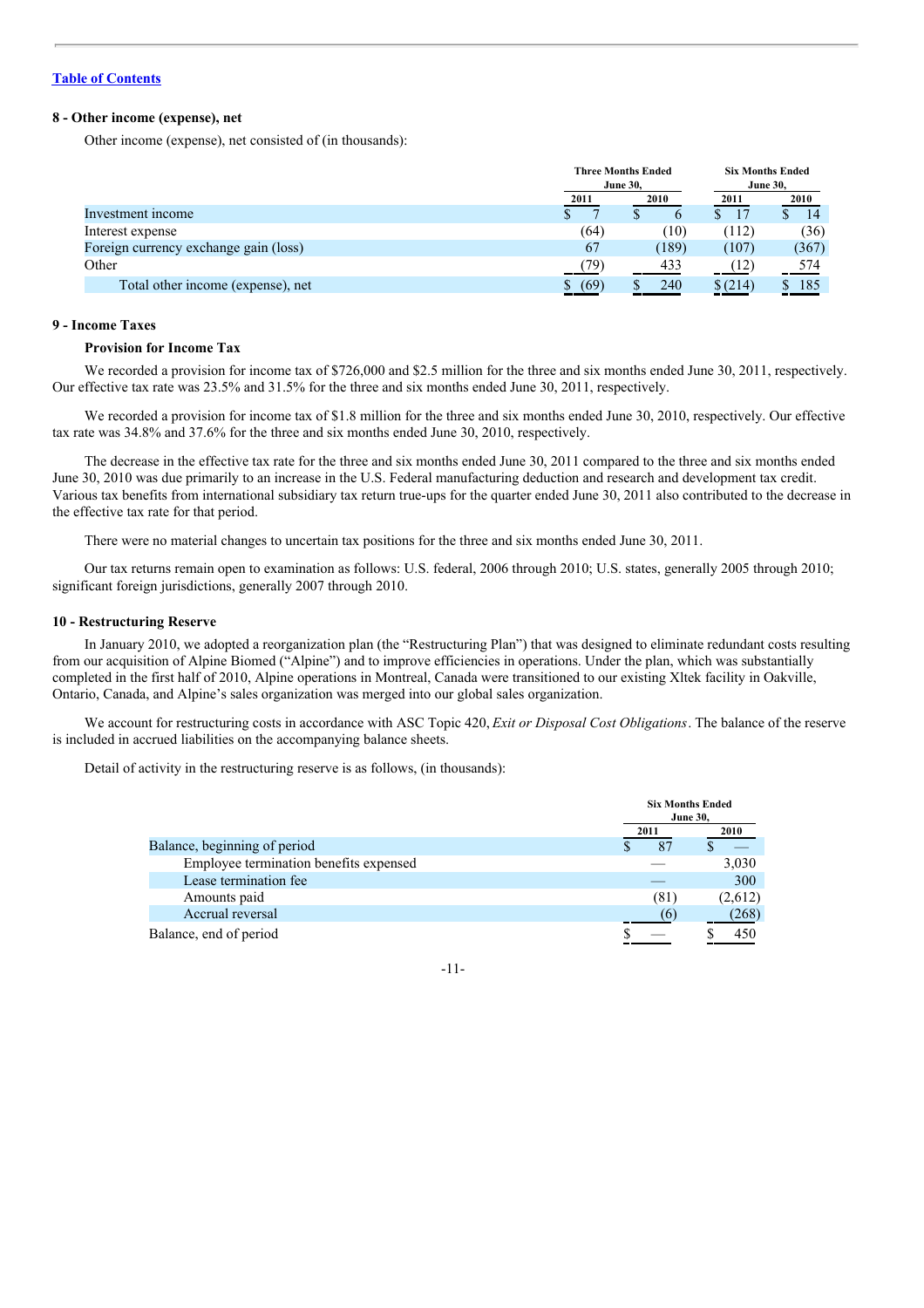## **11 - Debt and Credit Arrangements**

Long-term borrowings are comprised of the following (2011 and 2010 columns in thousands):

|                                                                                           | <b>June 30,</b><br>2011 | December 31.<br>2010 |
|-------------------------------------------------------------------------------------------|-------------------------|----------------------|
| Term loan \$2.9 million Canadian ("CAD"), interest at cost of funds plus 2.5%, due        |                         |                      |
| September 15, 2014 with principle repayable in monthly installments of \$16,000 until     |                         |                      |
| August 15, 2014 and one final payment of \$404,000 collateralized by a first lien on land |                         |                      |
| and building owned by Xltek                                                               | \$815                   | 893                  |
| Total long-term debt (including current portion)                                          | 815                     | 893                  |
| Less: current portion of long-term debt                                                   | (157)                   | (156)                |
| Total long-term debt                                                                      | \$658                   | 731                  |

At June 30, 2011 the Company had a \$50 million revolving credit facility with Wells Fargo Bank, National Association ("Wells Fargo"). The revolving credit facility contains covenants, including covenants relating to liquidity and other financial measurements, and provides for events of default, including failure to pay any interest when due, failure to perform or observe covenants, bankruptcy or insolvency events and the occurrence of a material adverse effect. We have granted Wells Fargo a security interest in substantially all of our assets. We did not draw on the facility during the first half of 2011 or during 2010. We have no other significant credit facilities.

#### **12 - Segment, Customer and Geographic Information**

We operate in one reportable segment in which we provide healthcare products used for the screening, detection, treatment, monitoring and tracking of common medical ailments in newborn care, hearing impairment, neurological dysfunction, epilepsy, sleep disorders, and balance and mobility disorders.

Our end-user customer base includes hospitals, clinics, laboratories, physicians, nurses, audiologists, and governmental agencies. Most of our international sales are to distributors who resell our products to end-users or sub-distributors.

Revenue and long-lived asset information by geographic region is as follows (in thousands):

|                      |          | <b>Three Months Ended</b><br><b>June 30,</b> | <b>Six Months Ended</b><br><b>June 30,</b> |           |
|----------------------|----------|----------------------------------------------|--------------------------------------------|-----------|
|                      | 2011     | 2010                                         | 2011                                       | 2010      |
| Revenue:             |          |                                              |                                            |           |
| <b>United States</b> | \$32,446 | \$34,577                                     | \$65,152                                   | \$62,519  |
| Foreign countries    | 25,649   | 18,454                                       | 52,051                                     | 39,787    |
| Totals               | \$58,095 | \$53,031                                     | \$117,203                                  | \$102,306 |
|                      |          | <b>June 30,</b><br>2011                      | December 31,<br>2010                       |           |
| Long-lived assets:   |          |                                              |                                            |           |
| <b>United States</b> |          | \$ 8,497                                     | S<br>7,862                                 |           |
| Foreign countries    |          | 16,322                                       | 15,546                                     |           |
| Totals               |          | \$24,819                                     | 23,408                                     |           |

Long-lived assets consist principally of net property and equipment. During the three and six months ended June 30, 2011 and 2010, no single customer or foreign country contributed to more than 10% of revenue, and revenue from services was less than 10% of revenue.

During the three and six months ended June 30, 2011, respectively, revenue from devices and systems was \$36.5 and \$76.1 million, while revenue from supplies and services was \$20.8 and \$39.2 million, respectively.

## -12-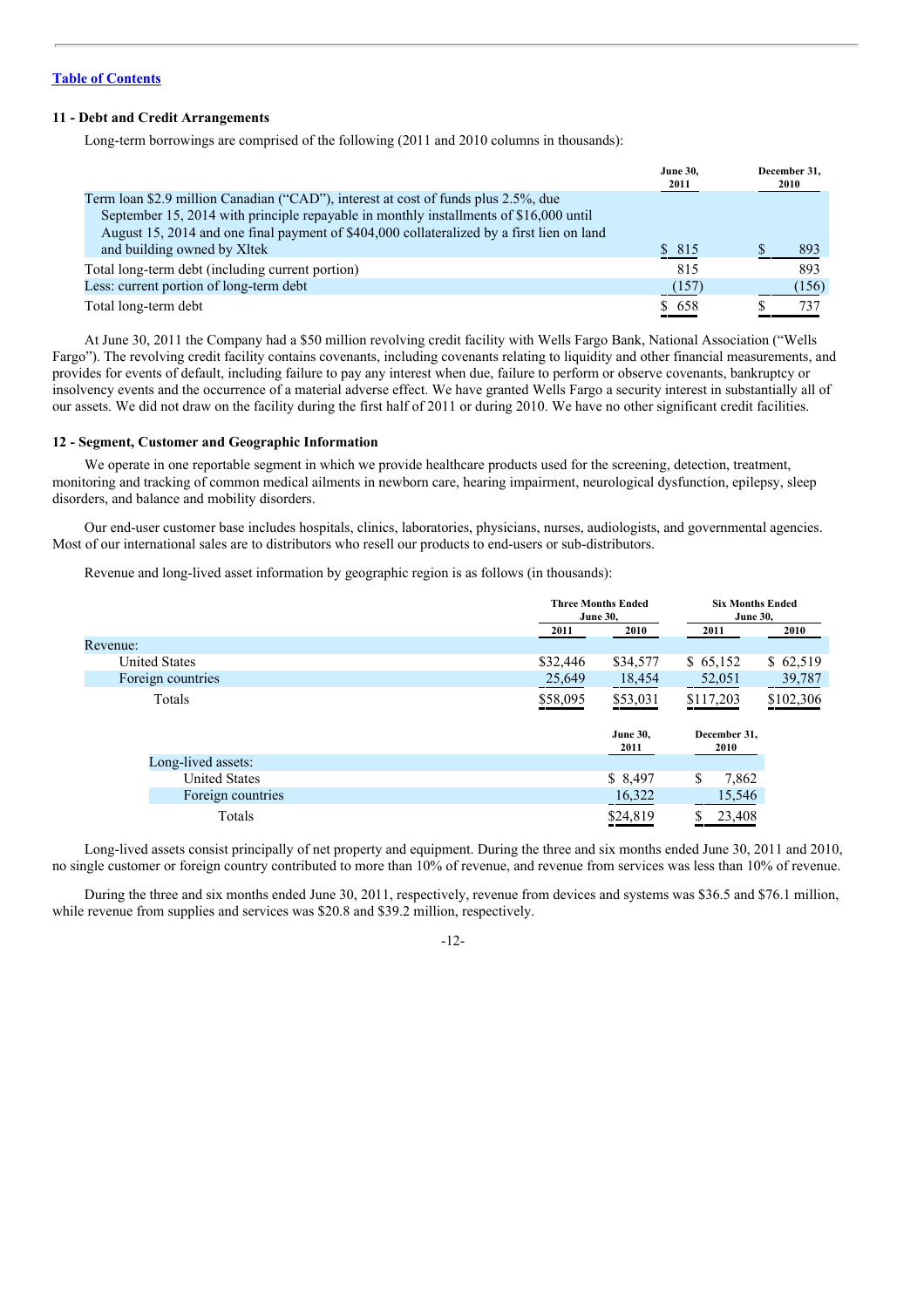## **13 - Fair Value of Financial Instruments**

The fair value of our assets and liabilities subject to fair value measurements are as follows (in thousands):

|                               |                                                 | <b>Fair Value</b><br>as of<br>June 30, 2011 |                                                                                                | <b>Fair Value Measurements as of</b><br>June 30, 2011<br><b>Using Fair Value Hierarchy</b> |         |
|-------------------------------|-------------------------------------------------|---------------------------------------------|------------------------------------------------------------------------------------------------|--------------------------------------------------------------------------------------------|---------|
|                               |                                                 |                                             | Level 1                                                                                        | Level 2                                                                                    | Level 3 |
| Bank money market investments | \$                                              | 3,147                                       |                                                                                                | \$3,147                                                                                    |         |
| Fixed rate term deposits      |                                                 |                                             |                                                                                                |                                                                                            |         |
| Total                         |                                                 | 3,147                                       |                                                                                                | \$3,147                                                                                    |         |
|                               | <b>Fair Value</b><br>as of<br>December 31, 2010 |                                             | <b>Fair Value Measurements as of</b><br>December 31, 2010<br><b>Using Fair Value Hierarchy</b> |                                                                                            |         |
|                               |                                                 |                                             | Level 1                                                                                        | Level 2                                                                                    | Level 3 |
| Bank money market investments | \$                                              | 3,146                                       |                                                                                                | \$3,146                                                                                    |         |
| Fixed rate term deposits      |                                                 | 1,005                                       |                                                                                                | 1,005                                                                                      |         |
| Total                         |                                                 | 4,151                                       |                                                                                                | \$4,151                                                                                    |         |

In accordance with ASC Topic 820, *Fair Value Measurements and Disclosures*, Level 1 evaluations are based on quoted prices in active markets for identical assets or liabilities that we have the ability to access. Level 2 evaluations are based on quoted prices in markets that are not active or for which all significant inputs are observable, either directly or indirectly. Bank money market accounts have a net asset value of \$1.00 per share and are classified as Level 2 assets. Level 3 evaluations are completed for assets and liabilities for which there are no observable inputs that are significant to the overall fair value measurement.

## **14 – Immaterial Corrections to Prior Period Financial Statements**

Certain amounts previously reported in the condensed consolidated statements of operations and condensed statements of cash flows for the three and six months ended June 30, 2010 have been restated to reflect the correction of immaterial errors as disclosed in the Company's Annual Report on Form 10-K for the year ended December 31, 2010. The errors were related primarily to the amount of manufacturing labor and overhead applied to inventory and the amount of deferred revenue under multiple-deliverable arrangements.

A summary of the effects of the correction of these errors on our condensed consolidated financial statements for the quarter and six months ended June 30, 2010 is presented in the table below (in thousands):

|                                                                                                        | <b>Three Months Ended</b><br>June 30, 2010 |                 | <b>Six Months Ended</b><br>June 30, 2010 |                       |
|--------------------------------------------------------------------------------------------------------|--------------------------------------------|-----------------|------------------------------------------|-----------------------|
|                                                                                                        | As<br>Previously<br>Reported               | As<br>Corrected | As<br><b>Previously</b><br>Reported      | As<br>Corrected       |
| <b>Condensed Consolidated Statements of Operations</b>                                                 |                                            |                 |                                          |                       |
| Revenue                                                                                                | \$52,697                                   | \$53,031        | \$101,857                                | \$102,306             |
| Cost of revenue                                                                                        | 21,575                                     | 21,532          | 41,123                                   | 40,943                |
| Gross profit                                                                                           | 31,122                                     | 31,499          | 60,734                                   | 61,363                |
| Income from operations                                                                                 | 4,512                                      | 4,917           | 4,304                                    | 4,677                 |
| Income before provision for income tax                                                                 | 4,752                                      | 5,157           | 4,490                                    | 4,862                 |
| Net income                                                                                             | 3,105                                      | 3,364           | 2,802                                    | 3,033                 |
| <b>Condensed Consolidated Statements of Cash Flows</b>                                                 |                                            |                 |                                          |                       |
| Net income                                                                                             |                                            |                 | 2,802<br>S.                              | 3,033<br><sup>S</sup> |
| Change in operating assets and liabilities, net of assets and liabilities<br>acquired in acquisitions: |                                            |                 |                                          |                       |
| Inventories                                                                                            |                                            |                 | (3,625)                                  | (3,430)               |
| Accrued liabilities and deferred revenue                                                               |                                            |                 | (2,772)                                  | (3,198)               |

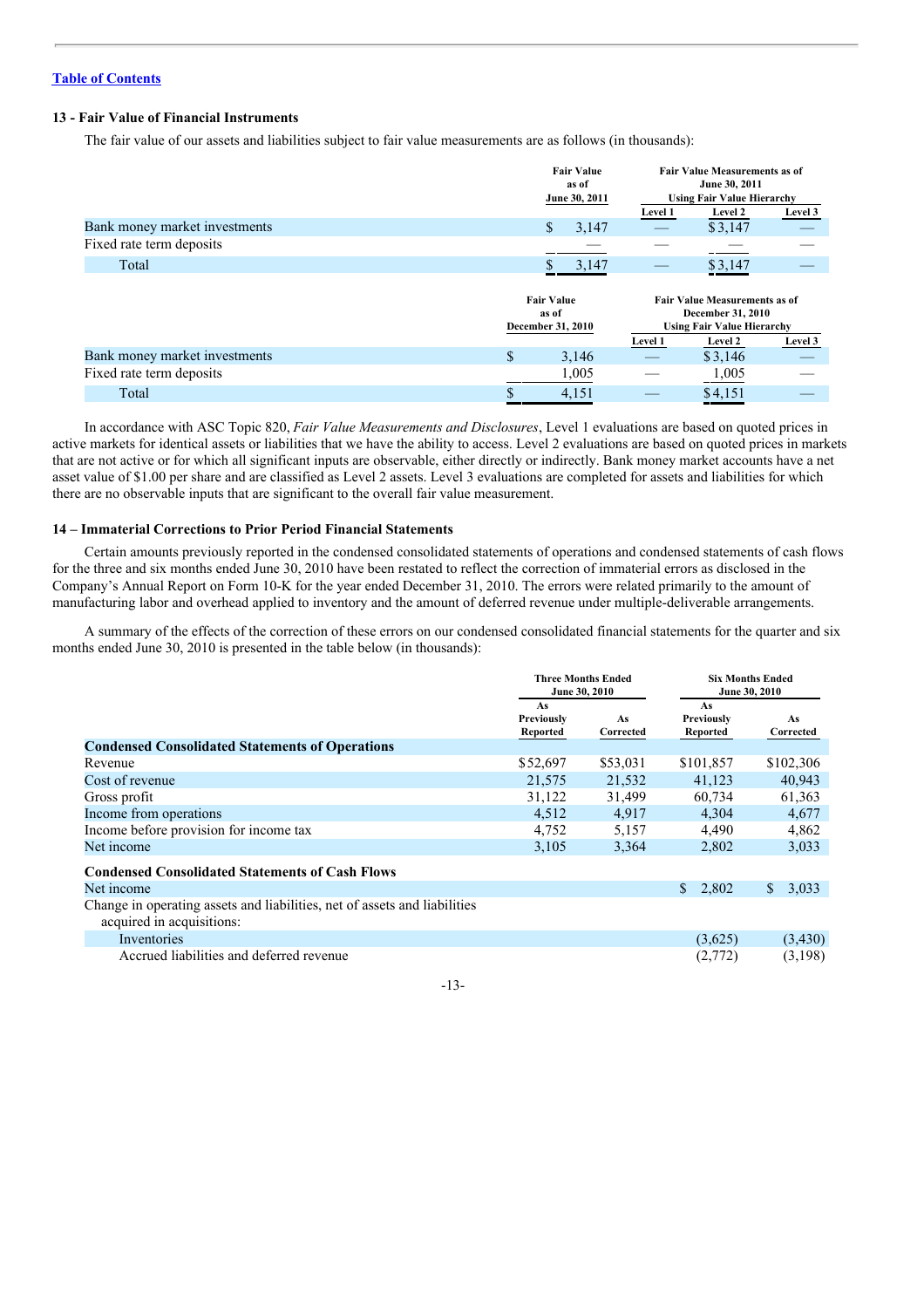## **ITEM 2. Management's Discussion and Analysis of Financial Condition and Results of Operations**

Natus®, AABR®, ABaer®, ALGO®, AOAE®, AuDX®, Balance Manager®, Balance Master®, Biliband®, Bio-logic®, Ceegraph®, CHAMP®, Cochlea Scan®, Cool Cap®, Ear Couplers®, Echo Screen®, EquiTest®, Fischer-Zoth®, Flexicoupler®, Gumdrop®, Keypoint®, Keypoint AU®, Keypoint EU®, Keypoint JP®, MASTER®, Medix®, MedixI.C.S.A®, Navigator®, Neatnick®, neoBLUE®, Neuromax®, NeuroWorks®, Oxydome®, Sleeprite®, Sleepscan®, Smart Scale®, Tootsweet®, Traveler®, Warmette® and VAC PAC® are registered trademarks of Natus *Medical Incorporated and its subsidiaries. Accuscreen™, Bili Lite Pad™, Bili-Lite™, Biomark™, Circumstraint™, Coherence™,* Deltamed™, inVision™, MiniMuffs™, Neometrics™ and Smartpack™ are non-registered trademarks of Natus and its subsidiaries. *Solutions for Newborn CareSM is a non-registered service mark of Natus.*

#### **Overview**

The following Management's Discussion and Analysis of Financial Condition and Results of Operations ("MD&A") supplements the MD&A in the Annual Report on Form 10-K for the year ended December 31, 2010 of Natus Medical Incorporated ("Natus," "we," "us," or "our Company"), and presumes that readers have read or have access to the discussion and analysis in our Annual Report. Management's discussion and analysis should be read in conjunction with our condensed consolidated financial statements and accompanying footnotes, the discussion of certain risks and uncertainties contained in Part II, Item 1A of this report, and the cautionary information regarding forward-looking statements at the end of this section. MD&A includes the following sections:

- **Our Business.** A general description of our business;
- **2011 Second Quarter Overview.** A summary of key information concerning the financial results for the three months ended June 30, 2011;
- **Application of Critical Accounting Policies.** A discussion of the accounting policies that are most important to the portrayal of our financial condition and results of operations and that require significant estimates, assumptions, and judgments;
- **Results of Operations.** An analysis of our results of operations for the periods presented in the financial statements;
- **Liquidity and Capital Resources.** An analysis of capital resources, sources and uses of cash, investing and financing activities, off-balance sheet arrangements, contractual obligations and interest rate hedging;
- **Recent Accounting Pronouncements.** See Note 1 to our Condensed Consolidated Financial Statements for a discussion of new accounting pronouncements that affect us; and
- **Cautionary Information Regarding Forward-Looking Statements.** Cautionary information about forward-looking statements.

#### **Our Business**

Natus is a leading provider of healthcare products used for the screening, detection, treatment, monitoring and tracking of common medical ailments in newborn care, hearing impairment, neurological dysfunction, epilepsy, sleep disorders, and balance and mobility disorders. Product offerings include computerized neurodiagnostic systems for audiology, neurology, polysomnography, and neonatology, as well as newborn care products such as hearing screening systems, phototherapy devices for the treatment of newborn jaundice, headcooling products for the treatment of brain injury in newborns, incubators to control the newborn's environment, and software systems for managing and tracking disorders and diseases for public health laboratories.

We have completed a number of acquisitions since 2003, consisting of either the purchase of a company, substantially all of the assets of a company, or individual products or product lines. The businesses we have acquired are Neometrics in 2003, Fischer-Zoth in 2004, Bio-logic, Deltamed, and Olympic Medical in 2006, Xltek in 2007, Sonamed, Schwarzer Neurology, and Neurocom in 2008, Hawaii Medical and Alpine Biomed in 2009, and Medix in 2010.

#### *Product Families*

We categorize our products into the following product families, which are more fully described in our Annual Report on Form 10-K for the year ended December 31 2010:

• **Hearing** – Includes products for newborn hearing screening and diagnostic hearing assessment.

-14-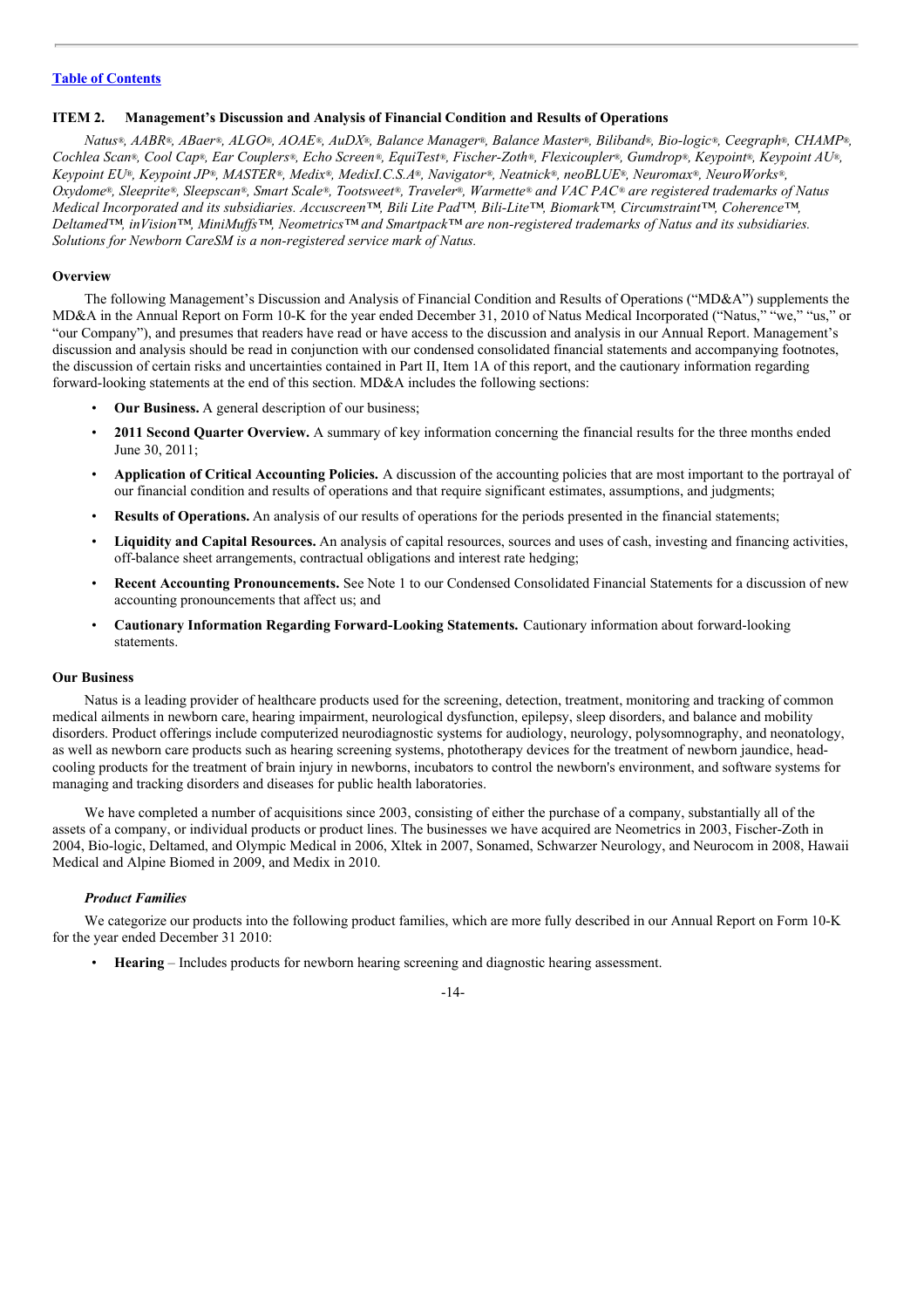- **Neurology** *–* Includes products for diagnostic electroencephalography (EEG), electromyography (EMG), intra-operative monitoring (IOM), diagnostic sleep analysis, or polysomnography (PSG), newborn brain monitoring, and assessment of balance and mobility disorders.
- **Newborn Care** Includes thermoregulation devices and products for the treatment of brain injury and jaundice in newborns.

#### *Segment and Geographic Information*

We operate in one reportable segment in which we provide healthcare products used for the screening, detection, treatment, monitoring and tracking of common medical ailments in newborn care, hearing impairment, neurological dysfunction, epilepsy, sleep disorders and balance and mobility disorders.

Our end-user customer base includes hospitals, clinics, laboratories, physicians, nurses, audiologists, and governmental agencies. Most of our international sales are to distributors who resell our products to end-users or sub-distributors.

Information regarding our sales and long-lived assets in the U.S. and in countries outside the U.S. is contained in Note 12–*Segment, Customer and Geographic Information* of our condensed consolidated financial statements included in this report.

#### *Revenue by Product Category*

We generate our revenue either from sales of Devices and Systems, which are generally non-recurring, and from related Supplies and Services, which are generally recurring. Other revenue consists primarily of freight revenue. The products that are attributable to these categories are described in our Annual Report on Form 10-K for the year ended December 31, 2010. Revenue from Devices and Systems and Supplies and Services, as a percent of total revenue for the three and six months ended June 30, 2011 and 2010 is as follows:

|                       | <b>Three Months Ended</b> |                 | <b>Six Months Ended</b> |                 |  |
|-----------------------|---------------------------|-----------------|-------------------------|-----------------|--|
|                       |                           | <b>June 30.</b> |                         | <b>June 30,</b> |  |
|                       | 2011                      | 2010            | 2011                    | 2010            |  |
| Devices and Systems   | 63%                       | 61%             | 65%                     | 62%             |  |
| Supplies and Services | 35%                       | 37%             | 33%                     | 36%             |  |
| Other                 | $2\%$                     | $2\%$           | $2\%$                   | $2\%$           |  |
| Total                 | $100\%$                   | 100%            | $100\%$                 | $100\%$         |  |

During the three and six months ended June 30, 2011 and 2010, no single customer or foreign country contributed to more than 10% of revenue, and revenue from services was less than 10% of revenue.

## **2011 Second Quarter Overview**

Our revenue increased 10% to \$58.1 million in the second quarter ended June 30, 2011, compared to \$53.0 million in the comparable quarter of the previous year. Net income decreased 30% to \$2.3 million or \$0.08 per diluted share, for the second quarter of 2011, compared with net income of \$3.3 million, or \$0.12 per diluted share, for the second quarter of 2010. Medix contributed \$6.8 million to our second quarter revenue, while revenue from our existing product lines decreased 6% in the 2011 period, resulting in lower earnings.

During the second quarter of 2011, we continued the reorganization plan to improve efficiencies in operations at Medix, which was acquired in October, 2010. This reorganization resulted in a charge of \$630,000 for the three months ended June 30, 2011.

#### **Application of Critical Accounting Policies**

We prepare our financial statements in accordance with accounting principles generally accepted in the United States of America ("GAAP"). In so doing, we must often make estimates and use assumptions that can be subjective, and, consequently, our actual results could differ from those estimates. For any given individual estimate or assumption we make, there may also be other estimates or assumptions that are reasonable.

We believe that the following critical accounting policies require the use of significant estimates, assumptions, and judgments. The use of different estimates, assumptions, or judgments could have a material effect on the reported amounts of assets, liabilities, revenue, expenses, and related disclosures as of the date of the financial statements and during the reporting period:

- Revenue recognition
- Inventory is carried at the lower of cost or market value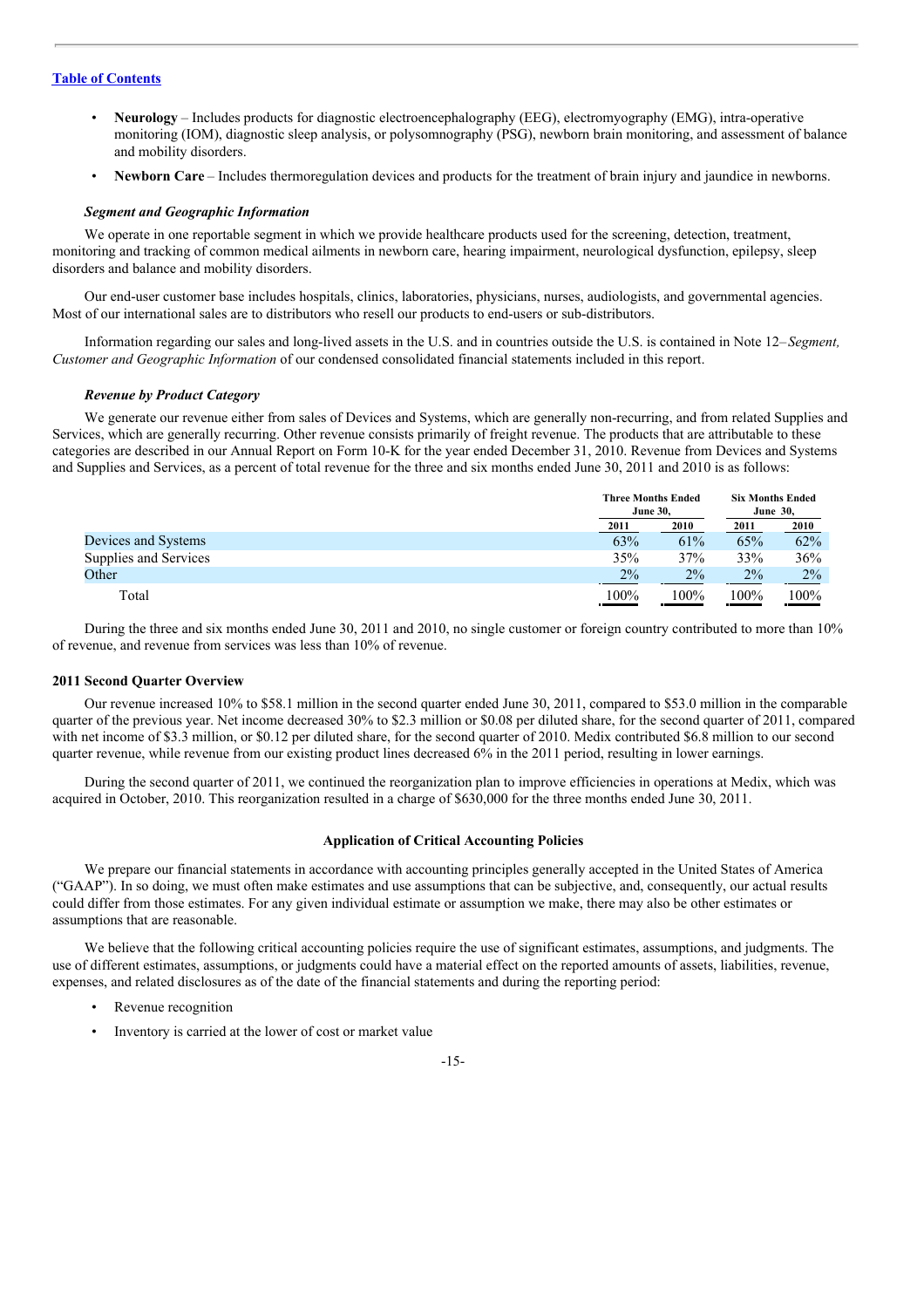- Carrying value of intangible assets and goodwill
- Liability for product warranties
- Share-based compensation

These critical accounting policies are described in more detail in our Annual Report on Form 10-K for the year ended December 31, 2010, under Item 7, *Management's Discussion and Analysis of Financial Condition and Results of Operations*. There have been no changes to these policies during the three and six months ended June 30, 2011.

### **Results of Operations**

The following table sets forth, for the periods indicated selected consolidated statements of operations data as a percentage of total revenue. Our historical operating results are not necessarily indicative of the results for any future period.

|                                        | <b>Three Months</b><br>Ended<br><b>June 30,</b> |        | <b>Six Months</b><br>Ended<br><b>June 30,</b> |        |
|----------------------------------------|-------------------------------------------------|--------|-----------------------------------------------|--------|
|                                        | 2011                                            | 2010   | 2011                                          | 2010   |
| Revenue                                | $100.0\%$                                       | 100.0% | 100.0%                                        | 100.0% |
| Cost of revenue                        | 43.1                                            | 40.6   | 42.1                                          | 40.0   |
| Gross profit                           | 56.9                                            | 59.4   | 57.9                                          | 60.0   |
| Operating expenses:                    |                                                 |        |                                               |        |
| Marketing and selling                  | 27.1                                            | 25.6   | 25.7                                          | 26.9   |
| Research and development               | 10.6                                            | 9.9    | 10.6                                          | 10.1   |
| General and administrative             | 13.7                                            | 14.7   | 14.5                                          | 18.4   |
| Total operating expenses               | 51.4                                            | 50.2   | 50.8                                          | 55.4   |
| Income from operations                 | 5.5                                             | 9.2    | 7.1                                           | 4.6    |
| Other income (expense), net            | (0.1)                                           | 0.5    | (0.2)                                         | 0.2    |
| Income before provision for income tax | 5.4                                             | 9.7    | 6.9                                           | 4.8    |
| Provision for income tax               |                                                 | 3.4    | 2.1                                           | 1.8    |
| Net income                             | 4.2%                                            | 6.3%   | 4.8%                                          | 3.0%   |

We acquired Medix in October 2010. Where significant, we have noted the impact of this acquisition on our results of operations for the three and six months ended June 30, 2011, as compared to the same periods in 2010.

#### **Three Months Ended June 30, 2011 and 2010**

Our revenue increased 10%, or \$5.1 million, to \$58.1 million for the three month period ended June 30, 2011 compared to \$53.0 million in the comparable 2010 period. Revenue from Medix contributed to \$6.8 million of the increase. Revenue from our neurology products increased \$1.5 million in the quarter while revenue from newborn care products other than from Medix decreased \$1.4 million and revenue from our newborn hearing and diagnostic products decreased \$1.8 million.

Revenue from devices and systems increased \$4.2 million, or 13%, to \$36.5 million in the three months ended June 30, 2011, compared to \$32.3 million in the same period in 2010. Revenue from Medix contributed to \$4.5 million of the increase. Additionally, revenue from our neurology and other diagnostic products was \$4.1 million, offset by a decrease from newborn hearing screening and newborn care revenue other than Medix of \$4.4 million. Revenue from devices and systems was 63% of total revenue in the three months ended June 30, 2011 compared to 61% of total revenue for the second quarter of 2010.

#### -16-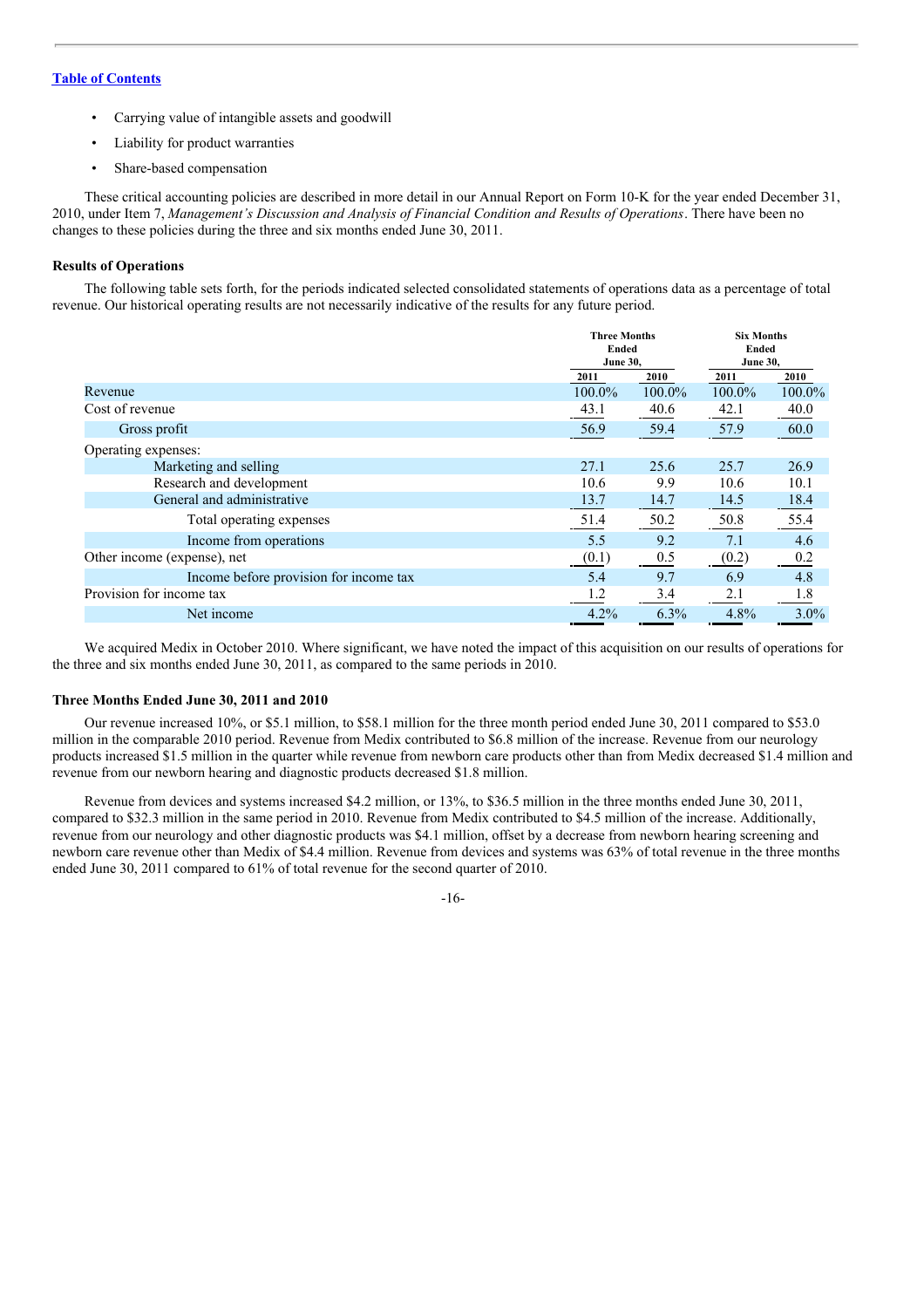Revenue from supplies and services increased 5%, or \$900,000, to \$20.8 million in the second quarter of 2011 compared to \$19.9 million in the same period in 2010. Medix contributed \$2.4 million of supplies and services revenue, in the second quarter of 2011, revenue from hearing supplies increased by \$800,000 and revenue from service fees and newborn care supplies other than Medix increased by \$800,000, offset by a decrease in revenue from neurology supplies of \$3.1 million. Revenue from supplies and services was 35% of total revenue in the three months ended June 30, 2011 compared to 37% of total revenue for the second quarter of 2010.

Revenue from sales outside the U.S. increased 39%, or \$7.2 million, to \$25.7 million in the second quarter of 2011 compared to \$18.5 million for the same period in 2010. Revenue from Medix contributed to \$6.8 million of the increase in international revenue, while revenue from neurology and hearing products increased by \$1.5 million and international revenue from newborn care products other than Medix decreased by \$1.1 million.

Gross profit as a percentage of revenue was 56.9% for the three months ended June 30, 2011 compared to 59.4% for the respective 2010 period reflecting the lower gross profit margins of Medix products. Gross profit increased \$1.6 million, or 5% to \$33.1 million in 2011 from \$31.5 million in 2010.

Total operating costs increased by \$3.3 million or 13%, to \$29.9 million in the three months ended June 30, 2011, compared to \$26.6 million in the same period in 2010. The operations of Medix comprised \$3.1 million of the increase.

Marketing and selling expenses increased \$2.2 million, or 16%, to \$15.7 million in the three months ended June 30, 2011, compared to \$13.5 million in the same period in 2010. The expenses of Medix contributed to \$1.3 million of the increase with the remainder of the increase primarily attributable to higher sales commission costs.

Research and development expenses increased \$1.0 million, or 18%, to \$6.2 million for the three months ended June 30, 2011, compared to \$5.2 million in the same period of 2010. The operations of Medix contributed to \$600,000 of the increase, while other research and development expenses were approximately 8% higher in the second quarter of 2011 compared to the same period in 2010, reflecting the impact of higher outside service costs.

General and administrative expenses increased \$200,000, or 2%, to \$8.0 million in the three months ended June 30, 2011, compared to \$7.8 million in the same period in 2010. The operations of Medix contributed to \$1.2 million of general and administrative expenses, including restructuring costs of \$630,000. Other general and administrative expenses exclusive of Medix were \$1.0 million lower in the 2011 second quarter compared to the same period in 2010, which resulted primarily from a decrease in bonus accruals associated with lower earnings.

Other income, net, consists of investment income from our investment portfolio, interest expense, net currency exchange gains and losses, and other miscellaneous income and expenses. We reported net other expense of \$69,000 in the three months ended June 30, 2011, compared to net other income of \$240,000 in the same period in 2010. We recognized \$67,000 of foreign exchange gains and \$189,000 of net foreign currency exchange losses during the three months ended June 30, 2011 and 2010 respectively.

We recorded a provision for income taxes of \$726,000 in the three months ended June 30, 2011, compared to \$1.8 million in the same period in 2010. Our effective tax rate in the second quarter of 2011 was 23.5% compared to an effective rate of 34.8% in the second quarter of 2010. The reduction in the effective tax rate was due primarily to an increase in the U.S. Federal manufacturing deduction and research and development tax credit, and tax benefits from international subsidiary tax return true-ups for the quarter.

#### **Six Months Ended June 30, 2011 and 2010**

Revenue increased \$14.9 million, or 15%, for the six month period ended June 30, 2011 from the comparable 2010 period. Revenue from Medix contributed to \$12.6 million of the increase, while revenue from our neurology products increased by \$5.2 million to \$52.6 million and all other product lines combined exclusive of Medix decreased by \$2.9 million to \$52.0 million.

Device and systems revenue increased \$12.3 million, or 19%, to \$76.2 million in the six months ended June 30, 2011 compared to \$63.9 million in the same period in 2010. The acquisition of Medix contributed to \$9.8 million of the increase coupled with a \$6.1 million increase in neurology devices and systems revenue lead by strong demand for our Xltek EEG products. In addition, an increase in sleep diagnostics, balance monitoring and med-surgical revenue of \$1.6 million was offset by a \$5.2 million decrease in revenue from our other product lines including hearing and newborn care products other than Medix. Revenue from devices and systems was 65% of consolidated revenue in the six months ended June 30, 2011 compared to 62% of consolidated revenue for the first half of 2010.

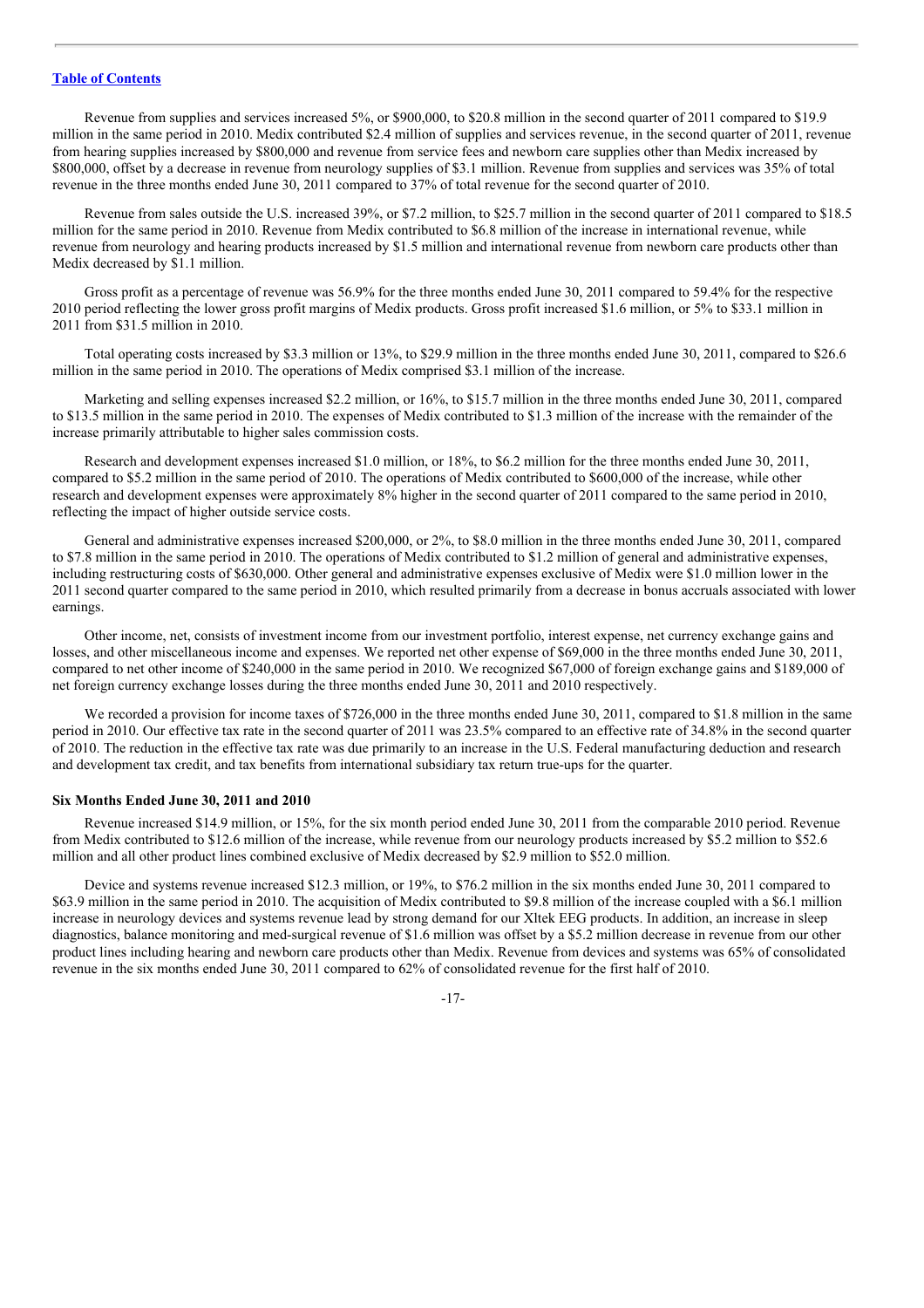Supplies and services revenue increased \$2.5 million, or 7%, to \$39.2 million in the six months ended June 30, 2011 compared to \$36.8 million in the same period in 2010. Medix contributed to \$2.9 million of revenue from supplies and services while supplies and service revenue from other products decreased \$400,000. Revenue from supplies and services was 33% of consolidated revenue in the six months ended June 30, 2011 compared to 36% of consolidated revenue for the six months ended June 30, 2010.

Revenue from sales outside the U.S. increased \$12.3 million, or 31%, to \$52.1 million in the first half of 2011 compared to \$39.8 million for the same period in 2010. Revenue from Medix contributed \$12.6 million of international revenue. A decrease in international hearing and newborn care revenue of \$1.8 million was partially offset by a \$1.5 million increase in neurology and other international product revenue.

Gross profit as a percentage of revenue was 57.9% for the six months ended June 30, 2011 compared to 60.0% for the respective period in 2010, reflecting sales mix towards lower margin products coupled with Medix products having lower margins than our other product lines. Cost of revenue increased \$8.5 million, or 21%, to \$49.4 million in the six months ended June 30, 2011, from \$40.9 million in 2010 as a result of increased sales. Gross profit increased \$6.4 million, or 10%, to \$67.8 million in 2011 from \$61.4 million in 2010.

Total operating costs increased by \$2.9 million or 5%, to \$59.6 million in the six months ended June 30, 2011, compared to \$56.7 million in the same period in 2010. The operations of Medix contributed to \$4.7 million of total operating costs. Other general and administrative expenses exclusive of Medix were \$1.8 million lower which resulted primarily from lower benefit costs associated with a decrease in bonus accruals and lower restructuring charges in 2011.

Marketing and selling expenses increased \$2.6 million, or 9%, to \$30.1 million in the six months ended June 30, 2011 compared to \$27.5 million in the same period in 2010. The expenses of Medix contributed to \$2.1 million of the increase with the remainder of the increase primarily attributable to higher sales commission costs associated with the increase in our revenue.

Research and development expenses increased \$2.1 million, or 20%, to \$12.5 million in the six months ended June 30, 2011 compared to \$10.4 million in the same period of 2010. The operations of Medix contributed to \$1.0 million of the increase, while other research and development expenses were approximately 11% higher in the first half of 2011 compared to the same period in 2010, reflecting the impact of higher outside service costs.

General and administrative expenses decreased \$1.8 million, or 9%, to \$17.0 million in the six months ended June 30, 2011 compared to \$18.8 million in the same period in 2010. The operations of Medix contributed to \$1.7 million of general and administrative expenses including a restructuring charge of \$793,000. In the first six months of 2010 we incurred a restructuring charge of \$3.1 million related to Alpine Biomed. Other general and administrative expenses exclusive of Medix and the restructuring charge were \$300,000 lower in the first half of 2011 compared to the same period in 2010, which resulted primarily from a decrease in bonus accruals associated with lower earnings.

Other income, net consists of investment income from our investment portfolio, interest expense, net currency exchange gains and losses, and other miscellaneous income and expenses. We reported net other expense of \$214,000 in the six months ended June 30, 2011, compared to net other income of \$185,000 in the same period in 2010. We recognized \$107,000 and \$367,000 of foreign currency exchange losses during the six months ended June 30, 2011 and 2010, respectively.

We recorded income tax expense of \$2.5 million in the six months ended June 30, 2011, compared to \$1.8 million in the same periods in 2010. Our effective tax rate in the first six months of 2011 was 31.5% compared to an effective rate of 37.6% in the same period in 2010. The reduction in the effective tax rate was due primarily to an increase in the U.S. Federal manufacturing deduction and research and development tax credit, and tax benefits from international subsidiary tax return true-ups.

#### **Liquidity and Capital Resources**

Liquidity is our ability to generate sufficient cash flows from operating activities to meet our obligations and commitments. In addition, liquidity includes the ability to obtain appropriate financing and to raise capital. Therefore, liquidity cannot be considered separately from capital resources that consist of our current funds and the potential to increase those funds in the future. We plan to use these resources in meeting our commitments and in achieving our business objectives.

 $-18$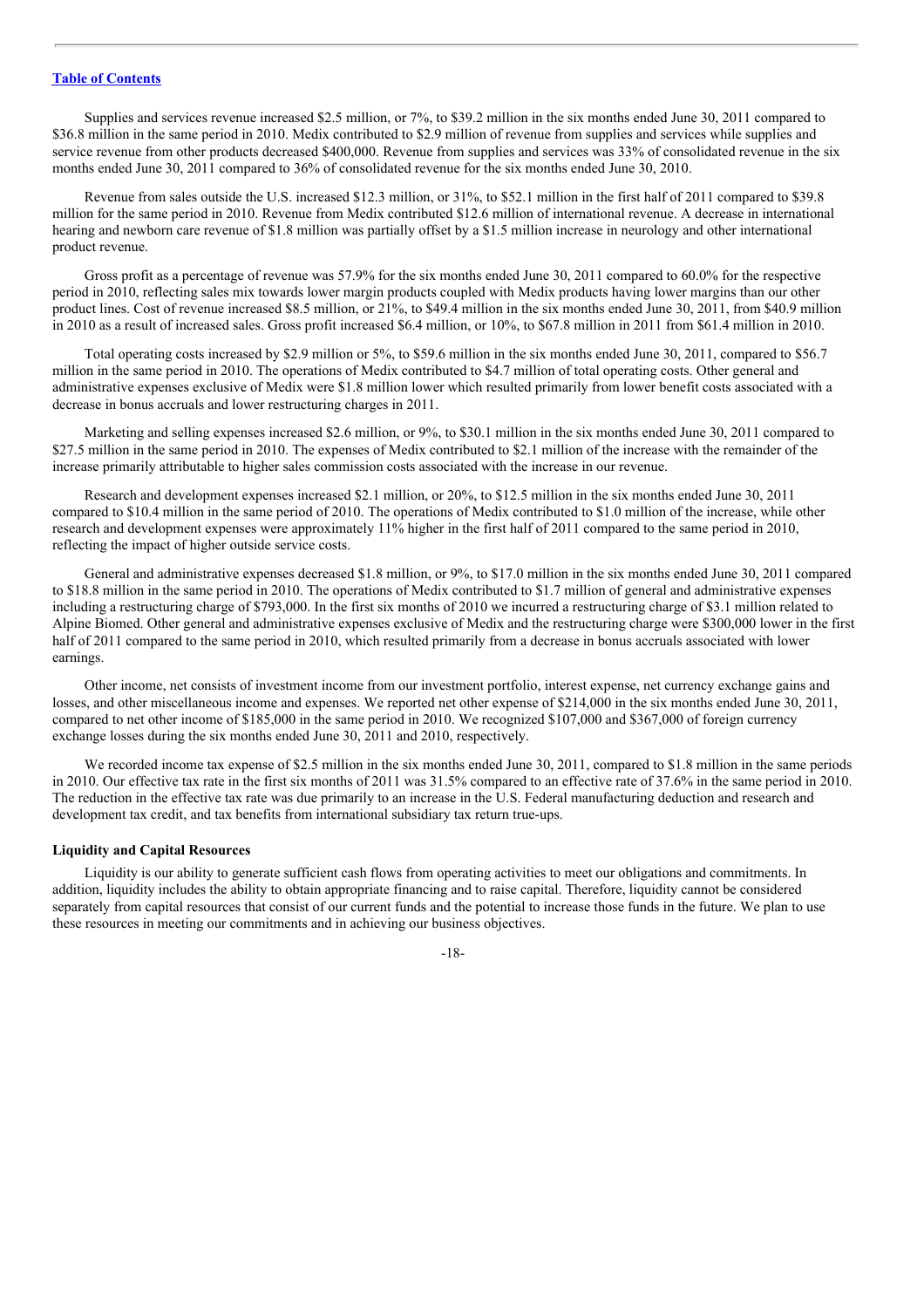As of June 30, 2011, we had cash and cash equivalents of \$37.7 million, of which \$19.1 million was held in the United States and \$18.6 million was held by our foreign subsidiaries; we also had stockholders' equity of \$275.1 million, and working capital of \$97.2 million, compared with cash, cash equivalents, and short-term investments of \$29.4 million, stockholders' equity of \$263.3 million, and working capital of \$83.9 million as of December 31, 2010.

We believe that our current cash and cash equivalents and any cash generated from operations will be sufficient to meet our ongoing operating requirements for the foreseeable future. We completed the acquisition of Medix in 2010, two acquisitions in 2009, four acquisitions in 2008, one in 2007, and three in 2006. We intend to continue to acquire additional technologies, products, or businesses and these acquisitions could be significant. These actions would likely affect our future capital requirements and the adequacy of our available funds. In order to finance future acquisitions, we may be required to raise additional funds through public or private financings, strategic relationships or other arrangements. Any equity financing may be dilutive to stockholders, and debt financing, if available, may involve restrictive covenants and increase our cost of capital.

At June 30, 2011 we had a \$50 million revolving credit facility with Wells Fargo Bank, National Association ("Wells Fargo"). The revolving credit facility contains covenants, including covenants relating to liquidity and other financial measurements, and provides for events of default, including failure to pay any interest when due, failure to perform or observe covenants, bankruptcy or insolvency events and the occurrence of a material adverse effect. We have granted Wells Fargo a security interest in substantially all of our assets. We did not draw on the facility during the first half of 2011 or during 2010. We have no other significant credit facilities.

Global capital markets have been, and may continue to be, disrupted and volatile. The cost and availability of equity and debt funding has been and may continue to be adversely affected by illiquid capital and credit markets. Some lenders have reduced or, in some cases, ceased to provide funding to borrowers. We believe that we have adequate liquidity to meet our present needs. Continued turbulence in the United States and international financial markets, however, could adversely affect the cost and availability of financing to us in the future and limit our ability to acquire products, other assets, or businesses.

Cash provided by operations increased by \$253,000 for the six months ended June 30, 2011 to \$6.9 million, compared to \$6.7 million for the same period in 2010. The sum of our net income and certain non-cash expense items, such as reserves, depreciation and amortization, and share based compensation was approximately \$14.5 million in the 2011 period, compared to \$9.0 million in 2010. In the 2010 period we paid approximately \$2.4 million more restructuring severance benefits than in the 2011 period coupled with a \$1.1 million increase in warranty reserves in the 2011 period. The overall impact of changes in certain operating assets and liabilities on total operating cash flows resulted in a cash outflow of \$7.5 million in 2011 compared with a cash outflow of \$2.5 million in 2010. In particular, our cash flow from operations in the first six months of 2011 was affected by a \$4.8 million decrease in accounts payable and accrued expenses coupled with a \$3.6 million increase in inventories.

Cash used in investing activities was \$577,000 for the six months ended June 30, 2011, compared to \$2.2 million for the same period in 2010. We used \$1.6 million and \$2.1 million of cash to acquire property and equipment during the six months ended June 30, 2011 and 2010, respectively. We capitalized \$161,000 of software development costs during the six months ended June 30, 2010 for which there was no comparable expenditure in 2011.

Cash provided by financing activities was \$2.5 million in the six months ended June 30, 2011, compared to \$2.7 million used in financing activities in the same period of 2010. We received cash from sales of our stock pursuant to our stock options and our employee stock purchase plan in the amount of \$1.4 million and \$2.0 million in the six months ended June 30, 2011 and 2010, respectively. We received \$2.0 million in short-term borrowings in the six months ended June 30, 2011 for which there were no similar proceeds in 2010. We repaid \$1.1 million of short-term borrowings and long-term debt as of June 30, 2011 as compared with repayment of \$89,000 of longterm debt as of June 30, 2010. In 2011, we realized an excess tax benefit of \$296,000 on the exercise of employee stock options that was recorded as an increase to stockholders' equity, as compared with a tax benefit of \$779,000 in the first six months of 2010.

Our future liquidity and capital requirements will depend on numerous factors, including the:

- Extent to which we make acquisitions:
- Amount and timing of revenue;
- Extent to which our existing and new products gain market acceptance;
- Cost and timing of product development efforts and the success of these development efforts;
- Cost and timing of marketing and selling activities; and
- Availability of borrowings under line of credit arrangements and the availability of other means of financing.

-19-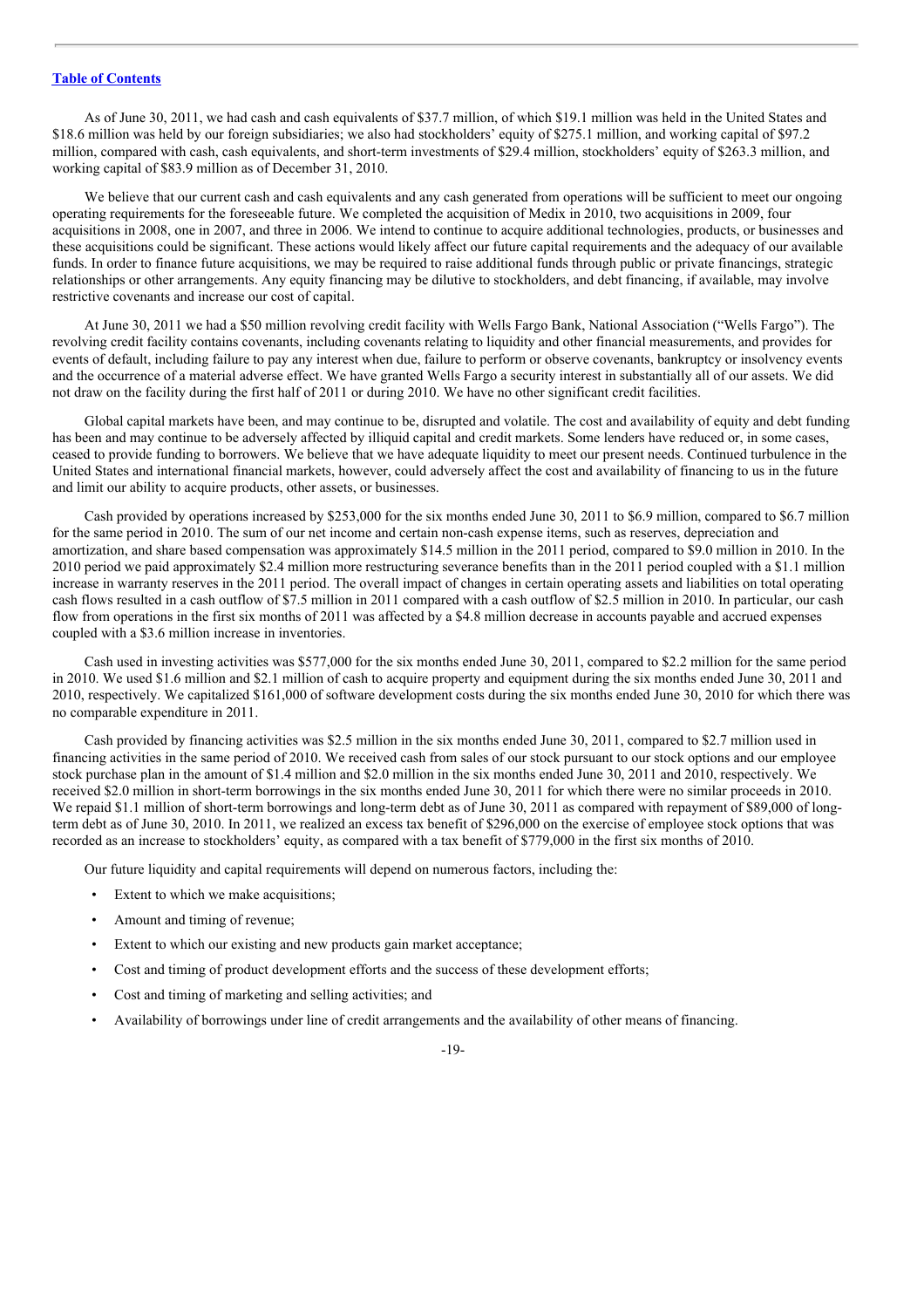## **Commitments and Contingencies**

In the normal course of business, we enter into obligations and commitments that require future contractual payments. The commitments result primarily from firm, noncancellable purchase orders placed with contract vendors that manufacture some of the components used in our medical devices and related disposable supply products, as well as commitments for leased office, manufacturing, and warehouse facilities. There have been no material changes to the table of contractual obligations presented in Item 7, *Management's Discussion and Analysis of Financial Condition and Results of Operations*, of our Annual Report on Form 10-K for the year ended December 31, 2010.

Under our bylaws, we have agreed to indemnify our officers and directors for certain events or occurrences arising as a result of the officer or director's serving in such capacity. We have a directors and officers liability insurance policy that limits our exposure and enables us to recover a portion of any future amounts paid resulting from the indemnification of our officers and directors. In addition, we enter into indemnification agreements with other parties in the ordinary course of business. In some cases we have obtained liability insurance providing coverage that limits our exposure for these other indemnified matters. We have not incurred material costs to defend lawsuits or settle claims related to these indemnification agreements. We believe the estimated fair value of these indemnification agreements is minimal and have not recorded a liability for these agreements

#### **Recent Accounting Pronouncements**

See Note 1 to our Condensed Consolidated Financial Statements for a discussion of new accounting pronouncements that affect us.

#### **Cautionary Information Regarding Forward Looking Statements**

This report contains forward-looking statements within the meaning of Section 27A of the Securities Act of 1933 and Section 21E of the Securities Exchange Act of 1934 about Natus Medical Incorporated. These statements include, among other things, statements concerning our expectations, beliefs, plans, intentions, future operations, financial condition and prospects, and business strategies. The words "may," "will," "continue," "estimate," "project," "intend," "believe," "expect," "anticipate," and other similar expressions generally identify forward-looking statements. Forward-looking statements in this Item 2 include, but are not limited to, statements regarding the following: our belief that the recovery from the worldwide economic downturn has continued, our expectation regarding expansion of our international operations, our expectations regarding our new products, the sufficiency of our current cash, cash equivalents, and short-term investment balances, and any cash generated from operations to meet our ongoing operating and capital requirements for the foreseeable future our expectations as to the necessity of earn out payments related to our recent acquisitions, our expectation that our deferred tax assets will be fully realized, and our intent to acquire additional technologies, products, or businesses.

Forward-looking statements are not guarantees of future performance and are subject to substantial risks and uncertainties that could cause the actual results predicted in the forward-looking statements as well as our future financial condition and results of operations to differ materially from our historical results or currently anticipated results. Investors should carefully review the information contained under the caption "Risk Factors" contained in Part II, Item 1A of this report for a description of risks and uncertainties. All forward-looking statements are based on information available to us on the date hereof, and we assume no obligation to update forward*looking statements.*

#### **ITEM 3. Quantitative and Qualitative Disclosures about Market Risk**

We develop products in the U.S., Canada, Argentina, and Europe and sell those products into more than 100 countries throughout the world. As a result, our financial results could be affected by factors such as changes in foreign currency exchange rates or weak economic conditions in foreign markets. Most of our sales in Europe and Asia are denominated in U.S. Dollars and Euros and with the acquisitions of Xltek in November 2007 and Medix in 2010, a small portion of our sales are now denominated in Canadian dollars and Argentine pesos. As our sales in currencies other than the U.S. Dollar increase, our exposure to foreign currency fluctuations may increase.

In addition, changes in exchange rates also may affect the end-user prices of our products compared to those of our foreign competitors, who may be selling their products based on local currency pricing. These factors may make our products less competitive in some countries.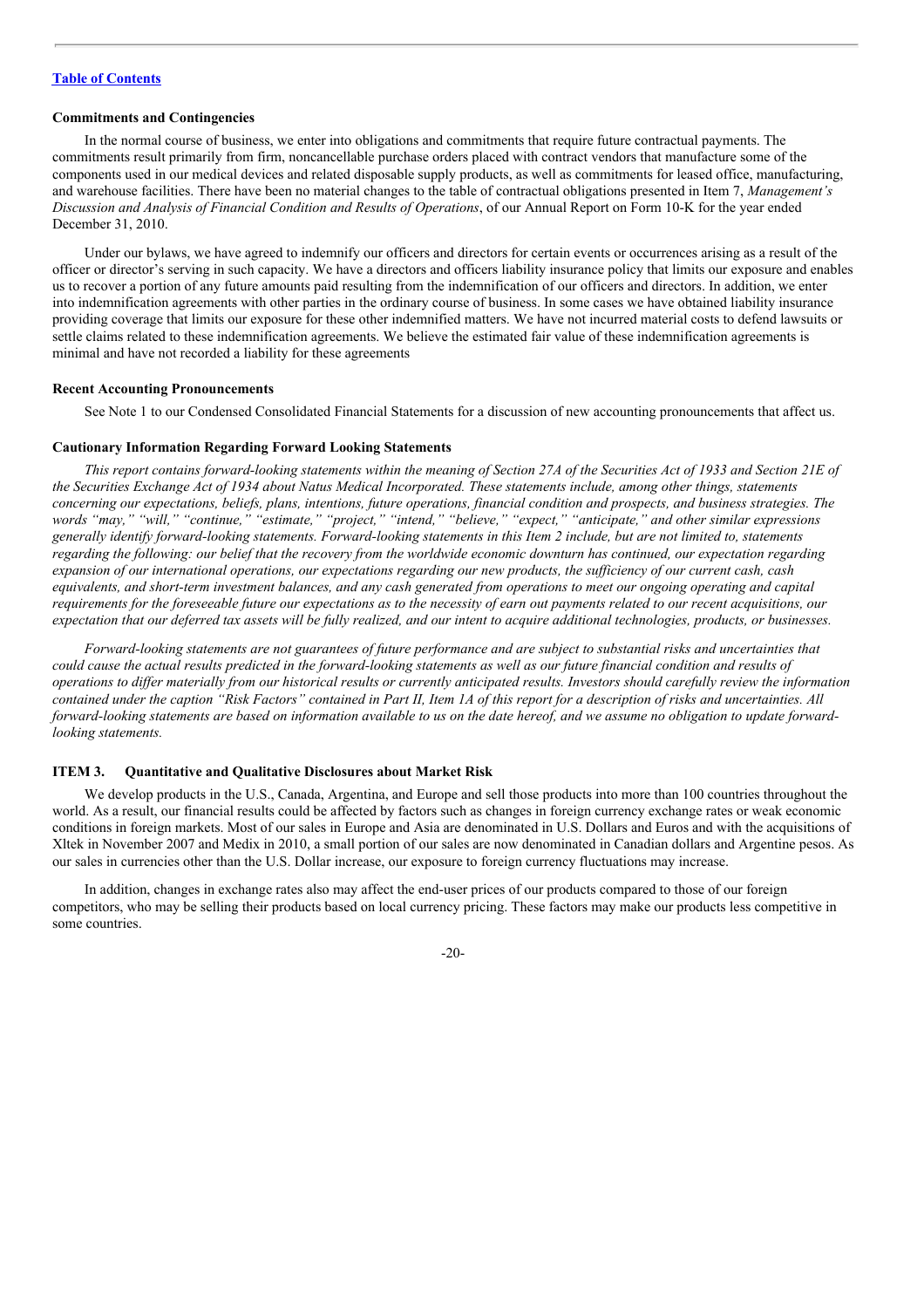If the U.S. Dollar uniformly increased or decreased in strength by 10% relative to the currencies in which our sales were denominated, our net income would have correspondingly increased or decreased by an immaterial amount for the three months ended June 30, 2011. Our interest income is sensitive to changes in the general level of interest rates in the U.S. However, because current market conditions have resulted in historically low rates of return on our investments, a hypothetical decrease of 10% in market interest rates would not result in a material decrease in interest income earned on our investments held as of June 30, 2011.

When able, we invest excess cash in bank money-market funds or discrete short-term investments. The fair value of short-term investments and cash equivalents ("investments") is sensitive to changes in the general level of interest rates in the U.S., and the fair value of these investments will fall if market interest rates increase. However, since we generally have the ability to hold the investments to maturity, these declines in fair value may never be realized. If market interest rates were to increase by 10% from levels at June 30, 2011, the fair value of our investments would decline by an immaterial amount.

All of the potential changes noted above are based on sensitivity analyses performed on our financial position as of June 30, 2011. Actual results may differ as our analysis of the effects of changes in interest rates does not account for, among other things, sales of securities prior to maturity and repurchase of replacement securities, the change in mix or quality of the investments in the portfolio, and changes in the relationship between short-term and long-term interest rates.

## **ITEM 4. Controls and Procedures**

#### *Evaluation of Disclosure Controls and Procedures*

Under the rules of the Securities and Exchange Commission, "disclosure controls and procedures" are controls and other procedures that are designed to ensure that information required to be disclosed in the reports that we file or submit under the Securities Exchange Act of 1934 is recorded, processed, summarized and reported within the time periods specified in the rules and forms of the Securities and Exchange Commission. Disclosure controls and procedures include, without limitation, controls and procedures designed to ensure that information required to be disclosed by us in our reports that we file or submit under the Securities Exchange Act of 1934 is accumulated and communicated to our management, including our chief executive officer and chief financial officer, as appropriate, to allow timely decisions regarding required disclosure.

Our management, with the participation of our chief executive officer and our chief financial officer, has evaluated the effectiveness of our disclosure controls and procedures as of June 30, 2011. Our chief executive officer and chief financial officer determined that as of June 30, 2011 our disclosure controls and procedures were effective for the purpose set forth above.

#### *Changes in Internal Control over Financial Reporting*

Under the rules of the Securities and Exchange Commission, ''internal control over financial reporting'' is defined as a process designed by, or under the supervision of, an issuer's principal executive and principal financial officers, and effected by the issuer's board of directors, management and other personnel, to provide reasonable assurances regarding the reliability of financial reporting and the preparation of financial statements for external purposes in accordance with generally accepted accounting principles.

There was no change in our internal control over financial reporting that occurred during the fiscal quarter ended June 30, 2011, that has materially affected, or is reasonably likely to materially affect, our internal control over financial reporting.

## **PART II. OTHER INFORMATION**

#### **ITEM 1. Legal Proceedings**

We may from time to time become a party to various legal proceedings or claims that arise in the ordinary course of business. Our management reviews these matters if and when they arise and believes that the resolution of any such matters currently known will not have a material effect on our results of operations or financial position.

## **ITEM 1A. Risk Factors**

We have completed a number of acquisitions and expect to complete additional acquisitions in the future. There are numerous risks associated with acquisitions and we may not achieve the expected benefit of any of our acquisitions.

#### $-21-$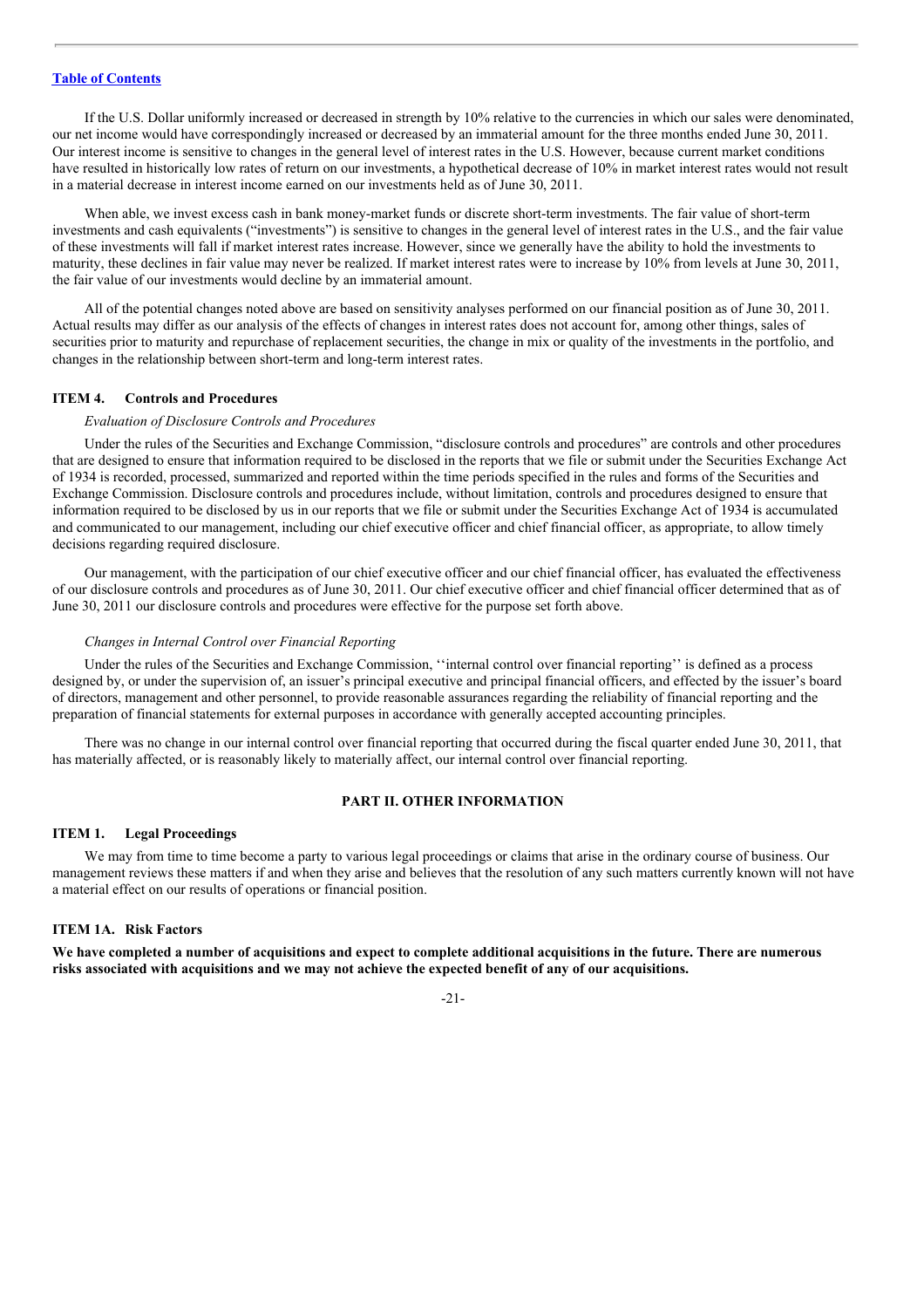Our acquisitions of products, technology assets, or businesses may have a negative impact on our business if we fail to achieve the anticipated financial, strategic, and other benefits of acquisitions or investments, and our operating results may suffer because of this.

Our significant acquisitions are as follows: Neometrics in 2003; Fischer-Zoth in 2004; Bio-logic, Deltamed, and Olympic in 2006; Xltek in 2007; Sonamed, Schwarzer Neurology, and Neurocom in 2008; Hawaii Medical and Alpine Biomed in 2009, and Medix in 2010.

We expect to continue to pursue opportunities to acquire other businesses in the future. The acquisitions that we have completed may not result in improved operating results for us, or in our achieving a financial condition superior to that which we would have achieved had we not completed them. Our results of operations may be adversely impacted by costs associated with our acquisitions, including one-time charges associated with restructurings. Further, our acquisitions could fail to produce the benefits that we anticipate, or could have other adverse effects that we currently do not foresee. In addition, some of the assumptions that we have relied upon, such as achievement of operating synergies, may not be realized. In this event, one or more of the acquisitions could result in reduced earnings of Natus as compared to the earnings that would have been achieved by Natus if the acquisition had not occurred.

We have assumed contingent obligations associated with earnout provisions in some of our acquisitions. We believe these provisions help us to negotiate mutually agreeable purchase terms between us and the sellers. However, a disagreement between us and a seller about the terms of an earnout provision could result in our paying more for an acquisition then we intended. For example, such disagreements arose in connection with our acquisitions of Schwarzer Neurology and Alpine Biomed. While these disputes were resolved without the Company incurring any significant costs, disputes over these types of contingent obligations may not be resolved on terms that are favorable to us and the payment of additional purchase consideration could impact our results of operations and financial position.

We have incurred indebtedness to fund some of our acquisitions. The use of debt to fund our acquisitions may have an adverse impact on our liquidity and cause us to place more reliance on cash flow from operations for our liquidity. If our cash flow from operations is not sufficient for our needs, our business could be adversely affected. If we are required to seek additional external financing to support our need for cash to fund future acquisitions, we may not have access to financing on terms that are acceptable to us, or at all. Alternatively, we may feel compelled to access additional financing on terms that are dilutive to existing holders of our common stock or that include covenants that restrict our business, or both. If the recent lack of liquidity in credit markets persists into the future, our ability to obtain debt financing for future acquisitions may be impaired.

If we fail to successfully manage the combined operations of Natus and the businesses we have acquired, we may not realize the potential benefits of our acquisitions. Our corporate headquarters are located in San Carlos, California. We also have the following operating divisions: Olympic in Washington; Neurocom in Oregon; Bio-logic in Illinois; Neometrics in New York; Xltek in Canada; Medix in Argentina; Alpine Biomed in Denmark; Fischer-Zoth, Schwarzer Neurology, IT-Med, and Alpine Biomed Germany (collectively "Natus Europe") in Germany; and Deltamed and Alpine Biomed France (collectively "Natus France") in France. If we fail to manage these disparate operations effectively, our results of operations could be harmed, employee morale could decline, key employees could leave, and customers could cancel existing orders or choose not to place new ones. In addition, we may not achieve the synergies or other benefits of these and future acquisitions that we anticipate. We may encounter the following additional difficulties and delays involved in integrating and managing these operations, and the operations of companies we may acquire:

- Failure of customers to continue using the products and services of the combined company;
- Failure to successfully develop the acquired technology into the desired products or enhancements;
- Assumption of unknown liabilities;
- Failure to understand products or technologies with which we have limited previous experience;
- Failure to compete effectively in new markets;
- Decreased liquidity, restrictive bank covenants, and incremental financing costs associated with debt we may incur to complete future acquisitions; and
- Diversion of the attention of management from other ongoing business concerns.

Our reported operating results may suffer because of impairment charges incurred to write down the carrying amount of intangible assets, including goodwill, generated as a result of the acquisitions.

 $-22-$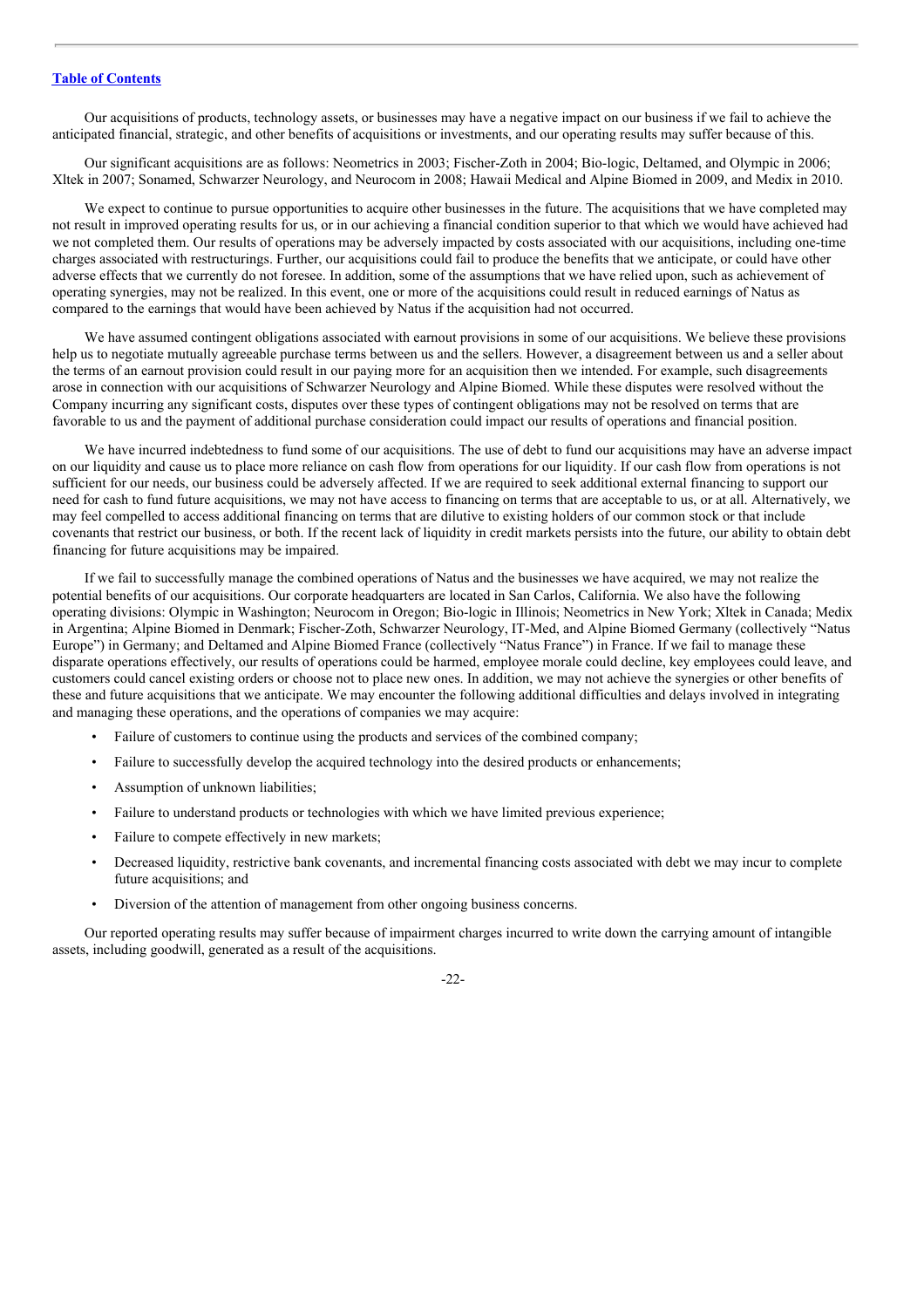## Our growth in recent vears has depended substantially on the completion of acquisitions and we may not be able to complete acquisitions of this nature or of a relative size in the future to support a similar level of growth

The acquisitions that we have completed have been the primary source of our growth in revenue in recent years. We expend considerable effort in seeking to identify attractive acquisition candidates and, upon doing so, to convince the potential target to consider a sale to us and, ultimately, to negotiate mutually agreeable acquisition terms. If we are not successful in these efforts in the future, our growth rate will not increase at a rate corresponding to that which we have achieved in recent years. Further, as we grow larger it will be necessary to complete the acquisition of larger companies and product lines to support a growth similar to that which we have achieved in the past. The market for attractive acquisitions is competitive and others with greater financial resources than we have may be better positioned than we are to acquire desirable targets. Further, we may not be able to negotiate acquisition terms with target companies that will allow us to achieve positive financial returns from the transaction.

#### **Adverse economic conditions in markets in which we operate may harm our business**

Unfavorable changes in U.S. and international economic environments may adversely affect our business and financial results. Economic conditions in the countries in which we operate and sell products worsened and global financial markets subsequently experienced significant volatility and declines throughout much of 2009. Although these conditions improved in 2010, we are unable to foresee when, or if, these factors might return to historical levels. During challenging economic times, and in tight credit markets, our customers may delay or reduce capital expenditures. This could result in reductions in sales of our products, longer sales cycles, difficulties in collection of accounts receivable, slower adoption of new technologies, and increased price competition, all of which could impact our results of operations and financial condition. In addition, we expect these factors will cause us to be more cautious in evaluating potential acquisition opportunities, which could hinder our ability to grow through acquisition while these conditions persist.

## We have initiated changes to our information systems that could disrupt our business and our financial results.

We plan to continuously improve our enterprise resource planning, customer relationship management, and document lifecycle management systems to support the form, functionality, and scale of our business. These types of transitions frequently prove disruptive to the underlying business of an enterprise and may cause us to incur higher costs than we anticipate. Failure to manage a smooth transition to the new systems and the ongoing operations and support of the new systems could materially harm our business operations.

For example, we are currently in the process of implementing the rollout of an enterprise resource planning application ("ERP") in our European operating divisions. Until we have completed this ERP implementation, we will be dependent on multiple platforms. We may experience difficulties in implementing the ERP and we may fail to gain the efficiencies the implementation is designed to produce. The implementation could also be disruptive to our operations, including the ability to timely ship and track product orders to customers, project inventory requirements, manage our supply chain and otherwise adequately service our customers**.**

## Future changes in technology or market conditions could result in adjustments to our recorded asset balance for intangible assets, **including goodwill, resulting in additional charges that could significantly impact our operating results**

Our balance sheet includes significant intangible assets, including goodwill and other acquired intangible assets. The determination of related estimated useful lives and whether these assets are impaired involves significant judgment. Our ability to accurately predict future cash flows related to these intangible assets might be hindered by events over which we have no control. Due to the highly competitive nature of the medical device industry, new technologies could impair the value of our intangible assets if they create market conditions that adversely affect the competitiveness of our products. Any future determination that these assets are carried at greater than their fair value could result in substantial impairment charges, which could significantly impact our operating results.

## We may not be able to preserve the value of our intellectual property because we may not be able to protect access to it or we may **lose our intellectual property rights due to expiration of our licenses or patents**

If we fail to protect our intellectual property rights or if our intellectual property rights do not adequately cover the technology we employ, other medical device companies could sell products with features similar to ours, and this could reduce demand for our products. We protect our intellectual property through a combination of patent, copyright, trade secret and trademark laws. Despite our efforts to protect our proprietary rights, others may attempt to copy or otherwise

-23-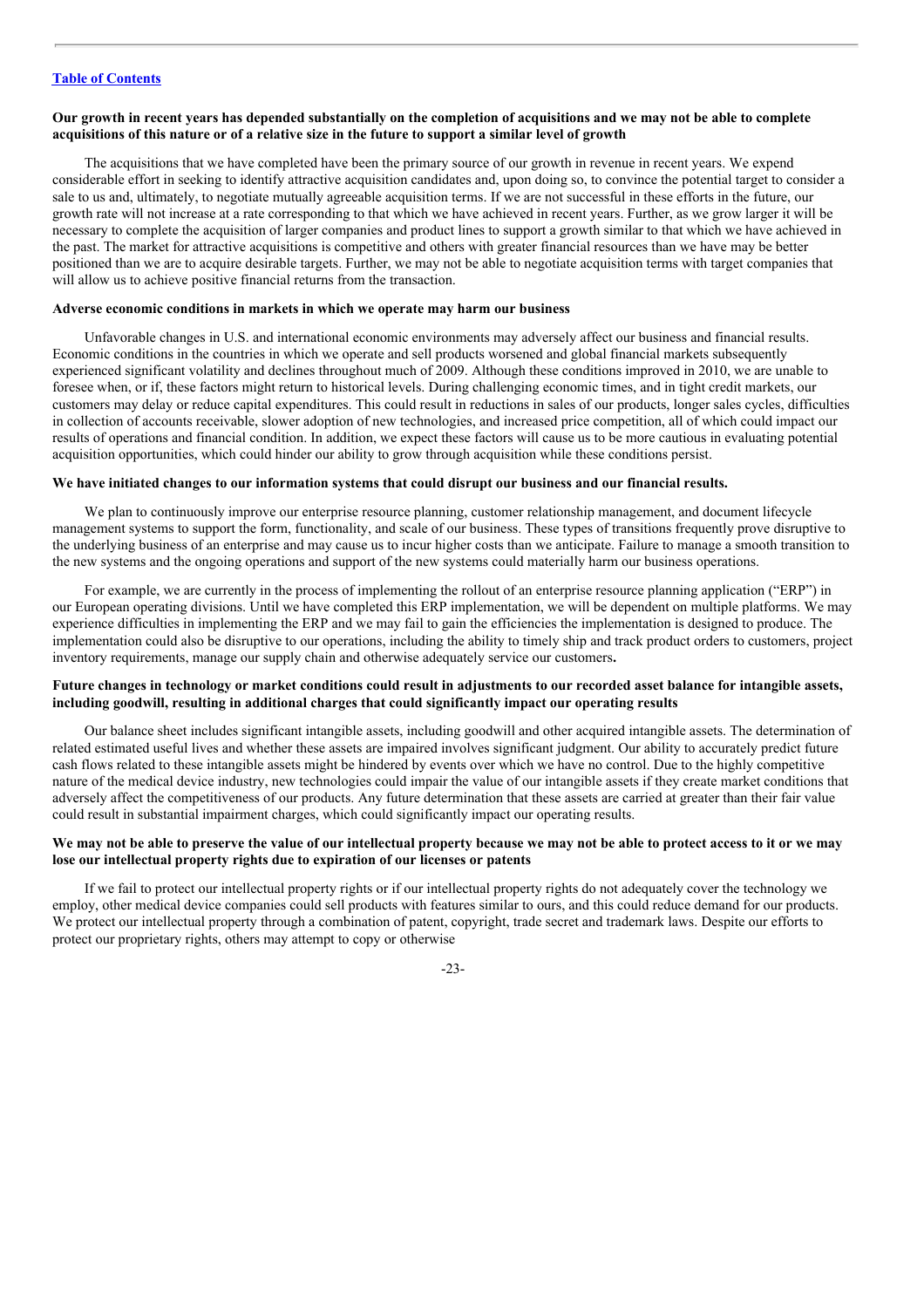improperly obtain and use our products or technology. Policing unauthorized use of our technology is difficult and expensive, and we cannot be certain that the steps we have taken will prevent misappropriation. Our means of protecting our proprietary rights may be inadequate. Enforcing our intellectual property rights could be costly and time consuming and may divert our management's attention and resources. Failing to enforce our intellectual property rights could also result in the loss of those rights.

## If health care providers are not adequately reimbursed for procedures conducted with our devices or supplies, or if reimbursement **policies change adversely, we may not be successful marketing and selling our products or technologies**

Clinicians, hospitals, and government agencies are unlikely to purchase our products if they are not adequately reimbursed for the procedures conducted with our devices or supplies. Unless a sufficient amount of conclusive, peer-reviewed clinical data about our products has been published, third-party payors, including insurance companies and government agencies, may refuse to provide reimbursement. Furthermore, even if reimbursement is provided, it may not be adequate to fully compensate the clinicians or hospitals. Some third-party payors may impose restrictions on the procedures for which they will provide reimbursement. If health care providers cannot obtain sufficient reimbursement from third-party payors for our products or the screenings conducted with our products, we may not achieve significant market acceptance of our products. Acceptance of our products in international markets will depend upon the availability of adequate reimbursement or funding within prevailing healthcare payment systems. Reimbursement, funding, and healthcare payment systems vary significantly by country. We may not obtain approvals for reimbursement in a timely manner or at all.

Adverse changes in reimbursement policies in general could harm our business. We are unable to predict changes in the reimbursement methods used by third-party health care payors, particularly those in countries and regions outside the U.S. For example, some payors are moving toward a managed care system in which providers contract to provide comprehensive health care for a fixed cost per person. In a managed care system, the cost of our products may not be incorporated into the overall payment for patient care or there may not be adequate reimbursement for our products separate from reimbursement for other procedures.

## Healthcare reforms, changes in healthcare policies, and changes to third-party reimbursements for our products may affect **demand for our products**

In March 2010 the U. S. government signed into law the *Patient Protection and Affordable Care Act* and the *Health Care & Education Reconciliation Act*. These laws are intended to, among other things, curb rising healthcare costs, including those that could significantly affect reimbursement for our products. The policies supporting these laws include: basing reimbursement policies and rates on clinical outcomes; the comparative effectiveness and costs of different treatment technologies and modalities; imposing price controls; and other measures. Future significant changes in the healthcare systems in the United States or elsewhere could also have a negative impact on the demand for our current and future products. These include changes that may reduce reimbursement rates for our products and changes that may be proposed or implemented by the U.S. Presidential administration or Congress.

There are numerous steps required to implement these laws. Because of the unsettled nature of these reforms, we cannot predict what additional healthcare reforms will be implemented at the federal or state level, or the effect that any future legislation or regulation will have on our business. There is also considerable uncertainty of the impact of these reforms on the medical device market as a whole. If we fail to effectively react to the implementation of health care reform, our business may be adversely affected. In addition, if the excise tax on the sale of medical devices is imposed as enacted, this could increase our costs and have an adverse effect on our results of operations, financial position, and cash flows.

## If we fail in our efforts to educate clinicians, government agency personnel, and third-party payors on the effectiveness of our **products, we may not achieve future sales growth**

It is critical to the success of our sales efforts that we educate a sufficient number of clinicians, hospital administrators, and government agencies about our products and the costs and benefits of their use. The commercial success of our products depends upon clinician, government agency, and other third-party payer confidence in the economic and clinical benefits of our products as well as their comfort with the efficacy, reliability, sensitivity and specificity of our products. We believe that clinicians will not use our products unless they determine, based on published peer-reviewed journal articles and experience, that our products provide an accurate and cost-effective alternative to other means of testing or treatment. Our customers may choose to use competitive products, which may be

#### $-24-$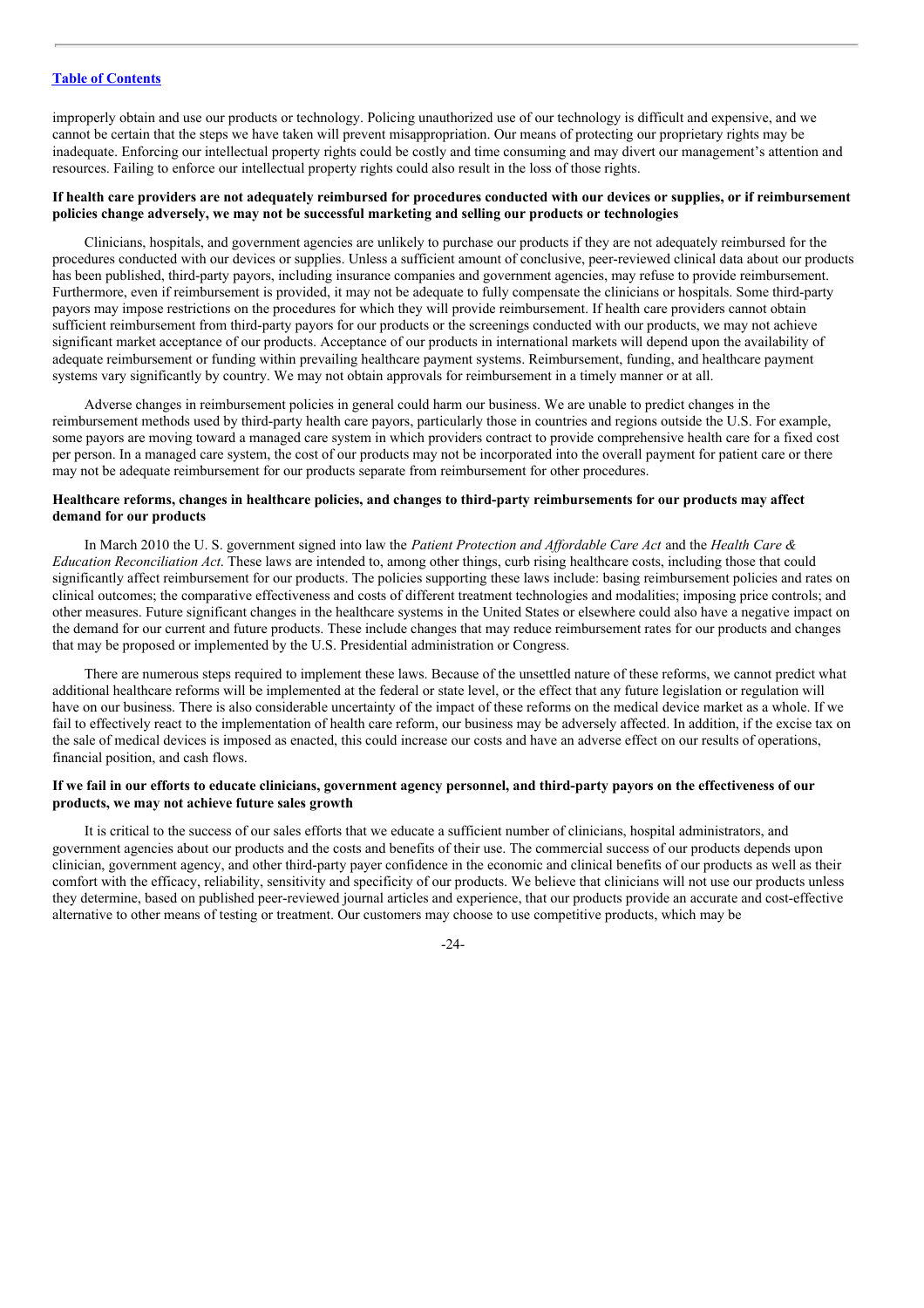less expensive or may provide faster results than our devices. Clinicians are traditionally slow to adopt new products, testing practices and clinical treatments, partly because of perceived liability risks and the uncertainty of third-party reimbursement. If clinicians, government agencies and hospital administrators do not adopt our products, we may not maintain profitability. Factors that may adversely affect the medical community's acceptance of our products include:

- Publication of clinical study results that demonstrate a lack of efficacy or cost-effectiveness of our products;
- Changing governmental and physician group guidelines:
- Actual or perceived performance, quality, price, and total cost of ownership deficiencies of our products relative to other competitive products;
- Our ability to maintain and enhance our existing relationships and to form new relationships with leading physicians, physician organizations, hospitals, state laboratory personnel, and third-party payers;
- Changes in state and third-party payer reimbursement policies for our products; and
- Repeal of laws requiring universal newborn hearing screening and metabolic screening.

## Sales through group purchasing organizations (GPOs) and sales to high volume purchasers may reduce our average selling prices, **which could reduce our operating margins**

We have entered, and expect in the future to enter into agreements with customers who purchase high volumes of our products. Our agreements with these customers may contain discounts from our normal selling prices and other special pricing considerations, which could cause our operating margins to decline. In addition, we have entered into agreements to sell our products to members of GPOs, which negotiate volume purchase prices for medical devices and supplies for member hospitals, group practices and other clinics. While we make sales directly to GPO members, the GPO members receive volume discounts from our normal selling price and may receive other special pricing considerations from us. Sales to members of all GPOs accounted for approximately 18%, 24% and 31% of our total revenue during 2010, 2009 and 2008, respectively, and sales to members of one GPO, Novation, accounted for approximately 6%, 8% and 10% of our total revenue in 2010, 2009 and 2008, respectively. Other of our existing customers may be members of GPOs with which we do not have agreements. Our sales efforts through GPOs may conflict with our direct sales efforts to our existing customers. If we enter into agreements with new GPOs and some of our existing customers begin purchasing our products through those GPOs, our operating margins could decline.

## Demand for some of our products depends on the capital spending policies of our customers, and changes in these policies could **harm our business**

A majority of customers for our products are hospitals, physician offices, and clinics. Many factors, including public policy spending provisions, available resources, and economic cycles have a significant effect on the capital spending policies of these entities and therefore the amount that they can spend on our equipment products. If budget resources limit the capital spending of our customers, they will be unlikely to either purchase any new equipment from us or upgrade to any of our newer equipment products. Lack of liquidity in credit markets and uncertainty about future economic conditions can have an adverse effect on the spending patterns of our customers. These factors can have a significant adverse effect on the demand for our products.

#### Our markets are very competitive and in the United States we sell certain of our products in a mature market

We face competition from other companies in all of our product lines. Our competitors range from small privately held companies to multinational corporations and their product offerings vary in scope and breadth. We do not believe that any single competitor is dominant in any of our product lines.

The markets for certain of our products in the U.S., including the newborn hearing screening and EEG monitoring markets, are mature and we are unlikely to see significant growth for such products in the U.S. In the U.S. we derive a significant portion of our revenue from the sale of disposable supplies that are used with our hearing screening devices. Because these disposable supply products can generate high margins, we expect that our products, particularly our hearing screening disposable supply products, could face increasing competition, including competitors offering lower prices, which could have an adverse effect on our revenue and margins.

## $-25-$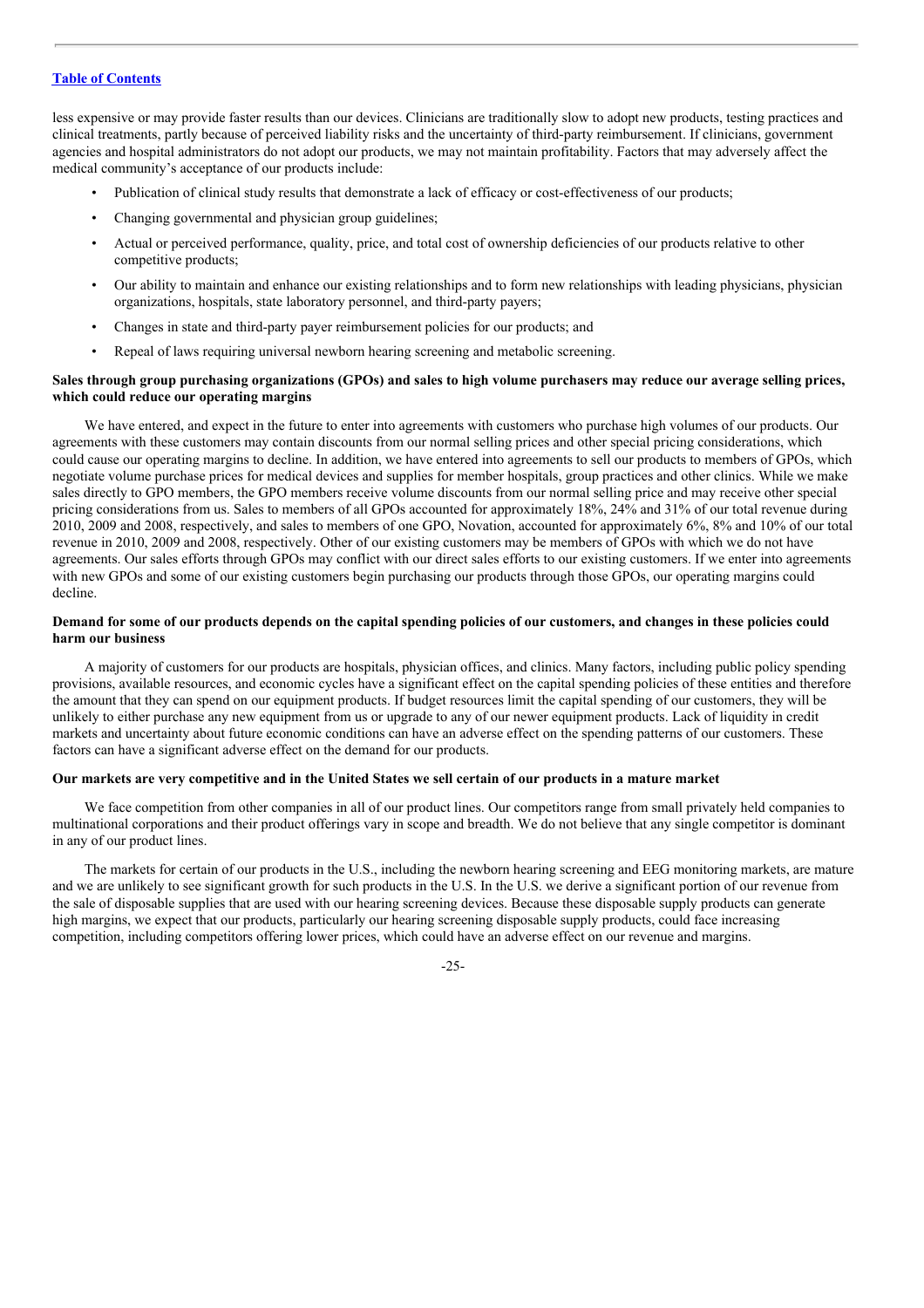Our competitors may have certain competitive advantages, which include the ability to devote greater resources to the development, promotion, and sale of their products. Consequently, we may need to increase our efforts, and related expenses for research and development, marketing, and selling to maintain or improve our position.

We expect recurring sales to our existing customers to generate a majority of our revenue in the future, and if our existing customers do not continue to purchase products from us, our revenue may decline.

## Our operating results may decline if we do not succeed in developing, acquiring, and marketing additional products or improving **our existing products**

We intend to develop additional products and technologies, including enhancements of existing products, for the screening, detection, treatment, monitoring and tracking of common medical ailments. Developing new products and improving our existing products to meet the needs of current and future customers requires significant investments in research and development. If we fail to successfully sell new products, update our existing products, or timely react to changes in technology, our operating results may decline as our existing products reach the end of their commercial life cycles.

## Our plan to expand our international operations will result in increased costs and is subject to numerous risks; if our efforts are **not successful, this could harm our business**

We have expanded our international operations through acquisitions and plan to expand our international sales and marketing efforts to increase sales of our products in foreign countries. We may not realize corresponding growth in revenue from growth in international unit sales, due to the lower average selling prices we receive on sales outside of the U.S. Even if we are able to successfully expand our international selling efforts, we cannot be certain that we will be able to create or increase demand for our products outside of the U.S. Our international operations are subject to other risks, which include:

- Impact of possible recessions in economies outside the U.S.;
- Political and economic instability, including instability related to war and terrorist attacks;
- Contractual provisions governed by foreign law, such as local law rights to sales commissions by terminated distributors;
- Decreased healthcare spending by foreign governments that would reduce international demand for our products;
- Continued strengthening of the U.S. dollar relative to foreign currencies that could make our products less competitive because approximately half of our international sales are denominated in U.S. dollars;
- Greater difficulty in accounts receivable collection and longer collection periods;
- Difficulties of staffing and managing foreign operations;
- Reduced protection for intellectual property rights in some countries and potentially conflicting intellectual property rights of third parties under the laws of various foreign jurisdictions;
- Difficulty in obtaining and maintaining foreign regulatory approval; and
- Attitudes by clinicians, and cost reimbursement policies, towards use of disposable supplies that are potentially unfavorable to our business.

In particular, our international sales could be adversely affected by a strengthening of the U.S. dollar relative to other foreign currencies, which makes our products more costly to international customers for sales denominated in U.S. dollars.

#### **Our operating results may suffer because of our exposure to foreign currency exchange rate fluctuations**

Substantially all of our sales contracts with our U.S. based customers provide for payment in U.S. dollars. With the exception of our Canadian operations, substantially all of the revenue and expenses of our foreign subsidiaries are denominated in the applicable foreign currency. To date we have executed only limited foreign currency contracts to hedge these currency risks. Our future revenue and expenses may be subject to volatility due to exchange rate fluctuations that could result in foreign exchange gains and losses associated with foreign currency transactions and the translation of assets and liabilities denominated in foreign currencies.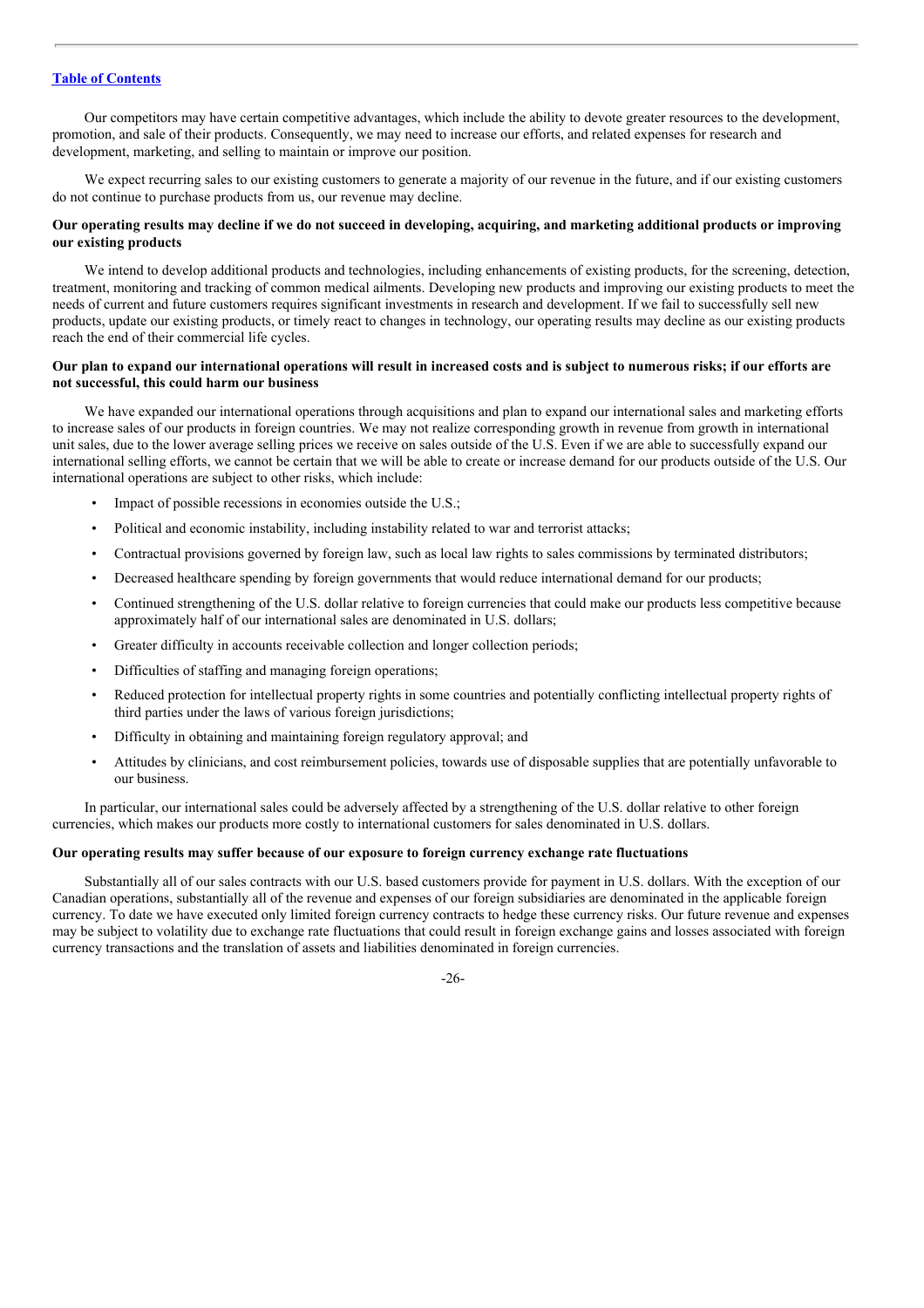Substantially all our sales from our U.S. operations to our international distributors provide for payment in U.S. dollars. A strengthening of the U.S. dollar relative to other foreign currencies could increase the effective cost of our products to our international distributors as their functional currency is typically not the U.S. dollar. This could have a potential adverse effect on our ability to increase or maintain average selling prices of our products to our foreign-based customers.

## If guidelines mandating universal newborn hearing screening do not continue to develop in foreign countries and governments do not mandate testing of all newborns as we anticipate, or if those guidelines have a long phase-in period, our sales of newborn **hearing screening products may not achieve the revenue growth we have achieved in the past**

We estimate that approximately 95% of the children born in the U.S. are currently being tested for hearing impairment prior to discharge from the hospital. To date, there has been only limited adoption of newborn hearing screening prior to hospital discharge by foreign governments, and when newborn hearing screening programs are enacted by foreign governments there can be a phase-in period spanning several years. The widespread adoption of guidelines depends, in part, on our ability to educate foreign government agencies, neonatologists, pediatricians, third-party payors, and hospital administrators about the benefits of universal newborn hearing screening as well as the use of our products to perform the screening and monitoring. Our revenue from our newborn hearing screening product lines may not grow if foreign governments do not require universal newborn hearing screening prior to hospital discharge, if physicians or hospitals are slow to comply with those guidelines, or if governments provide for a lengthy phase-in period for compliance.

## Because we rely on distributors or sub-distributors to sell our products in most of our markets outside of the U.S., our revenue could decline if our existing distributors reduce the volume of purchases from us, or if our relationship with any of these **distributors is terminated**

We currently rely on our distributors or sub-distributors for a majority of our sales outside the U.S. Some distributors also assist us with regulatory approvals and education of clinicians and government agencies. We intend to continue our efforts to increase our sales in Europe, Japan, and other developed countries. If we fail to sell our products through our international distributors, we would experience a decline in revenues unless we begin to sell our products directly in those markets. We cannot be certain that we will be able to attract new international distributors to market our products effectively or provide timely and cost-effective customer support and service. Even if we are successful in selling our products through new distributors, the rate of growth of our revenue could be harmed if our existing distributors do not continue to sell a large dollar volume of our products. None of our existing distributors are obligated to continue selling our products.

We may be subject to foreign laws governing our relationships with our international distributors. These laws may require us to make payments to our distributors if we terminate our relationship for any reason, including for cause. Some countries require termination payments under local law or legislation that may supersede our contractual relationship with the distributor. Any required payments would adversely affect our operating results.

## If we lose our relationship with any supplier of key product components or our relationship with a supplier deteriorates or key components are not available in sufficient quantities, our manufacturing could be delayed and our business could suffer

We contract with third parties for the supply of some of the components used in our products and the production of our disposable products. Some of our suppliers are not obligated to continue to supply us. We have relatively few sources of supply for some of the components used in our products and in some cases we rely entirely on sole-source suppliers. In addition, the lead-time involved in the manufacturing of some of these components can be lengthy and unpredictable. If our suppliers become unwilling or unable to supply us with components meeting our requirements, it might be difficult to establish additional or replacement suppliers in a timely manner, or at all. This would cause our product sales to be disrupted and our revenue and operating results to suffer.

Replacement or alternative sources might not be readily obtainable due to regulatory requirements and other factors applicable to our manufacturing operations. Incorporation of components from a new supplier into our products may require a new or supplemental filing with applicable regulatory authorities and clearance or approval of the filing before we could resume product sales. This process may take a substantial period of time, and we may not be able to obtain the necessary regulatory clearance or approval. This could create supply disruptions that would harm our product sales and operating results.

## -27-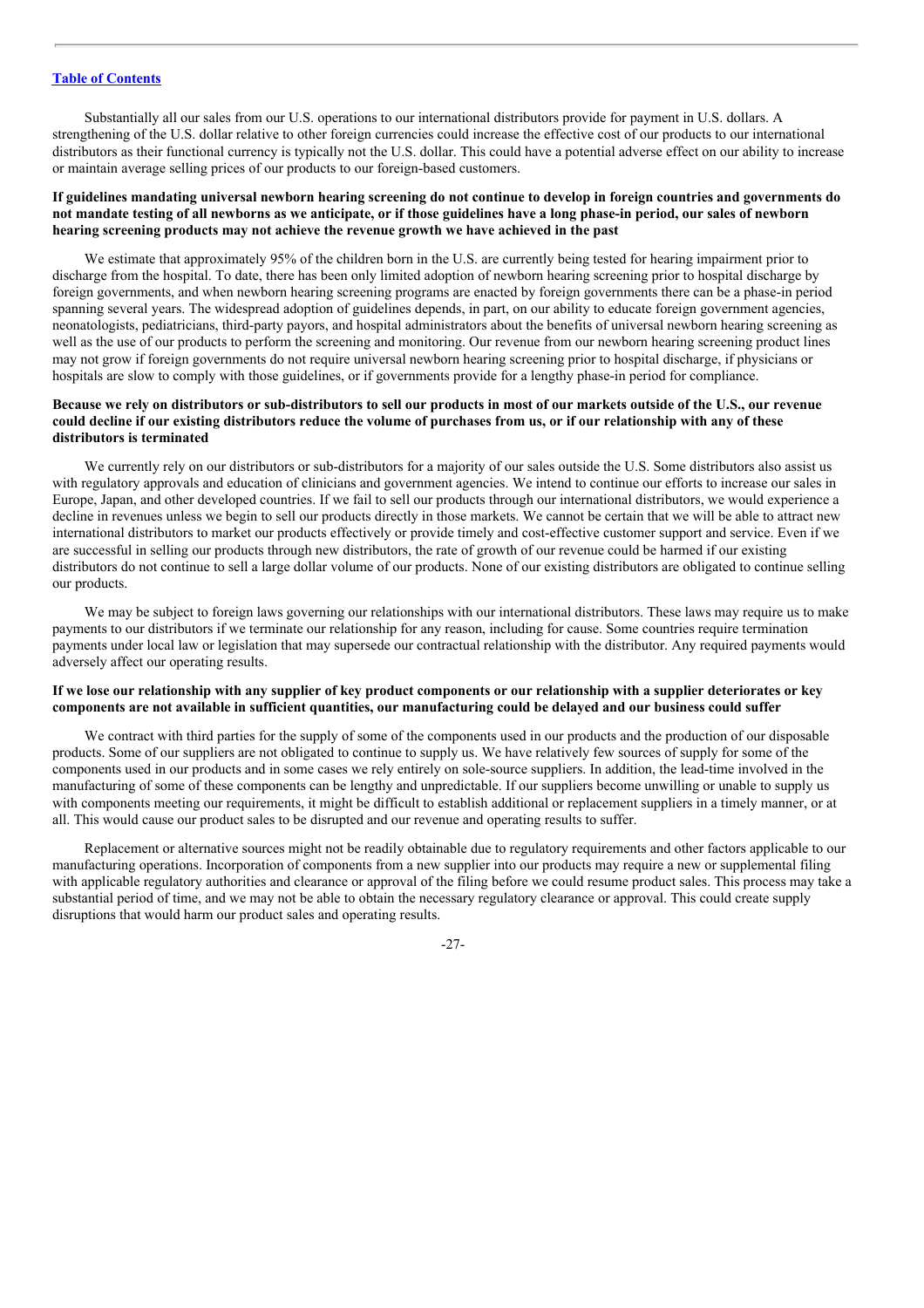## We depend upon key employees in a competitive market for skilled personnel, and, without additional employees, we cannot grow **or maintain profitability**

Our products and technologies are complex, and we depend substantially on the continued service of our senior management team. The loss of any of our key employees could adversely affect our business and slow our product development process. Our future success also will depend, in part, on the continued service of our key management personnel, software engineers, and other research and development employees, and our ability to identify, hire, and retain additional personnel, including customer service, marketing, and sales staff. Demand for these skilled employees in our industry is very competitive due to the limited number of people available with the necessary technical skills and understanding of our product technologies. We may be unable to attract and retain personnel necessary for the development of our business.

## Our ability to market and sell products depends upon receipt of domestic and foreign regulatory approval of our products and manufacturing operations. Our failure to obtain or maintain regulatory approvals and compliance could negatively affect our **business**

Our products and manufacturing operations are subject to extensive regulation in the United States by the FDA and by similar regulatory agencies in other countries. Our products are classified as medical devices. Medical devices are subject to extensive regulation by the FDA pursuant to regulations that are wide ranging and govern, among other things: design and development; manufacturing and testing; labeling; storage and record keeping; advertising, promotion, marketing, sales distribution and export; and surveillance and reporting of deaths or serious injuries.

Unless an exemption applies, each medical device that we propose to market in the U.S. must first receive one of the following types of FDA premarket review authorizations:

- Clearance via Section 510(k) of the Food, Drug, and Cosmetics Act of 1938, as amended; or
- Premarket approval via Section 515 of the Food, Drug, and Cosmetics Act if the FDA has determined that the medical device in question poses a greater risk of injury.

The FDA will clear marketing of a medical device through the  $510(k)$  process if it is demonstrated that the new product is substantially equivalent to other 510(k)-cleared products. The premarket approval application process is much more costly, lengthy and uncertain than the 510(k) process, and must be supported by extensive data from preclinical studies and human clinical trials. The FDA may not grant either 510(k) clearance or premarket approval for any product we propose to market. Further, any modification to a 510(k) cleared device that could significantly affect its safety or effectiveness, or that would constitute a major change in its intended use, design or manufacture, requires a new 510(k) clearance or, possibly, approval of a premarket approval application. The FDA requires every manufacturer to make this determination in the first instance, but the FDA may review any manufacturer's decision. If the FDA requires us to seek 510(k) clearance or premarket approval for modification of a previously cleared product for which we have concluded that new clearances or approvals are unnecessary, we may be required to cease marketing or to recall the modified product until we obtain clearance or approval, and we may be subject to significant regulatory fines or penalties. Further, our products could be subject to recall if the FDA determines, for any reason, that our products are not safe or effective.

Delays in receipt of, or failure to receive, clearances or approvals, the loss of previously received clearances or approvals, or the failure to comply with existing or future regulatory requirements could adversely impact our operating results. If the FDA finds that we have failed to comply with these requirements, the Agency can institute a wide variety of enforcement actions, ranging from a public warning letter to more severe sanctions such as:

- Fines, injunctions and civil penalties;
- Recall or seizure of our products;
- Issuance of public notices or warnings;
- Imposition of operating restrictions, partial suspension, or total shutdown of production;
- Refusal of our requests for Section  $510(k)$  clearance or premarket approval of new products;
- Withdrawal of Section 510(k) clearance or premarket approvals already granted; or
- Criminal prosecution.

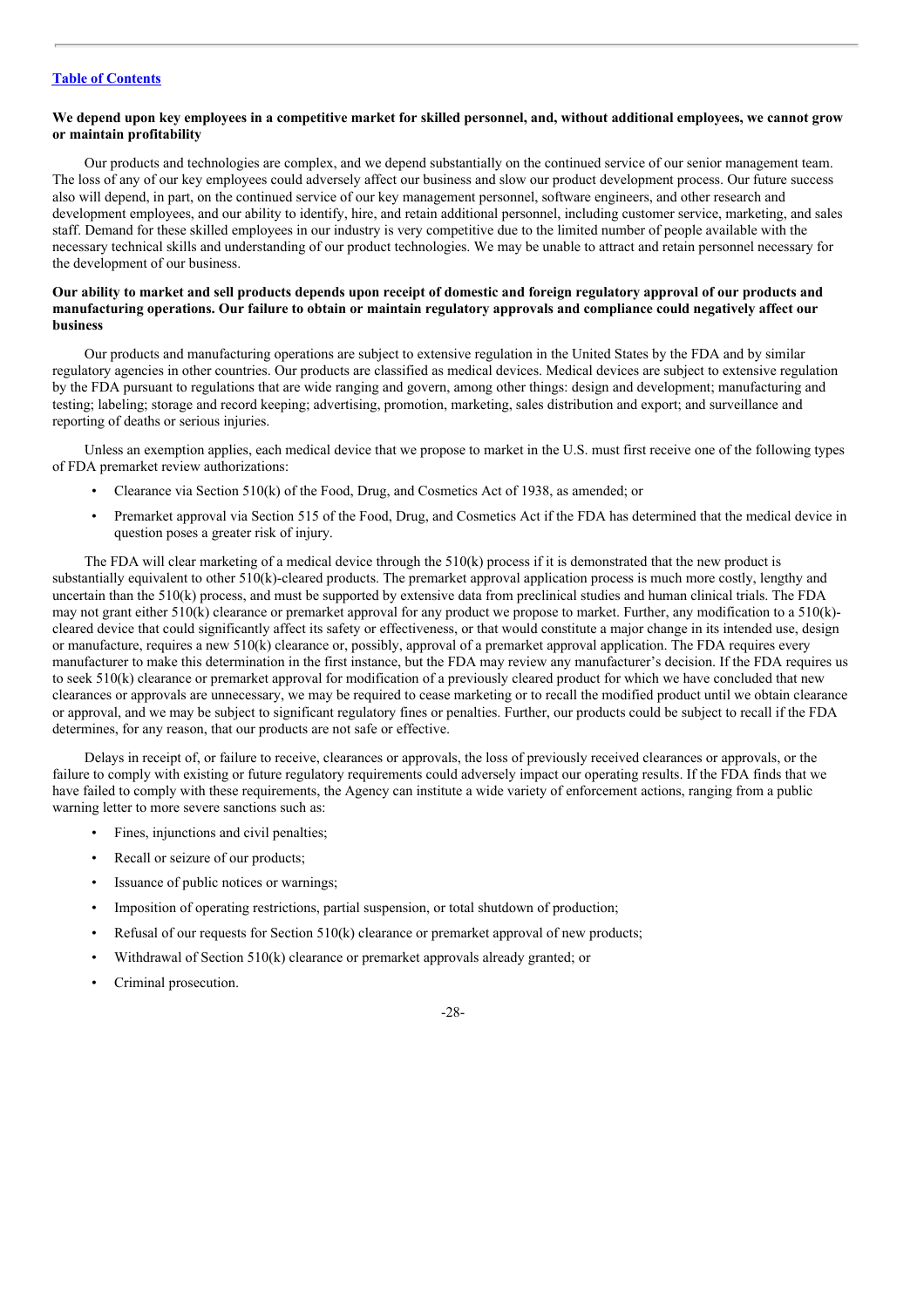Domestic regulation of our products and manufacturing operations, other than that which is administered by the FDA, includes the Environmental Protection Act, the Occupational Safety and Health Act, and state and local counterparts to these Acts.

## Our business would be harmed if the FDA determines that we have failed to comply with applicable regulations governing the **manufacture of our products and/or we do not pass an inspection**

We and our suppliers are required to demonstrate and maintain compliance with the FDA's Quality System Regulation. The Quality System Regulation sets forth the FDA's requirements for good manufacturing practices of medical devices and includes requirements for, among other things, the design, testing, production processes, controls, quality assurance, labeling, packaging, storage and shipping of such products. In addition, we and our suppliers must engage in extensive recordkeeping and reporting and must make available our manufacturing facility and records for periodic unscheduled inspections by federal, state and foreign agencies, including the FDA. We cannot assure you that we and our suppliers are or will continue to be in full compliance with the Quality System Regulation, and that we will not encounter any manufacturing difficulties.

Failure of our third party suppliers and manufacturers or us to comply with applicable regulations could result in sanctions being imposed on us, including, among other things, fines, injunctions, civil penalties, failure of regulatory authorities to grant marketing approval of our products, delays, suspension or withdrawal of approvals, seizures or recalls of products and manufacturing restrictions, any of which could harm our business.

## **Our Olympic Cool-Cap product is subject to greater products liability exposure and FDA regulation**

The FDA classifies medical devices into one of three classes depending on the degree of risk associated with each medical device and the extent of controls that are needed to ensure safety and effectiveness. Devices deemed to pose lower risk are placed in either Class I or Class II. Devices deemed by the FDA to pose the greatest risk, such as life-sustaining, life supporting or implantable devices, or a device deemed to not be substantially equivalent to a previously cleared 510(k) device are placed in class III, and generally require premarket approval from the FDA before they may be marketed.

Our Olympic Cool-Cap is a Class III minimally invasive medical device, and as such we may be subject to an increased product liability risk relative to our other Class I and Class II non-invasive products. In addition, this type of product is subject to greater FDA oversight than our other products and there is greater risk that sales of the product could be interrupted due to the premarket approval processes of the FDA and other regulatory bodies.

#### Our business may suffer if we are required to revise our labeling or promotional materials, or if the FDA takes an enforcement **action against us for off-label uses**

We are prohibited by the FDA from promoting or advertising our medical device products for uses not within the scope of our clearances or approvals, or from making unsupported promotional claims about the benefits of our products. If the FDA determines that our claims are outside the scope of our clearances, or are unsupported, it could require us to revise our promotional claims or take enforcement action against us. If we were subject to such an action by the FDA, our sales could be delayed, our revenue could decline, and our reputation among clinicians could be harmed. Likewise, if we acquire new products, either through the purchase of products, technology assets, or businesses, that are subsequently deemed to have inadequate supporting data, we may be required to (i) obtain adequate data, which could be costly and impede our ability to market these products, or (ii) modify the labeling on these products, which could impair their marketability, as described above.

## If we deliver products with defects, we may incur costs to repair and, possibly, recall that product and market acceptance of our **products may decrease.**

The manufacturing and marketing of our products involve an inherent risk of our delivering a defective product or products that do not otherwise perform as we expect. We may incur substantial expense to repair any such products and may determine to recall such a product, even if not required to do so under applicable regulations. Any such recall would be time consuming and expensive. Product defects or recalls may adversely affect our customers' acceptance of the recalled and other of our products. As an example, in the second quarter of 2010 we discontinued selling the Sonamed Clarity newborn hearing screening product line and incurred costs associated with sales concessions awarded customers who traded in a Clarity device for one of our existing newborn hearing screening devices and the write-down of inventory. We also recorded an impairment charge to write-off the carrying value of the Sonamed and Clarity tradenames.

-29-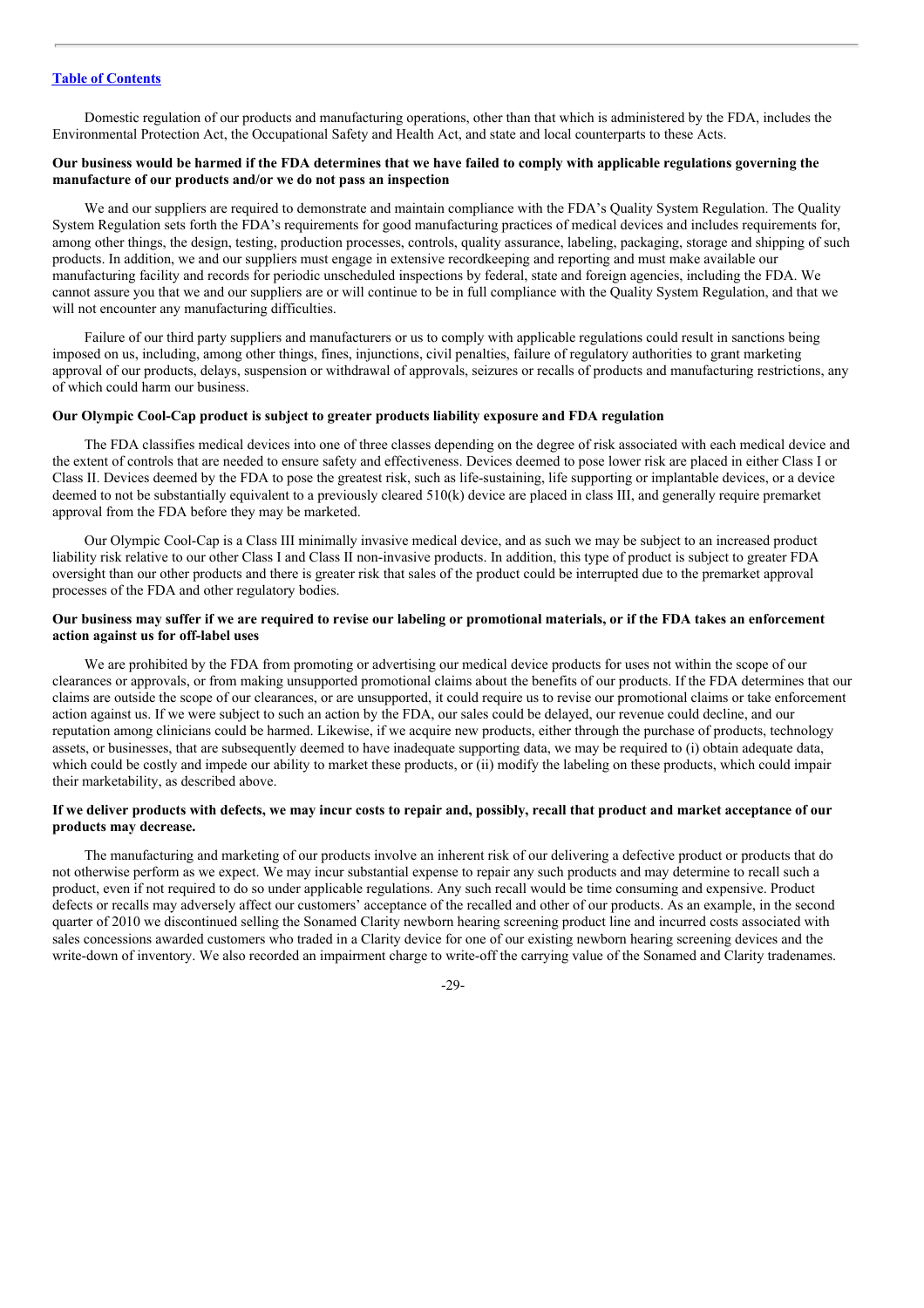## If we fail to comply with healthcare regulations, we could face substantial penalties and our business, operations and financial **condition could be adversely affected.**

We do not provide healthcare services, control the referral of patients for healthcare services, nor bill Medicare, Medicaid or other third-party payors; however, due to the breadth of many healthcare laws and regulations, we could be subject to healthcare fraud regulation and enforcement by both the federal government and the states in which we conduct our business. The laws that may affect our ability to operate include: (i) the federal healthcare programs Anti-Kickback Law, which prohibits, among other things, persons from knowingly and willfully soliciting, receiving, offering or paying remuneration, directly or indirectly, in exchange for or to induce either the referral of an individual for, or the purchase, order or recommendation of, any good or service for which payment may be made under federal healthcare programs such as Medicare or Medicaid, (ii) federal false claims laws which prohibit, among other things, individuals or entities from knowingly presenting, or causing to be presented, claims for payment from Medicare, Medicaid, or other third-party payors that are false or fraudulent, and which may apply to entities like us which provide coding and billing advice to customers, and/or (iii) state law equivalents of each of the above federal laws, such as anti-kickback and false claims laws which may apply to items or services reimbursed by any third-party payor, including commercial insurers, many of which differ from their federal counterparts in significant ways, thus complicating compliance efforts.

If our operations are found to be in violation of any of the laws described above or any other governmental regulations that apply to us, we may be subject to penalties, including civil and criminal penalties, damages, fines and the curtailment or restructuring of our operations. Any penalties, damages, fines, curtailment or restructuring of our operations could adversely affect our ability to operate our business and our financial results. The risk of our being found in violation of these laws is increased by the fact that their provisions are open to a variety of interpretations. Any action against us for violation of these laws, even if we successfully defend against it, could cause us to incur significant legal expenses and divert our management's attention from the operation of our business.

## **Our operating results would suffer if we were subject to a protracted infringement claim**

The medical technology industry is characterized by a substantial amount of litigation and related administrative proceedings regarding patents and intellectual property rights. We expect that medical screening and diagnostic products may become increasingly subject to third-party infringement claims as the number of competitors in our industry grows and the functionality of products overlap. Third parties such as individuals, educational institutions, or other medical device companies may claim that we infringe their intellectual property rights. Any claims, with or without merit, could have any of the following negative consequences:

- Result in costly litigation and damage awards;
- Divert our management's attention and resources;
- Cause product shipment delays or suspensions; or
- Require us to seek to enter into royalty or licensing agreements.

A successful claim of infringement against us could result in a substantial damage award and materially harm our financial condition. Our failure or inability to license the infringed or similar technology, or design and build non-infringing products, could prevent us from selling our products and adversely affect our business and financial results.

We may also find it necessary to bring infringement actions against third parties to seek to protect our intellectual property rights. Litigation of this nature, even if successful, is often expensive and disruptive of our management's attention, and in any event may not lead to a successful result relative to the resources dedicated to any such litigation.

## We license intellectual property rights from third parties and would be adversely affected if our licensors do not appropriately defend their proprietary rights or if we breach any of the agreements under which we license commercialization rights to products **or technology from others**

We license rights from third parties for products and technology that are important to our business. If our licensors are unsuccessful in asserting and defending their proprietary rights, including patent rights and trade secrets, we may lose the competitive advantages we have through selling products that we license from third parties. Additionally, if it is

## -30-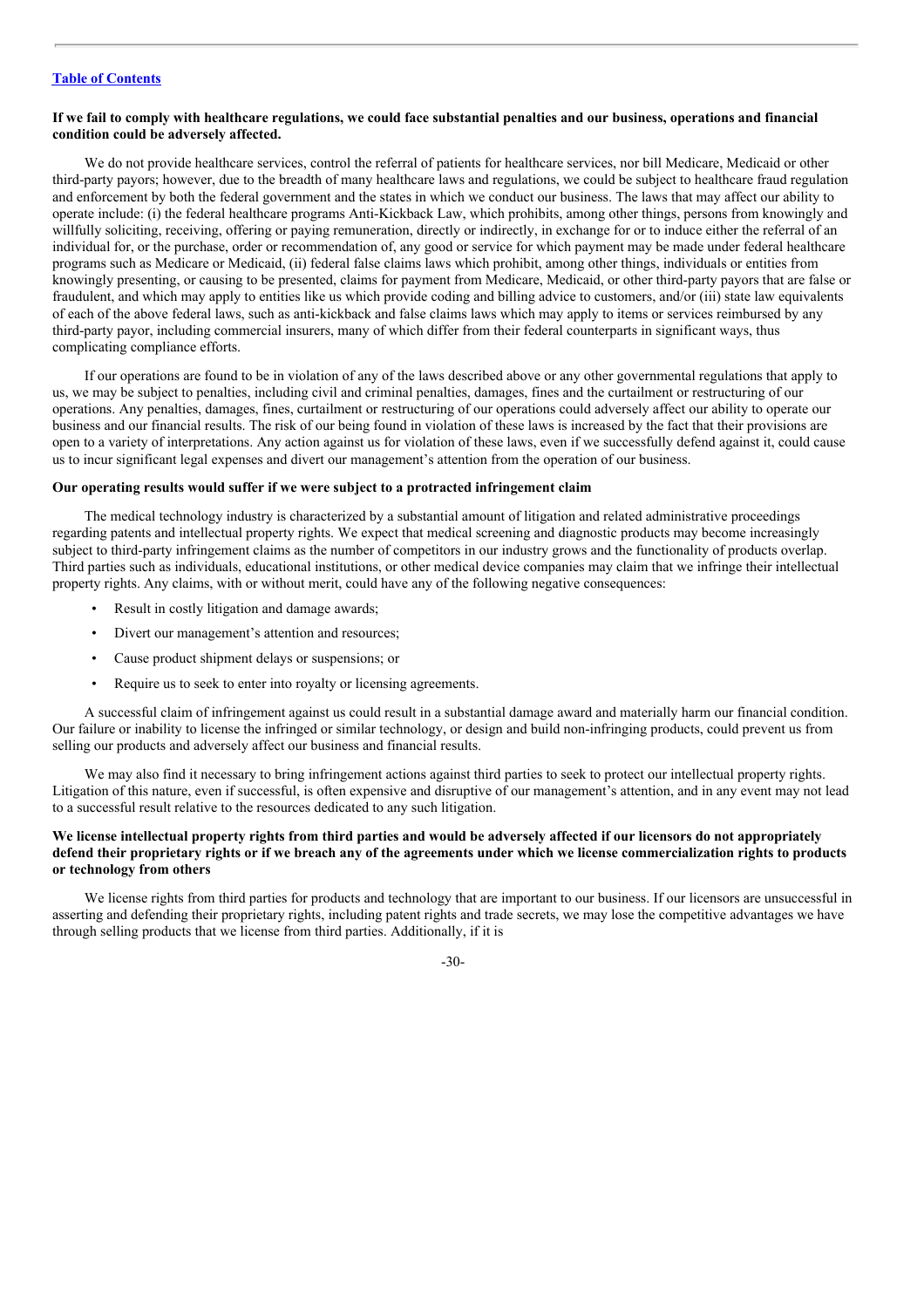found that our licensors infringe on the proprietary rights of others, we may be prohibited from marketing our existing products that incorporate those proprietary rights. Under our licenses, we are subject to commercialization and development, sublicensing, royalty, insurance and other obligations. If we fail to comply with any of these requirements, or otherwise breach a license agreement, the licensor may have the right to terminate the license in whole or to terminate the exclusive nature of the license.

## Product liability suits against us could result in expensive and time consuming litigation, payment of substantial damages, and an **increase in our insurance rates**

The sale and use of our products could lead to the filing of a product liability claim by someone claiming to have been injured using one of our products or claiming that one of our products failed to perform properly. A product liability claim could result in substantial damages and be costly and time consuming to defend, either of which could materially harm our business reputation or financial condition. Our product liability insurance may not protect our assets from the financial impact of defending a product liability claim. Any product liability claim brought against us, with or without merit, could increase our product liability insurance rates or prevent us from securing any coverage in the future.

#### **We have experienced seasonality in the sale of our products**

We experience seasonality in our revenue. For example, our sales typically decline from our fourth fiscal quarter to our first fiscal quarter, due to patterns in the capital budgeting and purchasing cycles of our customers, many of which are government agencies, and the compensation arrangements of our direct sales employees, as those arrangements are tied to calendar-year sales plans. We may also experience declining sales in the third fiscal quarter due to summer holiday and vacation schedules. We anticipate that we will continue to experience these seasonal fluctuations, which may lead to fluctuations in our quarterly operating results. We believe that you should not rely on our results of operations for interim periods as an indication of our expected results in any future period.

#### **ITEM 6. Exhibits**

(a) Exhibits

|                      |                                                              |                      |                       | <b>Incorporated By Reference</b> |                  |
|----------------------|--------------------------------------------------------------|----------------------|-----------------------|----------------------------------|------------------|
| Exhibit<br>No.       | Exhibit                                                      | <b>Filing</b>        | Exhibit<br><b>No.</b> | File No.                         | <b>File Date</b> |
| 4.1                  | Natus Medical Incorporated 2011 Stock Awards Plan            | DEF <sub>14</sub> -A | 4.7                   | 000-33001                        | 04/20/2011       |
| 4.2                  | Natus Medical Incorporated 2011 Employee Stock Purchase Plan | DEF <sub>14</sub> -A | 4.8                   | 000-33001                        | 04/20/2011       |
| $\sim$ $\sim$ $\sim$ | $\sim$ $\sim$ $\sim$<br>$\cdots$ $\sim$ $\cdots$             |                      |                       |                                  |                  |

31.1 Certification of Principal Executive Officer pursuant to Section 302 of the Sarbanes-Oxley Act of 2002

- 31.2 Certification of Principal Financial Officer pursuant to Section 302 of the Sarbanes-Oxley Act of 2002
- 32.1 Certification of Principal Executive Officer and Principal Financial Officer pursuant to 18 U.S.C. Section 1350 as adopted pursuant to Section 906 of the Sarbanes-Oxley Act of 2002

## -31-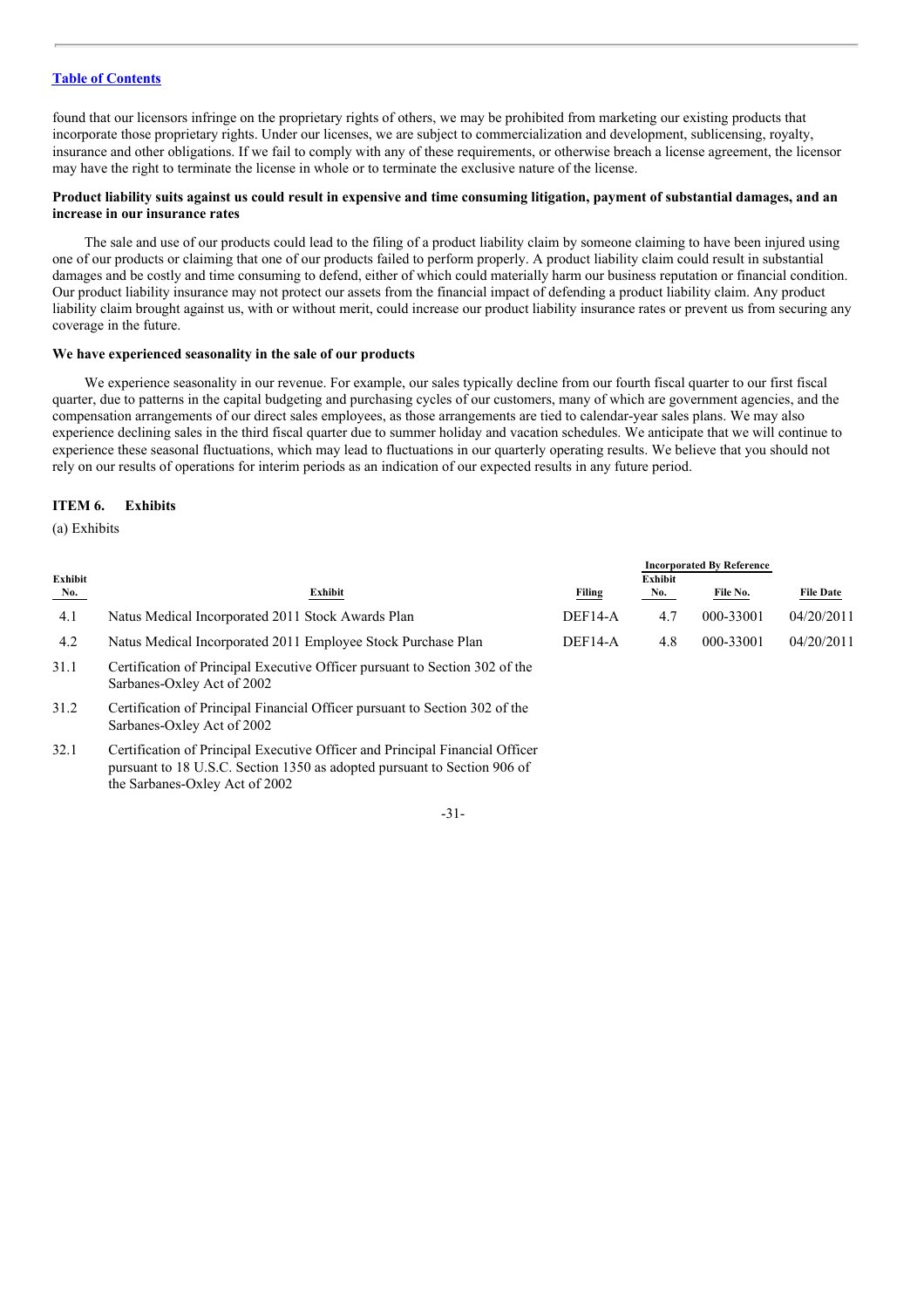# **SIGNATURES**

Pursuant to the requirements of the Securities Exchange Act of 1934, the registrant has duly caused this report to be signed on its behalf by the undersigned thereunto duly authorized.

Dated: August 5, 2011 By:

NATUS MEDICAL INCORPORATED

/s/ James B. Hawkins

**James B. Hawkins Chief Executive Officer (Principal Executive Officer)**

Dated: August 5, 2011 By:

/s/ Steven J. Murphy

**Steven J. Murphy Vice President Finance and Chief Financial Officer (Principal Financial and Accounting Officer)**

-32-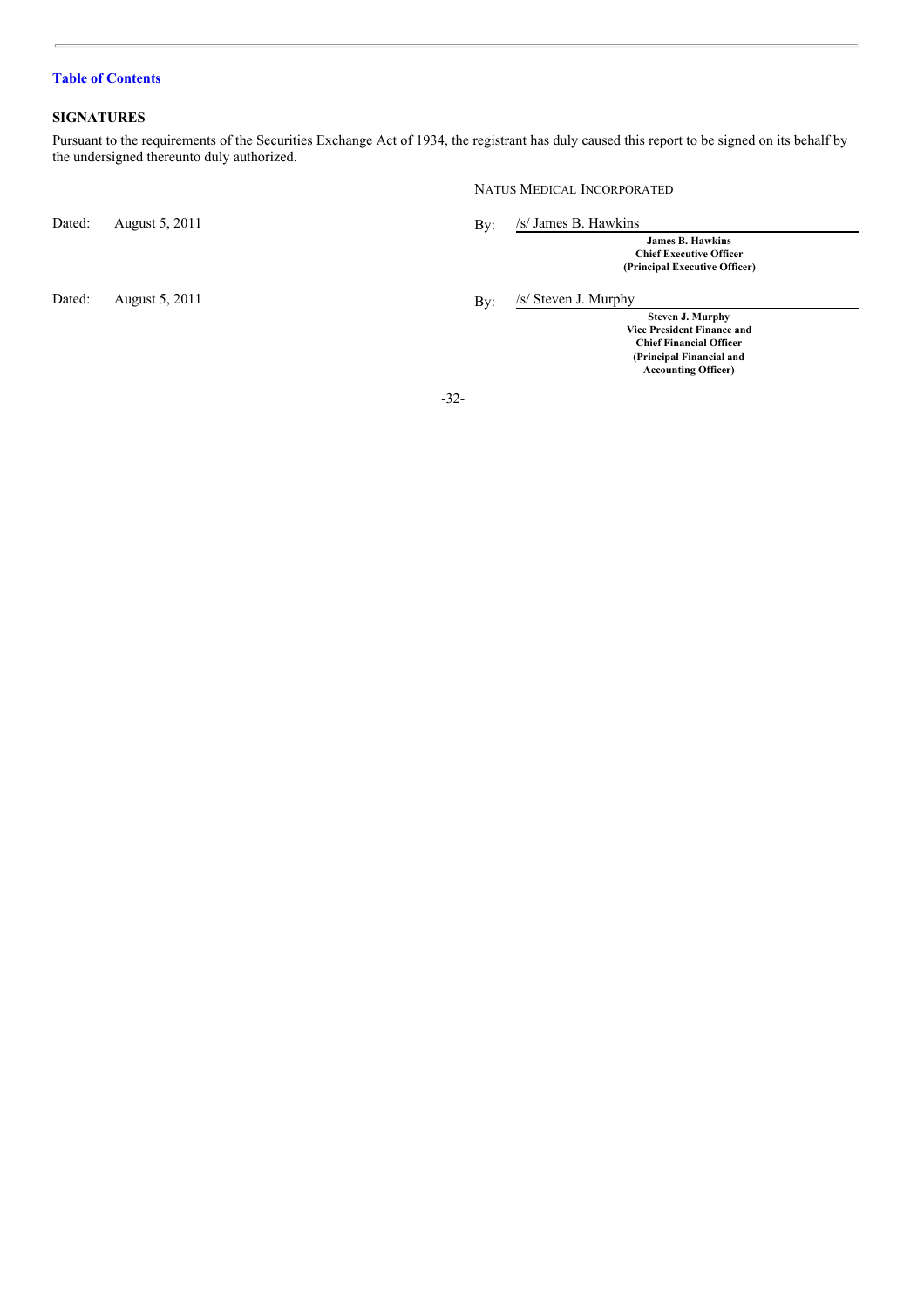# **NATUS MEDICAL INCORPORATED**

# **INDEX TO EXHIBITS**

|                       |                                                                                                           |               |                | <b>Incorporated By Reference</b> |                  |
|-----------------------|-----------------------------------------------------------------------------------------------------------|---------------|----------------|----------------------------------|------------------|
| Exhibit<br><b>No.</b> | Exhibit                                                                                                   | <b>Filing</b> | Exhibit<br>No. | File No.                         | <b>File Date</b> |
| 4.1                   | Natus Medical Incorporated 2011 Stock Awards Plan                                                         | $DEF14-A$     | 4.7            | 000-33001                        | 04/20/2011       |
| 4.2                   | Natus Medical Incorporated 2011 Employee Stock Purchase Plan                                              | $DEF14-A$     | 4.8            | 000-33001                        | 04/20/2011       |
| 31.1                  | Certification of Principal Executive Officer pursuant to Section 302 of the<br>Sarbanes-Oxley Act of 2002 |               |                |                                  |                  |

31.2 Certification of Principal Financial Officer pursuant to Section 302 of the Sarbanes-Oxley Act of 2002

32.1 Certification of Principal Executive Officer and Principal Financial Officer pursuant to 18 U.S.C. Section 1350 as adopted pursuant to Section 906 of the Sarbanes-Oxley Act of 2002

-33-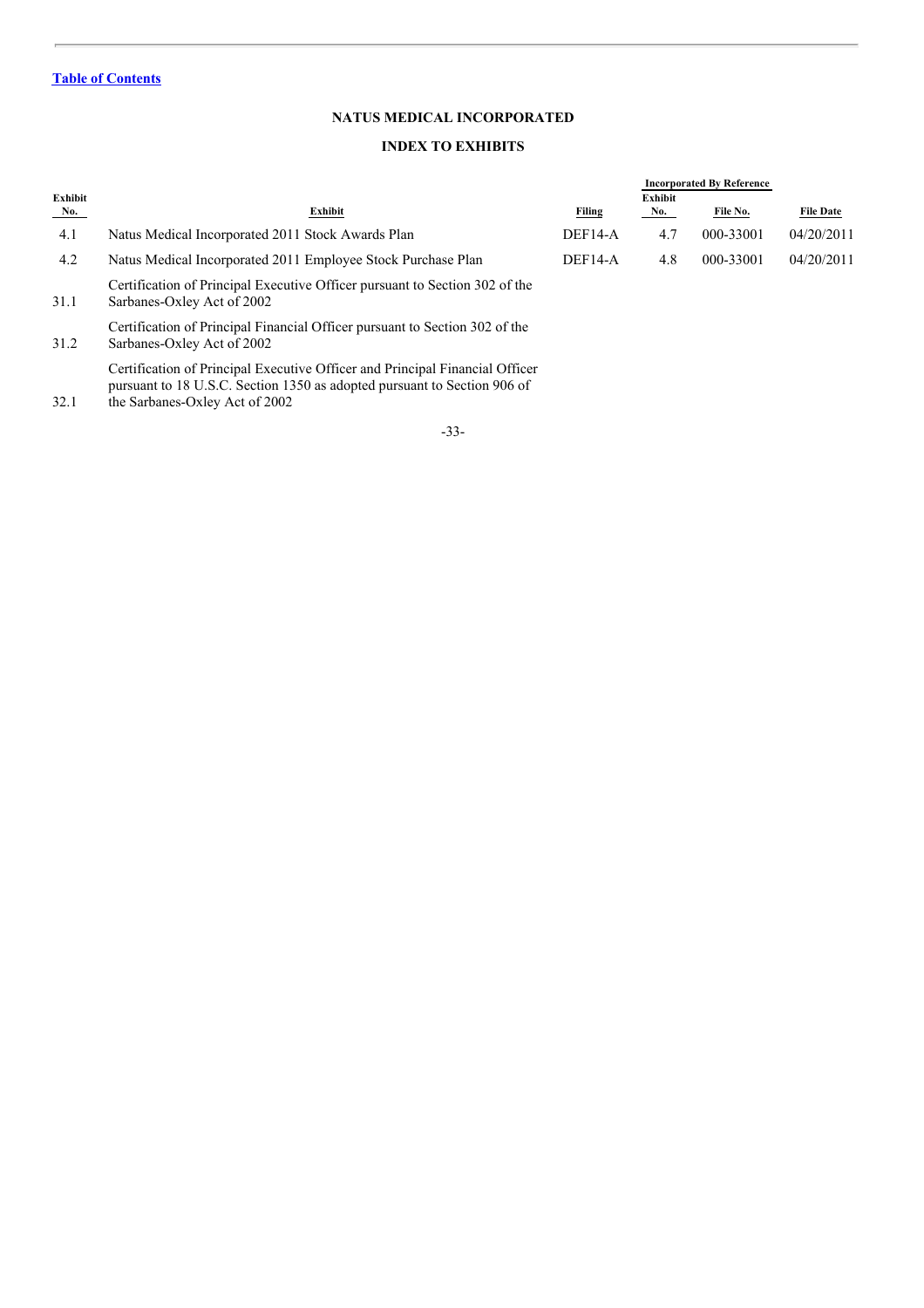## **CERTIFICATION**

## I, James B. Hawkins, certify that:

1. I have reviewed this quarterly report on Form 10-Q of Natus Medical Incorporated;

2. Based on my knowledge, this report does not contain any untrue statement of a material fact or omit to state a material fact necessary to make the statements made, in light of the circumstances under which such statements were made, not misleading with respect to the period covered by this report;

3. Based on my knowledge, the financial statements, and other financial information included in this report, fairly present in all material respects the financial condition, results of operations and cash flows of the registrant as of, and for, the periods presented in this report;

4. The registrant's other certifying officer(s) and I are responsible for establishing and maintaining disclosure controls and procedures (as defined in Exchange Act Rules 13a-15(e) and 15d-15(e)) and internal control over financial reporting (as defined in Exchange Act Rules 13a-15(f) and 15d-15(f)) for the registrant and have:

(a) Designed such disclosure controls and procedures, or caused such disclosure controls and procedures to be designed under our supervision, to ensure that material information relating to the registrant, including its consolidated subsidiaries, is made known to us by others within those entities, particularly during the period in which this report is being prepared;

(b) Designed such internal control over financial reporting, or caused such internal control over financial reporting to be designed under our supervision, to provide reasonable assurance regarding the reliability of financial reporting and the preparation of financial statements for external purposes in accordance with generally accepted accounting principles;

(c) Evaluated the effectiveness of the registrant's disclosure controls and procedures and presented in this report our conclusions about the effectiveness of the disclosure controls and procedures, as of the end of the period covered by this report based on such evaluation; and

(d) Disclosed in this report any change in the registrant's internal control over financial reporting that occurred during the registrant's most recent fiscal quarter (the registrant's fourth fiscal quarter in the case of an annual report) that has materially affected, or is reasonably likely to materially affect, the registrant's internal control over financial reporting; and

5. The registrant's other certifying officer(s) and I have disclosed, based on our most recent evaluation of internal control over financial reporting, to the registrant's auditors and the audit committee of the registrant's board of directors (or persons performing the equivalent functions):

(a) All significant deficiencies and material weaknesses in the design or operation of internal control over financial reporting which are reasonably likely to adversely affect the registrant's ability to record, process, summarize and report financial information; and

(b) Any fraud, whether or not material, that involves management or other employees who have a significant role in the registrant's internal control over financial reporting.

Date: August 5, 2011

/s/ James B. Hawkins James B. Hawkins

Chief Executive Officer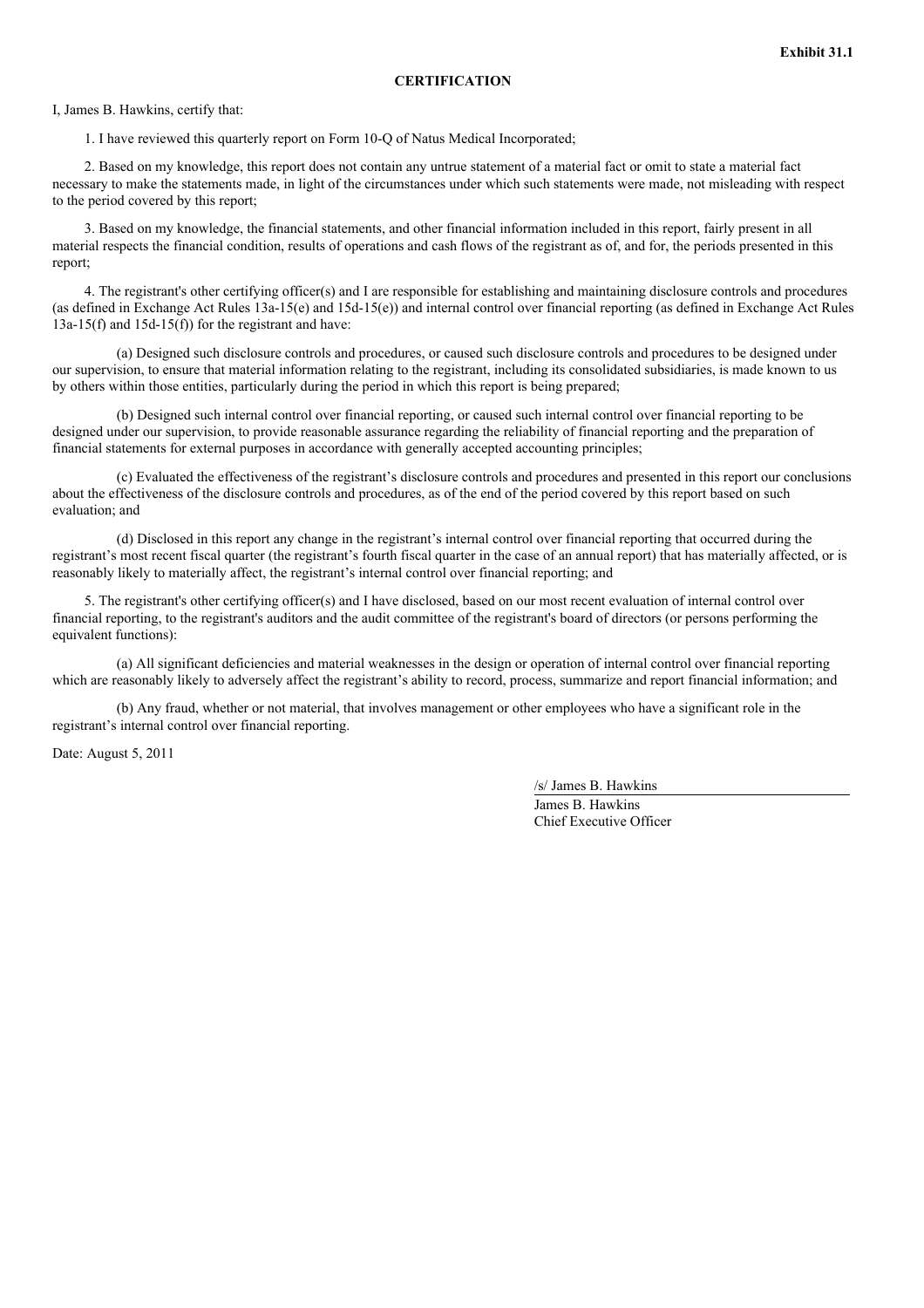# **CERTIFICATION**

## I, Steven J. Murphy, certify that:

1. I have reviewed this quarterly report on Form 10-Q of Natus Medical Incorporated;

2. Based on my knowledge, this report does not contain any untrue statement of a material fact or omit to state a material fact necessary to make the statements made, in light of the circumstances under which such statements were made, not misleading with respect to the period covered by this report;

3. Based on my knowledge, the financial statements, and other financial information included in this report, fairly present in all material respects the financial condition, results of operations and cash flows of the registrant as of, and for, the periods presented in this report;

4. The registrant's other certifying officer(s) and I are responsible for establishing and maintaining disclosure controls and procedures (as defined in Exchange Act Rules 13a-15(e) and 15d-15(e)) and internal control over financial reporting (as defined in Exchange Act Rules 13a-15(f) and 15d-15(f)) for the registrant and have:

(a) Designed such disclosure controls and procedures, or caused such disclosure controls and procedures to be designed under our supervision, to ensure that material information relating to the registrant, including its consolidated subsidiaries, is made known to us by others within those entities, particularly during the period in which this report is being prepared;

(b) Designed such internal control over financial reporting, or caused such internal control over financial reporting to be designed under our supervision, to provide reasonable assurance regarding the reliability of financial reporting and the preparation of financial statements for external purposes in accordance with generally accepted accounting principles;

(c) Evaluated the effectiveness of the registrant's disclosure controls and procedures and presented in this report our conclusions about the effectiveness of the disclosure controls and procedures, as of the end of the period covered by this report based on such evaluation; and

(d) Disclosed in this report any change in the registrant's internal control over financial reporting that occurred during the registrant's most recent fiscal quarter (the registrant's fourth fiscal quarter in the case of an annual report) that has materially affected, or is reasonably likely to materially affect, the registrant's internal control over financial reporting; and

5. The registrant's other certifying officer(s) and I have disclosed, based on our most recent evaluation of internal control over financial reporting, to the registrant's auditors and the audit committee of the registrant's board of directors (or persons performing the equivalent functions):

(a) All significant deficiencies and material weaknesses in the design or operation of internal control over financial reporting which are reasonably likely to adversely affect the registrant's ability to record, process, summarize and report financial information; and

(b) Any fraud, whether or not material, that involves management or other employees who have a significant role in the registrant's internal control over financial reporting.

Date: August 5, 2011

/s/ Steven J. Murphy

Steven J. Murphy Vice President Finance and Chief Financial Officer